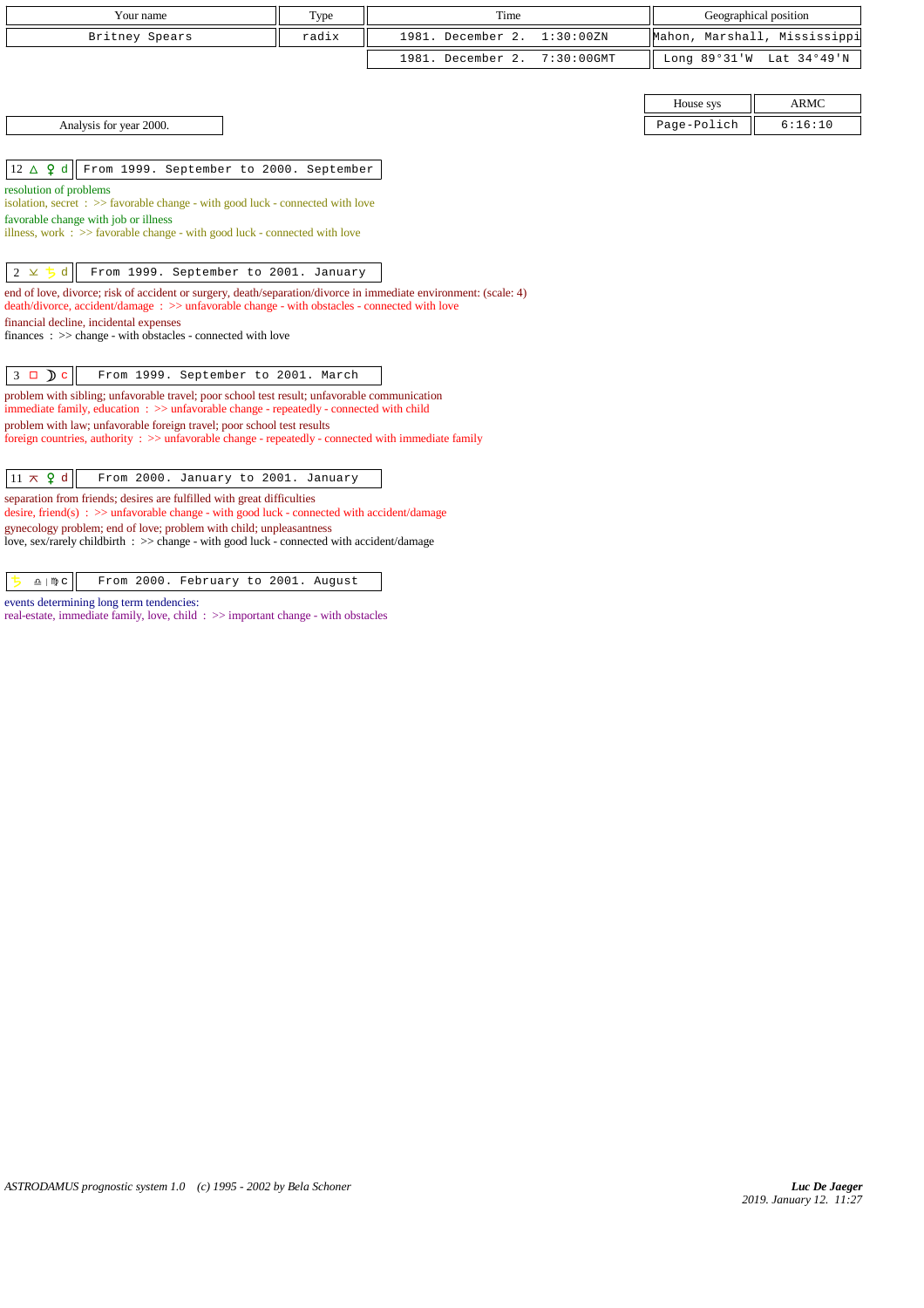| Your name                                                                                                                                                                                                 | Type  | Time                               |             | Geographical position    |
|-----------------------------------------------------------------------------------------------------------------------------------------------------------------------------------------------------------|-------|------------------------------------|-------------|--------------------------|
| Britney Spears                                                                                                                                                                                            | radix | 1981. December 2.<br>1:30:00ZN     | Mahon,      | Marshall, Mississippi    |
|                                                                                                                                                                                                           |       | 1981. December 2.<br>$7:30:00$ GMT |             | Long 89°31'W Lat 34°49'N |
|                                                                                                                                                                                                           |       |                                    |             |                          |
|                                                                                                                                                                                                           |       |                                    | House sys   | <b>ARMC</b>              |
| Analysis for year 2001.                                                                                                                                                                                   |       |                                    | Page-Polich | 6:16:10                  |
|                                                                                                                                                                                                           |       |                                    |             |                          |
| $12 \times P d$<br>From 2000. May to 2001. September                                                                                                                                                      |       |                                    |             |                          |
| health problems, (no hospitalization); unfavorable change with job<br>illness, work $\Rightarrow$ > unfavorable change - in the extreme - connected with important life events                            |       |                                    |             |                          |
| problems; health problems, (no hospitalization)                                                                                                                                                           |       |                                    |             |                          |
| secret, distant relatives $\therefore$ $\gg$ change - in the extreme - connected with important life events                                                                                               |       |                                    |             |                          |
| From 2000. September to 2001. September<br>$MC \times d^d$                                                                                                                                                |       |                                    |             |                          |
| favorable real-estate transaction or move; joy with family                                                                                                                                                |       |                                    |             |                          |
| immediate family, real-estate : >> favorable change - with dynamics - connected with love                                                                                                                 |       |                                    |             |                          |
| improvement in life style; favorable change with job<br>principal, authority $\Rightarrow$ Savorable change - with dynamics - connected with love                                                         |       |                                    |             |                          |
|                                                                                                                                                                                                           |       |                                    |             |                          |
| $11 \times P d$<br>From 2000. September to 2002. January                                                                                                                                                  |       |                                    |             |                          |
| beginning of love; joy with child; pleasantness<br>love, sex/rarely childbirth : $\gg$ favorable change - in the extreme - connected with important life events                                           |       |                                    |             |                          |
| beginning of new friendship; $desire(s)$ , pleasantness<br>desire, friend(s) : $\gg$ favorable change - in the extreme - connected with important life events                                             |       |                                    |             |                          |
|                                                                                                                                                                                                           |       |                                    |             |                          |
| From 2001. January to 2002. January<br>Asc $\times$ $\sigma$ <sup>d</sup>                                                                                                                                 |       |                                    |             |                          |
| risk of divorce, end of love; health problem of partner (scale: 6)                                                                                                                                        |       |                                    |             |                          |
| love, partner/spouse: >> unfavorable change - with dynamics - connected with death/divorce<br>health problems; risk of accident or surgery, death/separation/divorce in immediate environment: (scale: 6) |       |                                    |             |                          |
| finances, partner/spouse, external environment : >> change - with dynamics - connected with death/divorce                                                                                                 |       |                                    |             |                          |
|                                                                                                                                                                                                           |       |                                    |             |                          |
| $x\!\!\!\!\!/\;\; \;\mathcal{V}\!\!\!\!/\;\;d$<br>From 2000. July to 2002. July<br>$\odot$                                                                                                                |       |                                    |             |                          |
| events determining long term tendencies:<br>desire, friend(s), immediate family, education $\therefore$ $\gg$ important change - with positive final result                                               |       |                                    |             |                          |
|                                                                                                                                                                                                           |       |                                    |             |                          |

 $MC \times \Psi d$  From 2001. May to 2002. September

(public) assault affecting life style; end of job; illness of parents immediate family, authority : >> unfavorable change - with irregularity - connected with education unfavorable real-estate transaction or move; losses; problem with family

immediate family, accident/damage : >> change - with irregularity - connected with education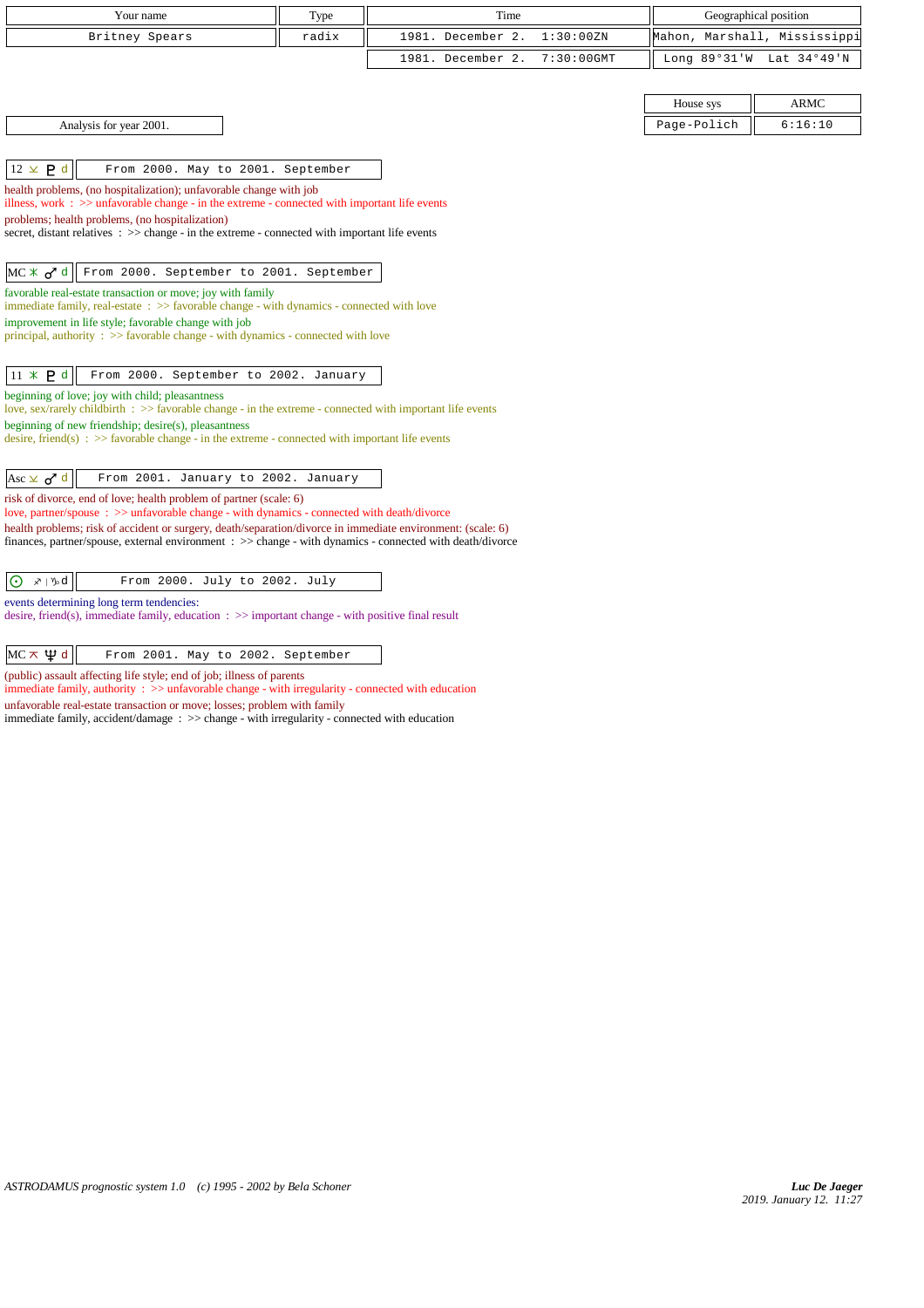| Your name                                                                                                                                                                                                       | Type  | Time              |               |             | Geographical position        |
|-----------------------------------------------------------------------------------------------------------------------------------------------------------------------------------------------------------------|-------|-------------------|---------------|-------------|------------------------------|
| Britney Spears                                                                                                                                                                                                  | radix | 1981. December 2. | 1:30:00ZN     |             | Mahon, Marshall, Mississippi |
|                                                                                                                                                                                                                 |       | 1981. December 2. | $7:30:00$ GMT |             | Long 89°31'W Lat 34°49'N     |
|                                                                                                                                                                                                                 |       |                   |               |             |                              |
|                                                                                                                                                                                                                 |       |                   |               | House sys   | <b>ARMC</b>                  |
| Analysis for year 2002.                                                                                                                                                                                         |       |                   |               | Page-Polich | 6:16:10                      |
|                                                                                                                                                                                                                 |       |                   |               |             |                              |
| From 2001. June to 2002. December<br>$2 \times 0c$                                                                                                                                                              |       |                   |               |             |                              |
| (if existed) end of risk of divorce; improvement of partner's financial situation                                                                                                                               |       |                   |               |             |                              |
| $sex/rarely childbirth$ , illness : $>>$ favorable change - with positive final result - connected with education<br>improvement of financial situation                                                         |       |                   |               |             |                              |
| $finances: >> favorable change - with positive final result - connected with education$                                                                                                                         |       |                   |               |             |                              |
|                                                                                                                                                                                                                 |       |                   |               |             |                              |
| $\text{Asc} \times \Psi$ d<br>From 2001. August to 2002. December                                                                                                                                               |       |                   |               |             |                              |
| favorable change with marriage or partnership<br>education, law : $\gg$ favorable change - with irregularity - connected with travel                                                                            |       |                   |               |             |                              |
| favorable change related to self                                                                                                                                                                                |       |                   |               |             |                              |
| work, illness, immediate family, education $\Rightarrow$ > favorable change - with irregularity - connected with travel                                                                                         |       |                   |               |             |                              |
|                                                                                                                                                                                                                 |       |                   |               |             |                              |
| Asc $\pi$ D c<br>From 2001. October to 2003. April                                                                                                                                                              |       |                   |               |             |                              |
| health problems;<br>vocation/success, immediate family, love, child: >> unfavorable change - repeatedly - connected with friend(s)                                                                              |       |                   |               |             |                              |
| risk of divorce, end of love; health problem of partner (scale: 1)                                                                                                                                              |       |                   |               |             |                              |
| love, publicity : $\gg$ change - repeatedly - connected with immediate family                                                                                                                                   |       |                   |               |             |                              |
|                                                                                                                                                                                                                 |       |                   |               |             |                              |
| $3 \times 0c$<br>From 2002. January to 2003. July<br>problem with law; unfavorable foreign travel; poor school test results                                                                                     |       |                   |               |             |                              |
| law, authority : $\gg$ important change - with positive final result - connected with education                                                                                                                 |       |                   |               |             |                              |
| problem with sibling; unfavorable travel; poor school test result; unfavorable communication<br>education, immediate family $\Rightarrow$ > change - with positive final result - connected with administration |       |                   |               |             |                              |
|                                                                                                                                                                                                                 |       |                   |               |             |                              |
| From 2002. February to 2003. August<br>$MC \triangle D c$                                                                                                                                                       |       |                   |               |             |                              |
| improvement in life style; favorable change with job                                                                                                                                                            |       |                   |               |             |                              |
| immediate family, vocation/success: >> favorable change - repeatedly - connected with child                                                                                                                     |       |                   |               |             |                              |
| favorable real-estate transaction or move; joy with family<br>immediate family, real-estate : >> favorable change - repeatedly - connected with child                                                           |       |                   |               |             |                              |
|                                                                                                                                                                                                                 |       |                   |               |             |                              |
|                                                                                                                                                                                                                 |       |                   |               |             |                              |

| $MC \sim Q d$ |  |  |  |  | From 2002. June to 2003. June |  |  |
|---------------|--|--|--|--|-------------------------------|--|--|
|---------------|--|--|--|--|-------------------------------|--|--|

favorable real-estate transaction or move; joy with family

accident/damage, surgery : >> important change - with good luck - connected with love

immediate family, vocation/success : >> important change - with good luck - connected with accident/damage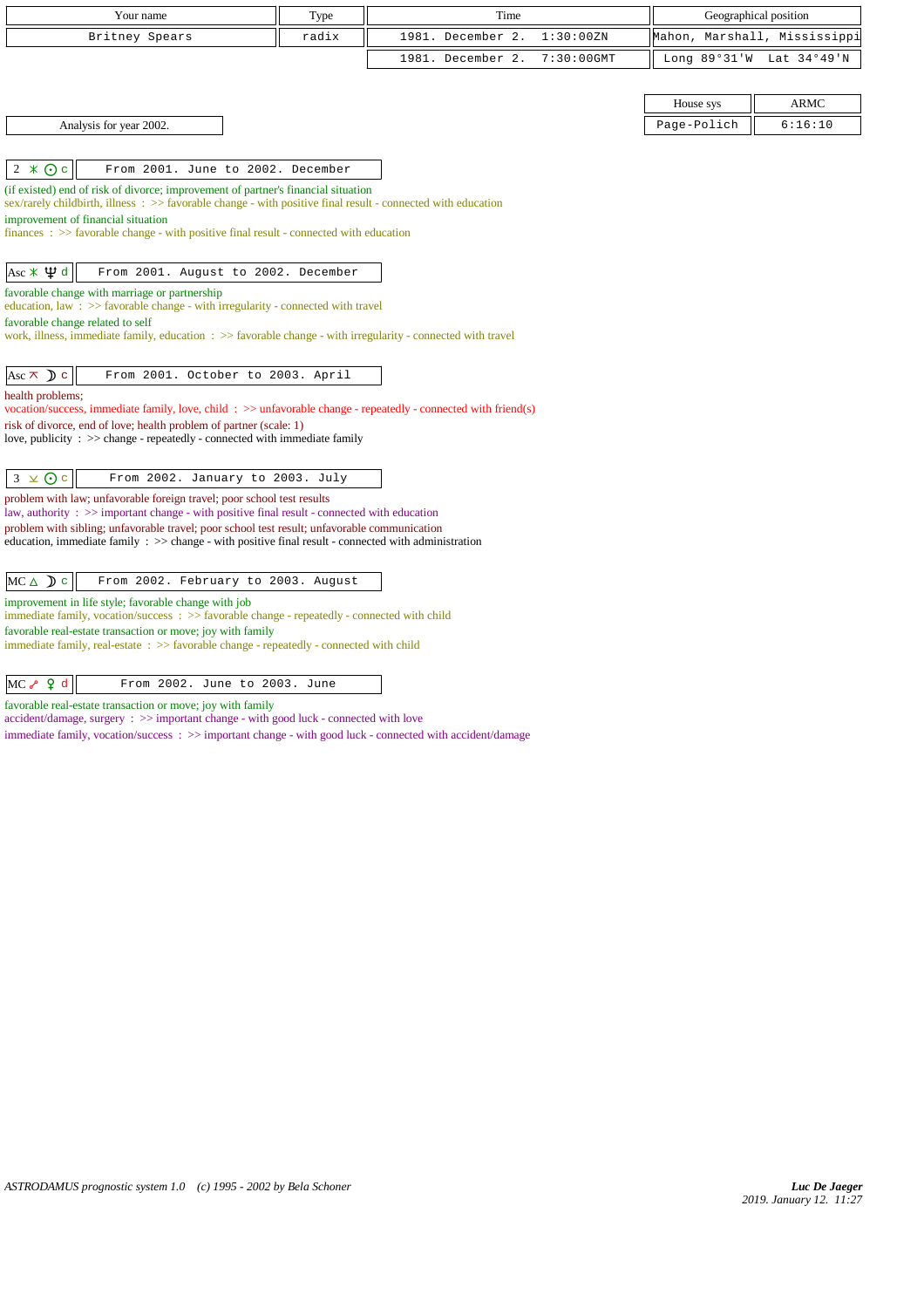| Your name                                                                                                                                                                                          | Type  | Time                            |                | Geographical position        |
|----------------------------------------------------------------------------------------------------------------------------------------------------------------------------------------------------|-------|---------------------------------|----------------|------------------------------|
| Britney Spears                                                                                                                                                                                     | radix | 1981. December 2.<br>1:30:00ZN  |                | Mahon, Marshall, Mississippi |
|                                                                                                                                                                                                    |       | 1981. December 2.<br>7:30:00GMT | Long $89°31'W$ | Lat 34°49'N                  |
|                                                                                                                                                                                                    |       |                                 |                |                              |
|                                                                                                                                                                                                    |       |                                 | House sys      | <b>ARMC</b>                  |
| Analysis for year 2003.                                                                                                                                                                            |       |                                 | Page-Polich    | 6:16:10                      |
|                                                                                                                                                                                                    |       |                                 |                |                              |
| Asc $\Box$ 9 d<br>From 2002. October to 2003. October                                                                                                                                              |       |                                 |                |                              |
| health problems; risk of accident or surgery, death/separation/divorce in immediate environment: (scale: 5)                                                                                        |       |                                 |                |                              |
| important life events, accident/damage, surgery, death/divorce: >> unfavorable change - with good luck - connected with love<br>risk of divorce, end of love; health problem of partner (scale: 5) |       |                                 |                |                              |
| love, sex/rarely childbirth : >> unfavorable change - with good luck - connected with death/divorce                                                                                                |       |                                 |                |                              |
|                                                                                                                                                                                                    |       |                                 |                |                              |
| $3 \Box \sigma d$<br>From 2003. February to 2004. February                                                                                                                                         |       |                                 |                |                              |
| problem with sibling; unfavorable travel; poor school test result; unfavorable communication<br>education, communication : >> unfavorable change - with dynamics - connected with surgery          |       |                                 |                |                              |
| problem with law; unfavorable foreign travel; poor school test results                                                                                                                             |       |                                 |                |                              |
| distant relatives, authority $\therefore$ >> unfavorable change - with dynamics - connected with surgery                                                                                           |       |                                 |                |                              |
| $MC \Box P d$<br>From 2003. February to 2004. June                                                                                                                                                 |       |                                 |                |                              |

*ASTRODAMUS prognostic system 1.0 (c) 1995 - 2002 by Bela Schoner*

(public) assault affecting life style; end of job; illness of parents

unfavorable real-estate transaction or move; losses; problem with family

authority, immediate family : >> unfavorable change - in the extreme - connected with important life events

immediate family, real-estate : >> unfavorable change - in the extreme - connected with important life events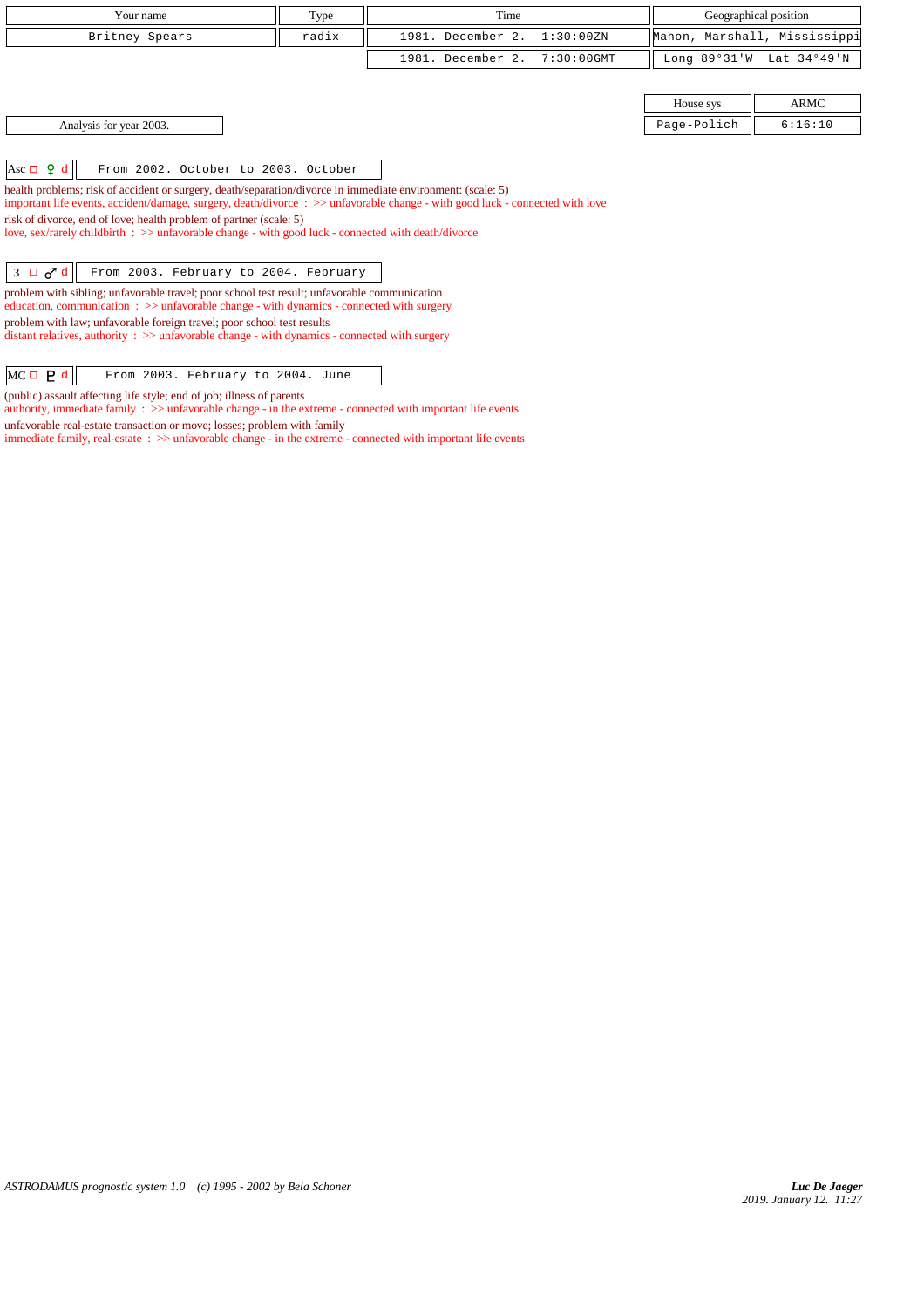| Your name                                                                                                                                                                                                                     | Type  | Time                               |                              | Geographical position |
|-------------------------------------------------------------------------------------------------------------------------------------------------------------------------------------------------------------------------------|-------|------------------------------------|------------------------------|-----------------------|
| Britney Spears                                                                                                                                                                                                                | radix | 1981. December 2.<br>1:30:00ZN     | Mahon, Marshall, Mississippi |                       |
|                                                                                                                                                                                                                               |       | 1981. December 2.<br>$7:30:00$ GMT | Long 89°31'W Lat 34°49'N     |                       |
|                                                                                                                                                                                                                               |       |                                    |                              |                       |
|                                                                                                                                                                                                                               |       |                                    | House sys                    | <b>ARMC</b>           |
| Analysis for year 2004.                                                                                                                                                                                                       |       |                                    | Page-Polich                  | 6:16:10               |
|                                                                                                                                                                                                                               |       |                                    |                              |                       |
| Asc $\sigma$ $\mathbf{P}$ d<br>From 2003. June to 2004. October                                                                                                                                                               |       |                                    |                              |                       |
| favorable change related to self                                                                                                                                                                                              |       |                                    |                              |                       |
| finances, important life events $\Rightarrow$ > important change - in the extreme - connected with love<br>love, sex/rarely childbirth $\Rightarrow$ important change - in the extreme - connected with important life events |       |                                    |                              |                       |
|                                                                                                                                                                                                                               |       |                                    |                              |                       |
| $2 \times \sigma d$   From 2003. September to 2004. September                                                                                                                                                                 |       |                                    |                              |                       |
| (if existed) end of risk of divorce; improvement of partner's financial situation<br>illness, sex/rarely childbirth $\Rightarrow$ S favorable change - with dynamics - connected with love                                    |       |                                    |                              |                       |
| improvement of financial situation<br>$finances : \gg$ favorable change - with dynamics - connected with love                                                                                                                 |       |                                    |                              |                       |
|                                                                                                                                                                                                                               |       |                                    |                              |                       |
| $3 \times \Psi d$<br>From 2003. October to 2005. February                                                                                                                                                                     |       |                                    |                              |                       |
| joy with sibling; domestic travel or examination; favorable communication<br>education, travel: >> important change - with irregularity - connected with death/divorce                                                        |       |                                    |                              |                       |
| distant relatives, law $\Rightarrow$ important change - with irregularity - connected with education                                                                                                                          |       |                                    |                              |                       |
|                                                                                                                                                                                                                               |       |                                    |                              |                       |
| $m \mid \partial_c c \mid$<br>From 2004. January to 2005. July<br>♂                                                                                                                                                           |       |                                    |                              |                       |
| events determining long term tendencies:<br>finances, partner/spouse, external environment $\Rightarrow$ important change - with dynamics                                                                                     |       |                                    |                              |                       |
| Asc $\Box$ $\odot$ c<br>From 2004. February to 2005. August                                                                                                                                                                   |       |                                    |                              |                       |
| health problems;                                                                                                                                                                                                              |       |                                    |                              |                       |

desire, friend(s), immediate family, education : >> important change - with positive final result - connected with administration

risk of divorce, end of love; health problem of partner (scale: 0) education, partner/spouse : >> important change - with positive final result - connected with immediate family

# $\sqrt{2 \times \Psi d}$  From 2004. May to 2005. September

end of love, divorce; risk of accident or surgery, death/separation/divorce in immediate environment: (scale: 4) illness, death/divorce : >> unfavorable change - with irregularity - connected with immediate family

financial decline, incidental expenses

finances : >> change - with irregularity - connected with education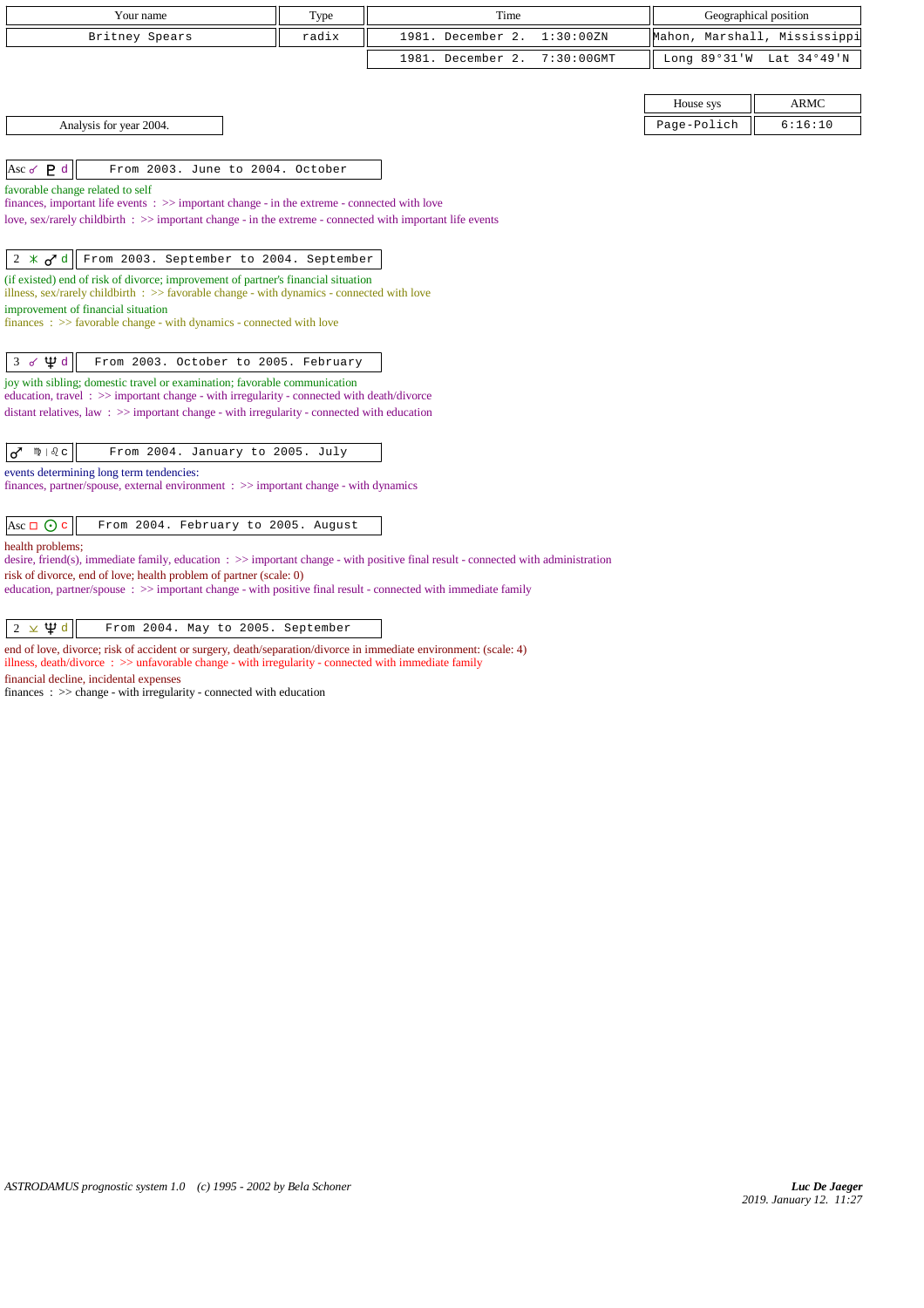| Your name                                                                                                                                                                                                                                                                                         | Type  | Time              |               |             | Geographical position        |
|---------------------------------------------------------------------------------------------------------------------------------------------------------------------------------------------------------------------------------------------------------------------------------------------------|-------|-------------------|---------------|-------------|------------------------------|
| Britney Spears                                                                                                                                                                                                                                                                                    | radix | 1981. December 2. | 1:30:00ZN     |             | Mahon, Marshall, Mississippi |
|                                                                                                                                                                                                                                                                                                   |       | 1981. December 2. | $7:30:00$ GMT |             | Long 89°31'W Lat 34°49'N     |
|                                                                                                                                                                                                                                                                                                   |       |                   |               |             |                              |
|                                                                                                                                                                                                                                                                                                   |       |                   |               | House sys   | ARMC                         |
| Analysis for year 2005.                                                                                                                                                                                                                                                                           |       |                   |               | Page-Polich | 6:16:10                      |
|                                                                                                                                                                                                                                                                                                   |       |                   |               |             |                              |
| $MC \rightarrow \odot c$<br>From 2004. June to 2005. December                                                                                                                                                                                                                                     |       |                   |               |             |                              |
| favorable real-estate transaction or move; joy with family<br>immediate family, real-estate : >> important change - with positive final result - connected with education<br>immediate family, authority $\therefore$ >> important change - with positive final result - connected with education |       |                   |               |             |                              |
| $11 \times Dc$<br>From 2004. July to 2006. January                                                                                                                                                                                                                                                |       |                   |               |             |                              |
| separation from friends; desires are fulfilled with great difficulties                                                                                                                                                                                                                            |       |                   |               |             |                              |
| $\text{friend}(s)$ , desire : $\gg$ unfavorable change - repeatedly - connected with immediate family<br>gynecology problem; end of love; problem with child; unpleasantness                                                                                                                      |       |                   |               |             |                              |
| child, love $\Rightarrow$ >> change - repeatedly - connected with immediate family                                                                                                                                                                                                                |       |                   |               |             |                              |
|                                                                                                                                                                                                                                                                                                   |       |                   |               |             |                              |
| $3 \times 9d$<br>From 2004. November to 2005. November                                                                                                                                                                                                                                            |       |                   |               |             |                              |
| problem with law; unfavorable foreign travel; poor school test results<br>law, foreign countries : >> unfavorable change - with good luck - connected with accident/damage                                                                                                                        |       |                   |               |             |                              |
| problem with sibling; unfavorable travel; poor school test result; unfavorable communication                                                                                                                                                                                                      |       |                   |               |             |                              |
| education, immediate family $\Rightarrow$ change - with good luck - connected with accident/damage                                                                                                                                                                                                |       |                   |               |             |                              |
| Ψ<br>$x \mid \mathfrak{m} \subset$<br>From 2004. October to 2006. April                                                                                                                                                                                                                           |       |                   |               |             |                              |
| events determining long term tendencies:                                                                                                                                                                                                                                                          |       |                   |               |             |                              |
| work, illness, immediate family, education $\therefore$ >> important change - with irregularity                                                                                                                                                                                                   |       |                   |               |             |                              |
| $12 \times D$ c<br>From 2004. December to 2006. June                                                                                                                                                                                                                                              |       |                   |               |             |                              |
| favorable change with job or illness                                                                                                                                                                                                                                                              |       |                   |               |             |                              |
| illness, work : >> important change - repeatedly - connected with immediate family                                                                                                                                                                                                                |       |                   |               |             |                              |
| secret, distant relatives : >> important change - repeatedly - connected with child                                                                                                                                                                                                               |       |                   |               |             |                              |
| 12 * 苫 d<br>From 2005. June to 2006. June                                                                                                                                                                                                                                                         |       |                   |               |             |                              |
| favorable change with job or illness                                                                                                                                                                                                                                                              |       |                   |               |             |                              |
| work, distant relatives $\therefore$ > favorable change - unexpectedly - connected with luck                                                                                                                                                                                                      |       |                   |               |             |                              |
| beginning of secret love (or attempt); resolution of problems<br>distant relatives, isolation : >> favorable change - unexpectedly - connected with luck                                                                                                                                          |       |                   |               |             |                              |
|                                                                                                                                                                                                                                                                                                   |       |                   |               |             |                              |
| $2 * Q d$<br>From 2005. June to 2006. June                                                                                                                                                                                                                                                        |       |                   |               |             |                              |
| (if existed) end of risk of divorce; improvement of partner's financial situation<br>sex/rarely childbirth, illness $\Rightarrow$ favorable change - with good luck - connected with work                                                                                                         |       |                   |               |             |                              |
| improvement of financial situation                                                                                                                                                                                                                                                                |       |                   |               |             |                              |
| finances : $\gg$ favorable change - with good luck - connected with sex/rarely childbirth                                                                                                                                                                                                         |       |                   |               |             |                              |
| $12 \times 4$ d<br>From 2005. June to 2006. June                                                                                                                                                                                                                                                  |       |                   |               |             |                              |
| health problems, (possible hospitalization); unfavorable change with job                                                                                                                                                                                                                          |       |                   |               |             |                              |
| illness, work $\Rightarrow$ unfavorable change - with great luck - connected with death/divorce<br>problems; health problems, (possible hospitalization)                                                                                                                                          |       |                   |               |             |                              |

death/divorce, accident/damage : >> change - with great luck - connected with immediate family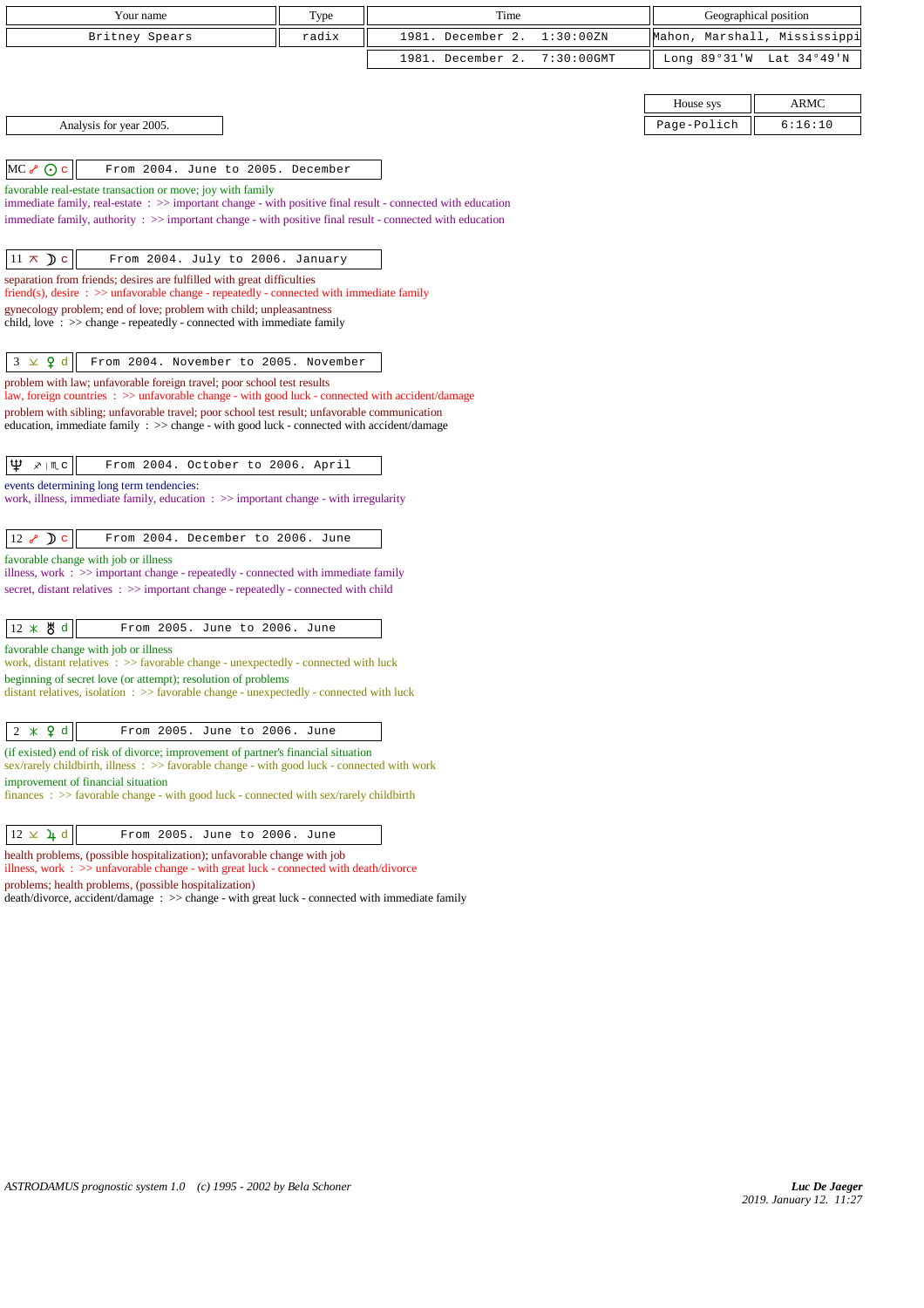| Your name                                                                                                                                                 | Type  | Time              |               |                | Geographical position |
|-----------------------------------------------------------------------------------------------------------------------------------------------------------|-------|-------------------|---------------|----------------|-----------------------|
| Britney Spears                                                                                                                                            | radix | 1981. December 2. | 1:30:00 ZN    | Mahon,         | Marshall, Mississippi |
|                                                                                                                                                           |       | 1981. December 2. | $7:30:00$ GMT | Long $89°31'W$ | Lat 34°49'N           |
|                                                                                                                                                           |       |                   |               |                |                       |
|                                                                                                                                                           |       |                   |               | House sys      | <b>ARMC</b>           |
| Analysis for year 2006.                                                                                                                                   |       |                   |               | Page-Polich    | 6:16:10               |
|                                                                                                                                                           |       |                   |               |                |                       |
| ₽<br>$x \upharpoonright y$ d<br>From 2005. April to 2006. October                                                                                         |       |                   |               |                |                       |
| events determining long term tendencies:<br>foreign countries, law, isolation, secret $\Rightarrow$ important change - with tension                       |       |                   |               |                |                       |
|                                                                                                                                                           |       |                   |               |                |                       |
| $3 * P d$<br>From 2005. July to 2006. November                                                                                                            |       |                   |               |                |                       |
| foreign travel; favorable law procedure<br>law, authority : $\gg$ favorable change - in the extreme - connected with important life events                |       |                   |               |                |                       |
| joy with sibling; domestic travel or examination; favorable communication                                                                                 |       |                   |               |                |                       |
| communication, education $\Rightarrow$ S favorable change - in the extreme - connected with important life events                                         |       |                   |               |                |                       |
| $11$ 口 当 d<br>From 2005. October to 2006. October                                                                                                         |       |                   |               |                |                       |
| separation from friends; desires are fulfilled with great difficulties                                                                                    |       |                   |               |                |                       |
| $\text{friend}(s)$ , desire : $\gg$ unfavorable change - unexpectedly - connected with death/divorce                                                      |       |                   |               |                |                       |
| gynecology problem; end of love; problem with child; unpleasantness<br>luck, love: $\gg$ unfavorable change - unexpectedly - connected with death/divorce |       |                   |               |                |                       |
|                                                                                                                                                           |       |                   |               |                |                       |
| $11 \times 4d$<br>From 2005. November to 2006. November                                                                                                   |       |                   |               |                |                       |
| beginning of love; joy with child; pleasantness<br>sex/rarely childbirth, child: >> favorable change - with great luck - connected with illness           |       |                   |               |                |                       |
| beginning of new friendship; desire(s), pleasantness                                                                                                      |       |                   |               |                |                       |
| desire, friend(s) : $\gg$ favorable change - with great luck - connected with illness                                                                     |       |                   |               |                |                       |
| ¥.<br>From 2005. November to 2007. May<br>$\psi \mid x \in$                                                                                               |       |                   |               |                |                       |
| events determining long term tendencies:                                                                                                                  |       |                   |               |                |                       |
| important life events, accident/damage, surgery, death/divorce : >> important change - with good luck                                                     |       |                   |               |                |                       |
| $2 * \xi$<br>From 2006. March to 2007. March                                                                                                              |       |                   |               |                |                       |
| (if existed) end of risk of divorce; improvement of partner's financial situation                                                                         |       |                   |               |                |                       |
| sex/rarely childbirth, illness $\Rightarrow$ favorable change - with tension - connected with travel                                                      |       |                   |               |                |                       |
| improvement of financial situation<br>$finances : \gg$ favorable change - with tension - connected with travel                                            |       |                   |               |                |                       |
|                                                                                                                                                           |       |                   |               |                |                       |

| $2 \times P d$ | From 2006. February to 2007. June |  |  |  |  |
|----------------|-----------------------------------|--|--|--|--|
|----------------|-----------------------------------|--|--|--|--|

end of love, divorce;

sex/rarely childbirth, illness :  $>$  unfavorable change - in the extreme - connected with important life events

financial decline, incidental expenses

finances :  $\gg$  change - in the extreme - connected with important life events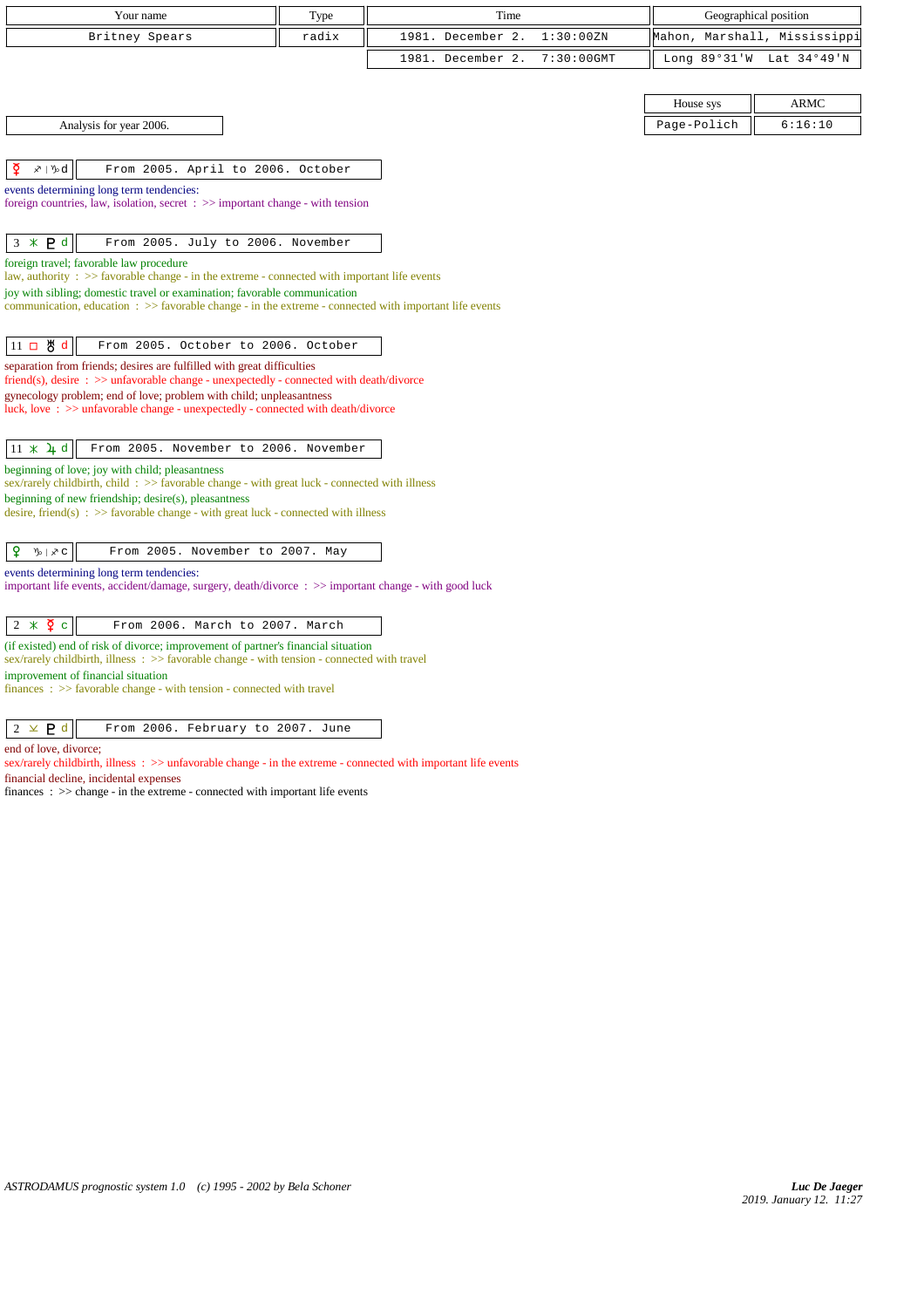| Your name                                                                                                                                                                                                                                                                                                                                                                                                                                                                                                                                                                                                                                               | Type  | Time              |               |             | Geographical position        |
|---------------------------------------------------------------------------------------------------------------------------------------------------------------------------------------------------------------------------------------------------------------------------------------------------------------------------------------------------------------------------------------------------------------------------------------------------------------------------------------------------------------------------------------------------------------------------------------------------------------------------------------------------------|-------|-------------------|---------------|-------------|------------------------------|
| Britney Spears                                                                                                                                                                                                                                                                                                                                                                                                                                                                                                                                                                                                                                          | radix | 1981. December 2. | 1:30:00ZN     |             | Mahon, Marshall, Mississippi |
|                                                                                                                                                                                                                                                                                                                                                                                                                                                                                                                                                                                                                                                         |       | 1981. December 2. | $7:30:00$ GMT |             | Long 89°31'W Lat 34°49'N     |
|                                                                                                                                                                                                                                                                                                                                                                                                                                                                                                                                                                                                                                                         |       |                   |               |             |                              |
|                                                                                                                                                                                                                                                                                                                                                                                                                                                                                                                                                                                                                                                         |       |                   |               | House sys   | <b>ARMC</b>                  |
| Analysis for year 2007.                                                                                                                                                                                                                                                                                                                                                                                                                                                                                                                                                                                                                                 |       |                   |               | Page-Polich | 6:16:10                      |
| $3 \times \xi$ c<br>From 2006. October to 2007. October<br>problem with law; unfavorable foreign travel; poor school test results<br>law, foreign countries $\Rightarrow$ unfavorable change - with tension - connected with travel<br>problem with sibling; unfavorable travel; poor school test result; unfavorable communication<br>travel, education $\Rightarrow$ >> change - with tension - connected with administration<br>$\underline{\Omega}$   $\mathbb{D}$ C<br>From 2006. September to 2008. March<br>P.<br>events determining long term tendencies:<br>finances, important life events $\Rightarrow$ >> important change - in the extreme |       |                   |               |             |                              |
| $11 \times Qc$<br>From 2006. November to 2008. May                                                                                                                                                                                                                                                                                                                                                                                                                                                                                                                                                                                                      |       |                   |               |             |                              |
| separation from friends; desires are fulfilled with great difficulties<br>desire, friend(s) $\Rightarrow$ >> important change - with positive final result - connected with administration<br>gynecology problem; end of love; problem with child; unpleasantness<br>luck, love: $\gg$ change - with positive final result - connected with administration                                                                                                                                                                                                                                                                                              |       |                   |               |             |                              |

 $12 \triangle C$  From 2007. March to 2008. September

resolution of problems

distant relatives, secret : >> favorable change - with positive final result - connected with administration

favorable change with job or illness

work, distant relatives : >> favorable change - with positive final result - connected with administration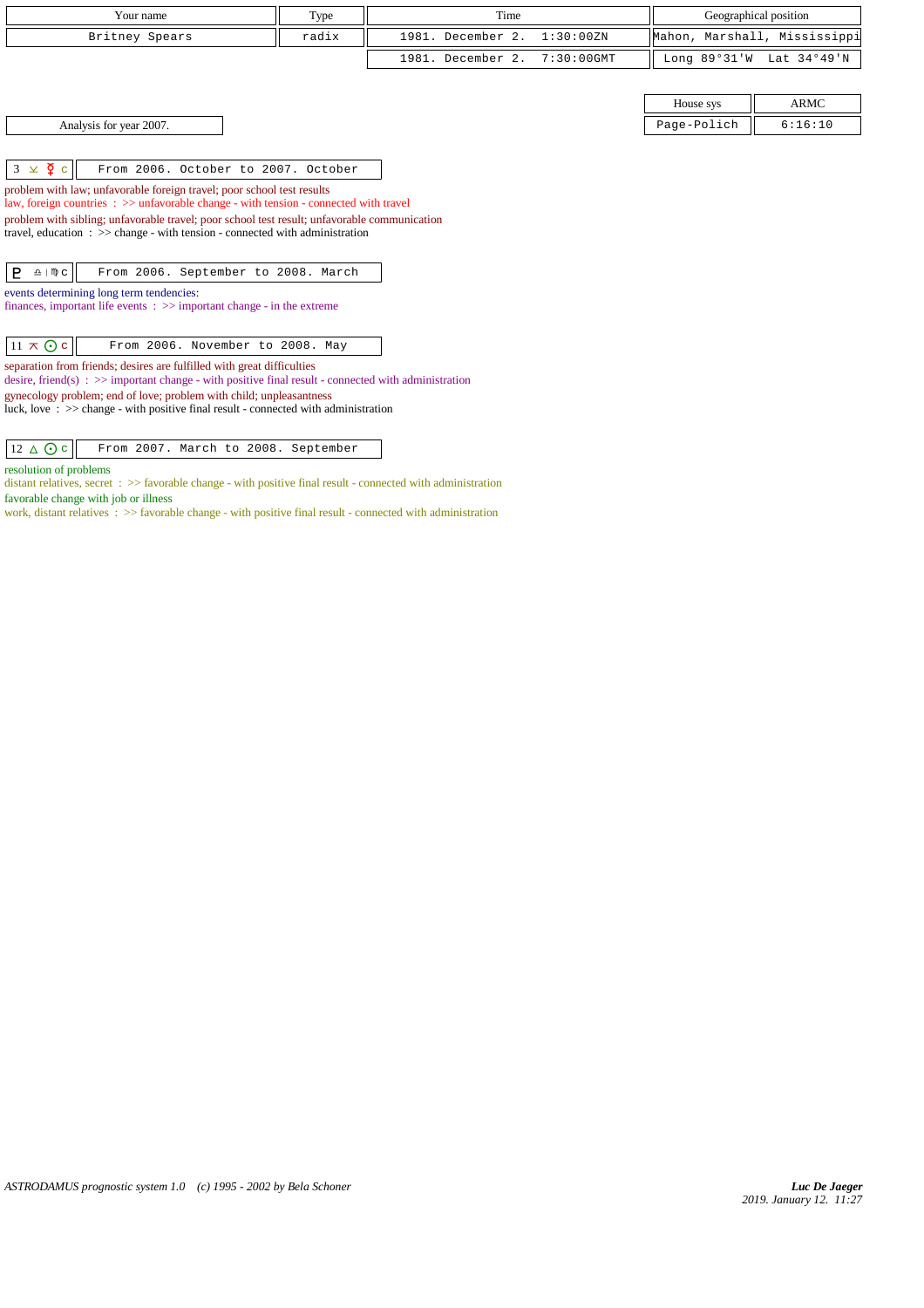| Your name      | Type  | Time                         | Geographical position        |
|----------------|-------|------------------------------|------------------------------|
| Britney Spears | radix | 1981. December 2. 1:30:00ZN  | Mahon, Marshall, Mississippi |
|                |       | 1981. December 2. 7:30:00GMT | Long 89°31'W Lat 34°49'N     |

Analysis for year 2008. Page-Polich 6:16:10

 $MC \triangle \big\|$  From 2008. March to 2009. March

improvement in life style; favorable change with job

immediate family, authority : >> favorable change - unexpectedly - connected with luck

favorable real-estate transaction or move; joy with family

immediate family, real-estate : >> favorable change - unexpectedly - connected with luck

| From 2008. April to 2009. April | $MC \Box 4 d$ |  |  |  |  |  |  |
|---------------------------------|---------------|--|--|--|--|--|--|
|---------------------------------|---------------|--|--|--|--|--|--|

(public) assault affecting life style; end of job; illness of parents

immediate family, influential :  $\gg$  unfavorable change - with great luck - connected with illness

unfavorable real-estate transaction or move; losses; problem with family

death/divorce, immediate family : >> unfavorable change - with great luck - connected with illness

House sys ARMC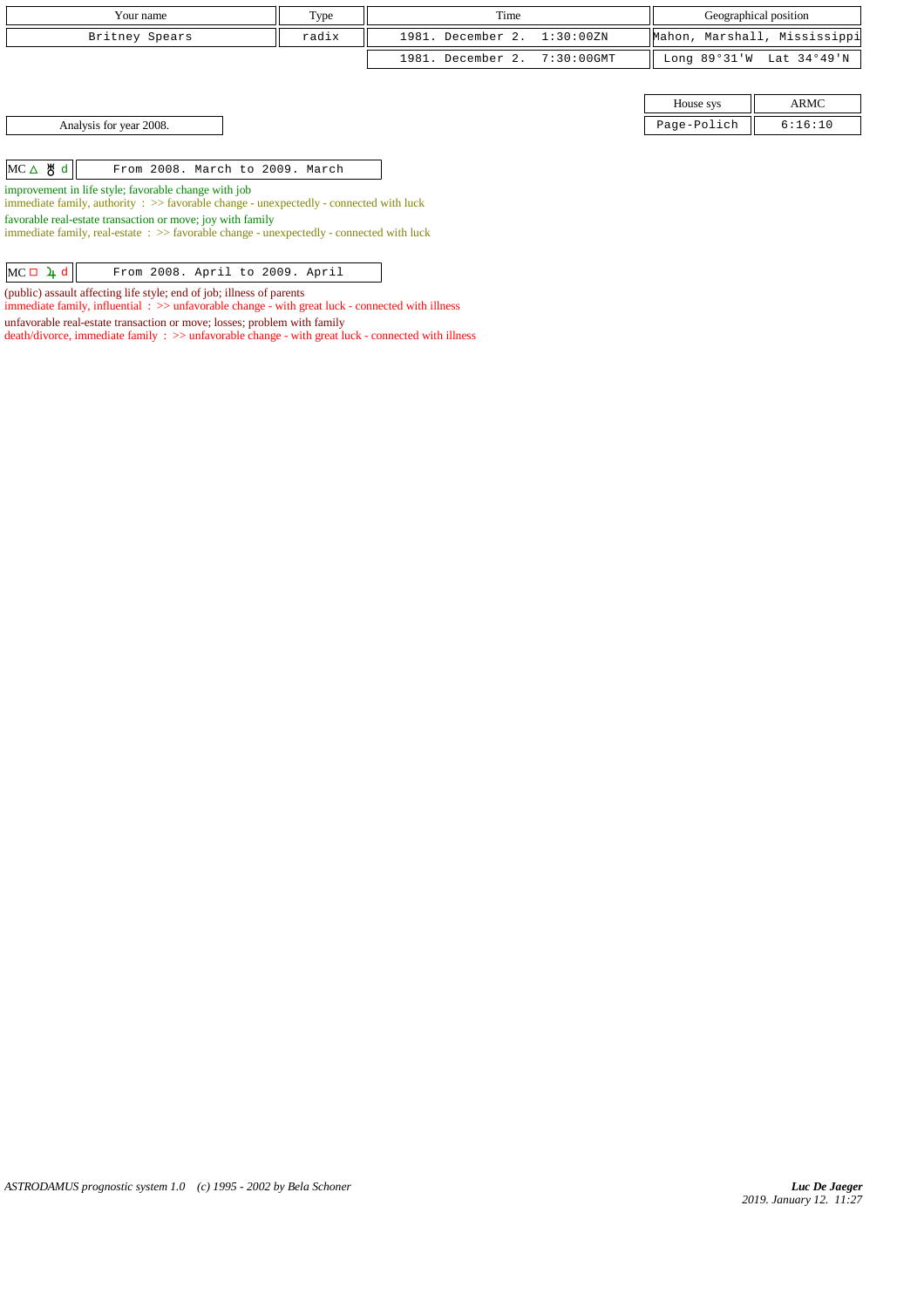| Your name                                                                                                                                                                                                                           | Type  | Time                               |              | Geographical position        |
|-------------------------------------------------------------------------------------------------------------------------------------------------------------------------------------------------------------------------------------|-------|------------------------------------|--------------|------------------------------|
| Britney Spears                                                                                                                                                                                                                      | radix | 1981. December 2.<br>1:30:00 ZN    |              | Mahon, Marshall, Mississippi |
|                                                                                                                                                                                                                                     |       | 1981. December 2.<br>$7:30:00$ GMT | Long 89°31'W | Lat 34°49'N                  |
|                                                                                                                                                                                                                                     |       |                                    |              |                              |
|                                                                                                                                                                                                                                     |       |                                    | House sys    | <b>ARMC</b>                  |
| Analysis for year 2009.                                                                                                                                                                                                             |       |                                    | Page-Polich  | 6:16:10                      |
|                                                                                                                                                                                                                                     |       |                                    |              |                              |
| $Asc \times \overset{\text{H}}{\circ} d$<br>From 2008. July to 2009. July                                                                                                                                                           |       |                                    |              |                              |
| risk of divorce, end of love; health problem of partner (scale: 3)                                                                                                                                                                  |       |                                    |              |                              |
| education, love: $\gg$ unfavorable change - unexpectedly - connected with luck                                                                                                                                                      |       |                                    |              |                              |
| health problems; risk of accident or surgery in immediate environment: (scale: 3)<br>love, child, immediate family, education $\Rightarrow$ > change - unexpectedly - connected with luck                                           |       |                                    |              |                              |
|                                                                                                                                                                                                                                     |       |                                    |              |                              |
| Asc $\sim$ 4 d<br>From 2008. August to 2009. August                                                                                                                                                                                 |       |                                    |              |                              |
| favorable change related to self                                                                                                                                                                                                    |       |                                    |              |                              |
| immediate family, education, work, illness $\Rightarrow$ important change - with great luck - connected with administration                                                                                                         |       |                                    |              |                              |
| education, law : $\gg$ important change - with great luck - connected with illness                                                                                                                                                  |       |                                    |              |                              |
|                                                                                                                                                                                                                                     |       |                                    |              |                              |
| Asc $\Box$ $\zeta$ c<br>From 2008. November to 2009. November                                                                                                                                                                       |       |                                    |              |                              |
| health problems; risk of accident or surgery, death/separation/divorce in immediate environment: (scale: 5)<br>foreign countries, law, isolation, secret $\Rightarrow$ >> unfavorable change - with tension - connected with travel |       |                                    |              |                              |
| risk of divorce, end of love; health problem of partner (scale: 5)                                                                                                                                                                  |       |                                    |              |                              |

law, education : >> unfavorable change - with tension - connected with travel

favorable real-estate transaction or move; joy with family

immediate family, accident/damage : >> important change - with tension - connected with travel immediate family, authority : >> important change - with tension - connected with travel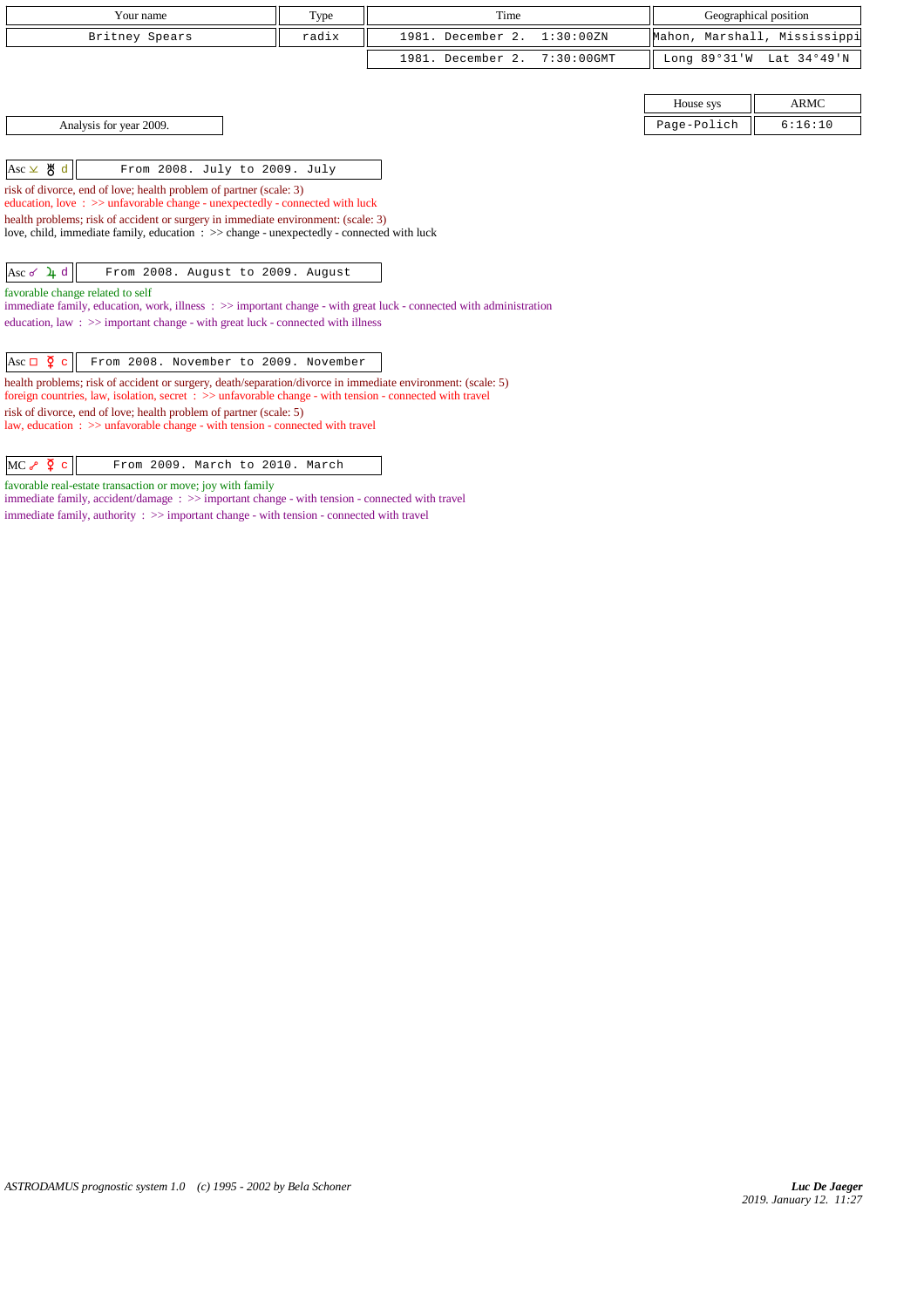| Your name      | Type  | Time                         | Geographical position                      |
|----------------|-------|------------------------------|--------------------------------------------|
| Britney Spears | radix | 1981. December 2. 1:30:00ZN  | Mahon, Marshall, Mississippi               |
|                |       | 1981. December 2. 7:30:00GMT | Long $89^{\circ}31'W$ Lat $34^{\circ}49'N$ |

| House sys  |         |
|------------|---------|
| age-Polich | 7 • 1 N |

Analysis for year 2010. Page-Polich 6:16:10

 $\|12 \times \mathfrak{g} \|$  From 2009. October to 2010. October

favorable change with job or illness

distant relatives, work : >> favorable change - with tension - connected with travel resolution of problems

distant relatives, isolation : >> favorable change - with tension - connected with travel

| $\frac{1}{4}$ M   x d   From 2009. August to 2011. February |
|-------------------------------------------------------------|
|-------------------------------------------------------------|

events determining long term tendencies:

immediate family, education, work, illness : >> important change - with great luck

|--|--|

### events determining long term tendencies:

love, child, immediate family, education : >> important change - unexpectedly

 $\boxed{11 \Box \Phi \Phi}$  From 2010. March to 2011. March

separation from friends; desires are fulfilled with great difficulties

desire, friend(s) :  $\gg$  unfavorable change - with tension - connected with travel gynecology problem; end of love; problem with child; unpleasantness

child, luck  $\therefore$  >> unfavorable change - with tension - connected with travel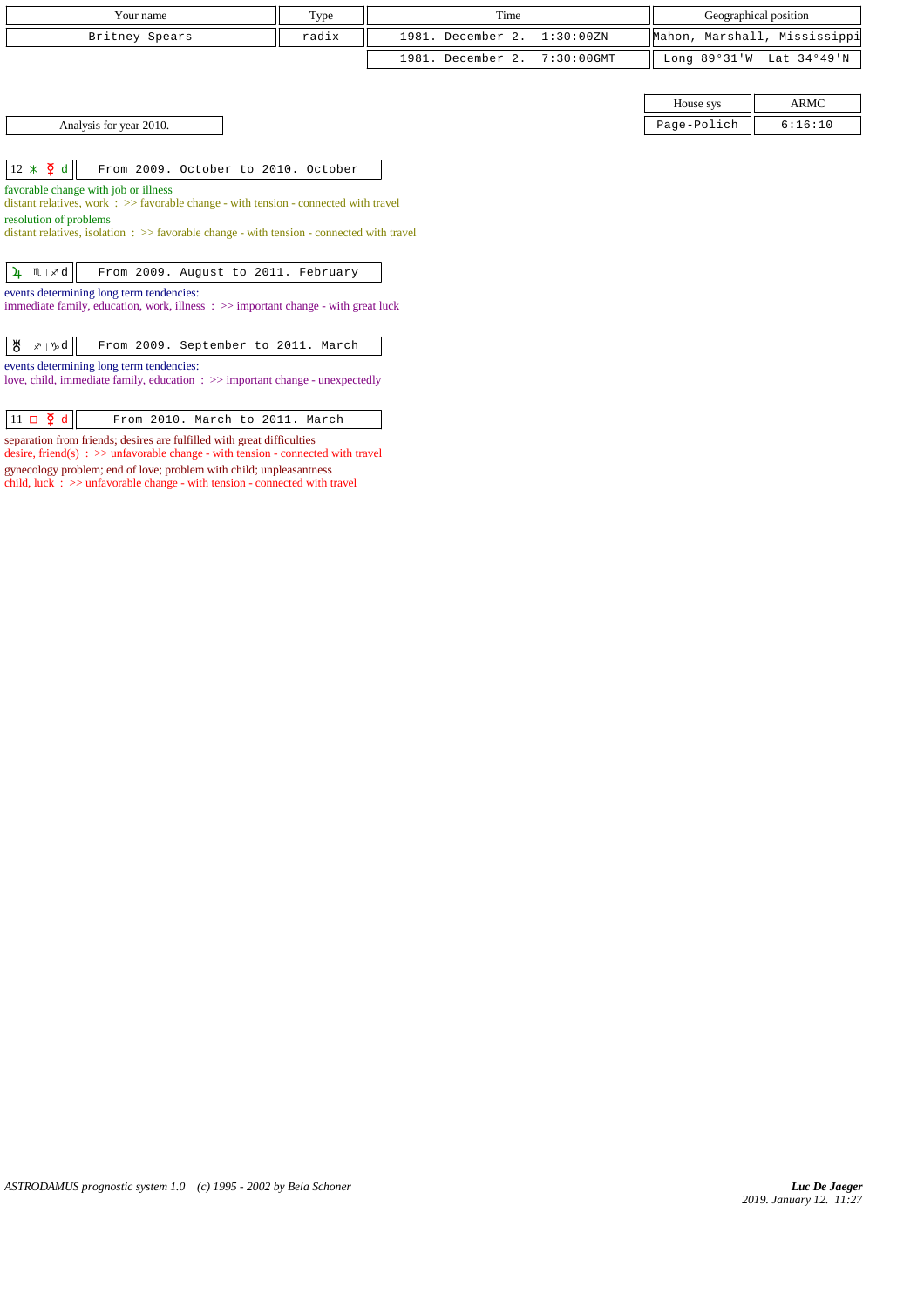| Your name                                                                                                                                                                                                                                                                                                                                    | Type  | Time              |               |                | Geographical position        |
|----------------------------------------------------------------------------------------------------------------------------------------------------------------------------------------------------------------------------------------------------------------------------------------------------------------------------------------------|-------|-------------------|---------------|----------------|------------------------------|
| Britney Spears                                                                                                                                                                                                                                                                                                                               | radix | 1981. December 2. | 1:30:00ZN     |                | Mahon, Marshall, Mississippi |
|                                                                                                                                                                                                                                                                                                                                              |       | 1981. December 2. | $7:30:00$ GMT | Long $89°31'W$ | Lat 34°49'N                  |
|                                                                                                                                                                                                                                                                                                                                              |       |                   |               |                |                              |
|                                                                                                                                                                                                                                                                                                                                              |       |                   |               | House sys      | <b>ARMC</b>                  |
| Analysis for year 2011.                                                                                                                                                                                                                                                                                                                      |       |                   |               | Page-Polich    | 6:16:10                      |
|                                                                                                                                                                                                                                                                                                                                              |       |                   |               |                |                              |
| $2 \times 4$<br>From 2010. July to 2011. July                                                                                                                                                                                                                                                                                                |       |                   |               |                |                              |
| end of love, divorce; risk of accident or surgery, death/separation/divorce in immediate environment: (scale: 4)<br>death/divorce, illness : >> unfavorable change - with great luck - connected with immediate family<br>financial decline, incidental expenses<br>finances : $\gg$ change - with great luck - connected with death/divorce |       |                   |               |                |                              |
| $2 * 8c$<br>From 2010. July to 2011. July                                                                                                                                                                                                                                                                                                    |       |                   |               |                |                              |
| (if existed) end of risk of divorce; improvement of partner's financial situation<br>sex/rarely childbirth, illness $\therefore$ > favorable change - unexpectedly - connected with luck                                                                                                                                                     |       |                   |               |                |                              |
| improvement of financial situation                                                                                                                                                                                                                                                                                                           |       |                   |               |                |                              |
| $finances : \gg$ favorable change - unexpectedly - connected with luck                                                                                                                                                                                                                                                                       |       |                   |               |                |                              |
| $3 \times 8d$<br>From 2010. September to 2011. September                                                                                                                                                                                                                                                                                     |       |                   |               |                |                              |
| problem with law; unfavorable foreign travel; poor school test results                                                                                                                                                                                                                                                                       |       |                   |               |                |                              |
| law, foreign countries $\Rightarrow$ >> unfavorable change - unexpectedly - connected with death/divorce                                                                                                                                                                                                                                     |       |                   |               |                |                              |
| problem with sibling; unfavorable travel; poor school test result; unfavorable communication<br>travel, education $\Rightarrow$ > change - unexpectedly - connected with death/divorce                                                                                                                                                       |       |                   |               |                |                              |
|                                                                                                                                                                                                                                                                                                                                              |       |                   |               |                |                              |
| From 2010. September to 2011. September<br>$3 \times 1 d$                                                                                                                                                                                                                                                                                    |       |                   |               |                |                              |
| foreign travel; favorable law procedure                                                                                                                                                                                                                                                                                                      |       |                   |               |                |                              |
| law, foreign countries : >> favorable change - with great luck - connected with illness<br>joy with sibling; domestic travel or examination; favorable communication                                                                                                                                                                         |       |                   |               |                |                              |
| education, administration $\Rightarrow$ Savorable change - with great luck - connected with illness                                                                                                                                                                                                                                          |       |                   |               |                |                              |
|                                                                                                                                                                                                                                                                                                                                              |       |                   |               |                |                              |
| $3 \times 4$<br>From 2011. February to 2012. February                                                                                                                                                                                                                                                                                        |       |                   |               |                |                              |
| joy with sibling; domestic travel or examination; favorable communication<br>education, administration: >> important change - with great luck - connected with death/divorce                                                                                                                                                                 |       |                   |               |                |                              |
| law, foreign countries : >> important change - with great luck - connected with death/divorce                                                                                                                                                                                                                                                |       |                   |               |                |                              |
|                                                                                                                                                                                                                                                                                                                                              |       |                   |               |                |                              |
| $3 \times 8^{\circ}$<br>From 2011. February to 2012. February                                                                                                                                                                                                                                                                                |       |                   |               |                |                              |
| problem with law; unfavorable foreign travel; poor school test results<br>law, foreign countries : >> unfavorable change - unexpectedly - connected with death/divorce                                                                                                                                                                       |       |                   |               |                |                              |
| problem with sibling; unfavorable travel; poor school test result; unfavorable communication                                                                                                                                                                                                                                                 |       |                   |               |                |                              |
| travel, education $\Rightarrow$ > change - unexpectedly - connected with death/divorce                                                                                                                                                                                                                                                       |       |                   |               |                |                              |
|                                                                                                                                                                                                                                                                                                                                              |       |                   |               |                |                              |
| ੴ d<br>2d<br>From 2011. March to 2012. March                                                                                                                                                                                                                                                                                                 |       |                   |               |                |                              |
| improvement of financial situation<br>$finances : \gg important change - unexpectedly - connected with luck$                                                                                                                                                                                                                                 |       |                   |               |                |                              |
| accident/damage, death/divorce: >> important change - unexpectedly - connected with love                                                                                                                                                                                                                                                     |       |                   |               |                |                              |
|                                                                                                                                                                                                                                                                                                                                              |       |                   |               |                |                              |
| $2 \times 4$ d<br>From 2011. April to 2012. April                                                                                                                                                                                                                                                                                            |       |                   |               |                |                              |
| end of love, divorce; risk of accident or surgery, death/separation/divorce in immediate environment: (scale: 4)<br>death/divorce, illness: >> unfavorable change - with great luck - connected with immediate family                                                                                                                        |       |                   |               |                |                              |

financial decline, incidental expenses

finances : >> change - with great luck - connected with death/divorce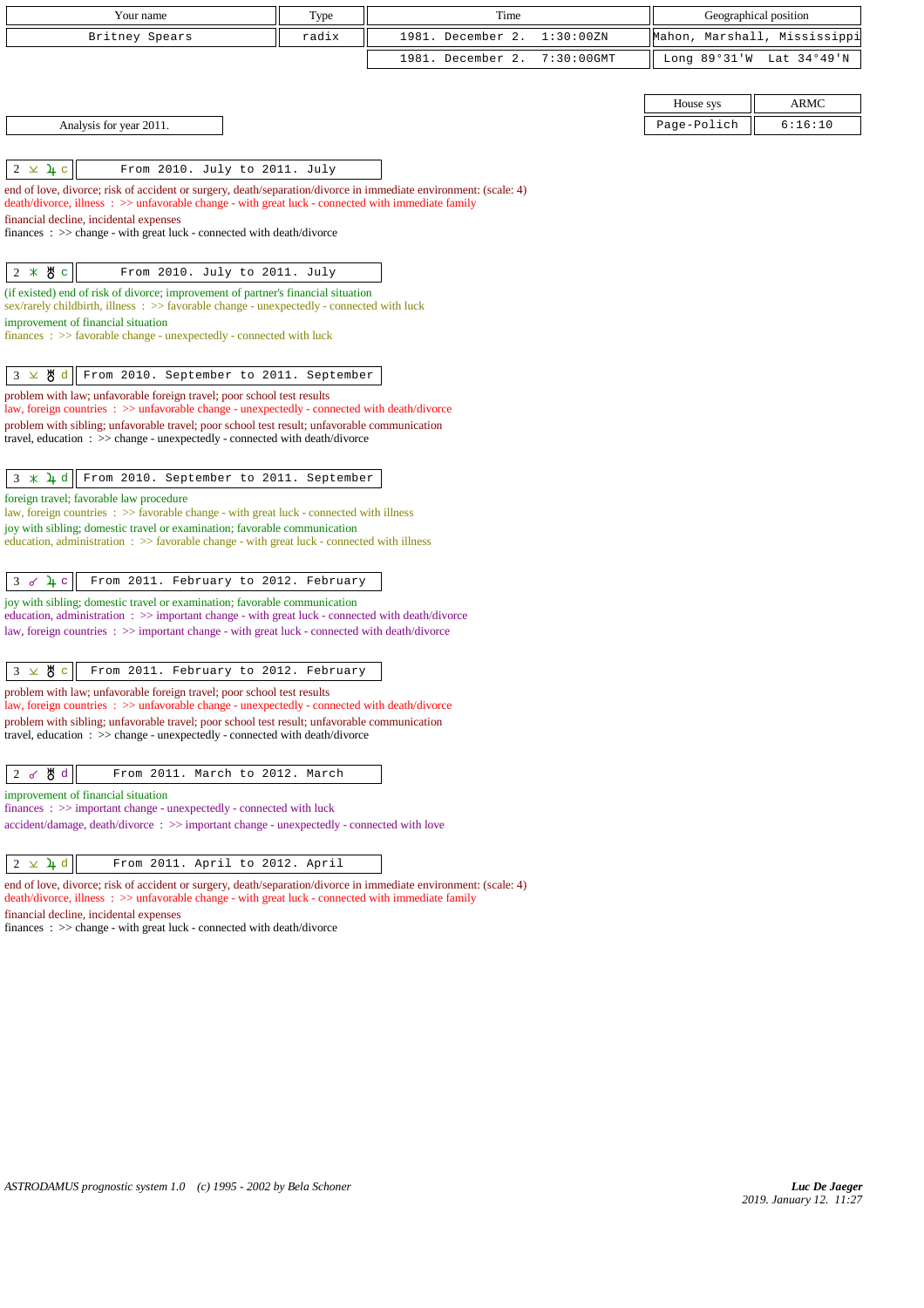| Your name      | Type  | Time                         | Geographical position        |
|----------------|-------|------------------------------|------------------------------|
| Britney Spears | radix | 1981. December 2. 1:30:00ZN  | Mahon, Marshall, Mississippi |
|                |       | 1981. December 2. 7:30:00GMT | Long 89°31'W Lat 34°49'N     |

Analysis for year 2012.

| House sys   | $\triangle$ RMC |
|-------------|-----------------|
| Page-Polich | 6:16:10         |

| $\left 11 \times \frac{5}{2} \right $ From 2011. August to 2012. August |  |  |  |
|-------------------------------------------------------------------------|--|--|--|
|                                                                         |  |  |  |

separation from friends; desires are fulfilled with great difficulties desire, friend(s) : >> unfavorable change - with tension - connected with travel

gynecology problem; end of love; problem with child; unpleasantness child, luck : >> change - with tension - connected with travel

|--|

events determining long term tendencies:

love, child, immediate family, education : >> important change - unexpectedly

### events determining long term tendencies:

immediate family, education, work, illness : >> important change - with great luck

resolution of problems

distant relatives, isolation : >> favorable change - with tension - connected with travel favorable change with job or illness

distant relatives, work : >> favorable change - with tension - connected with travel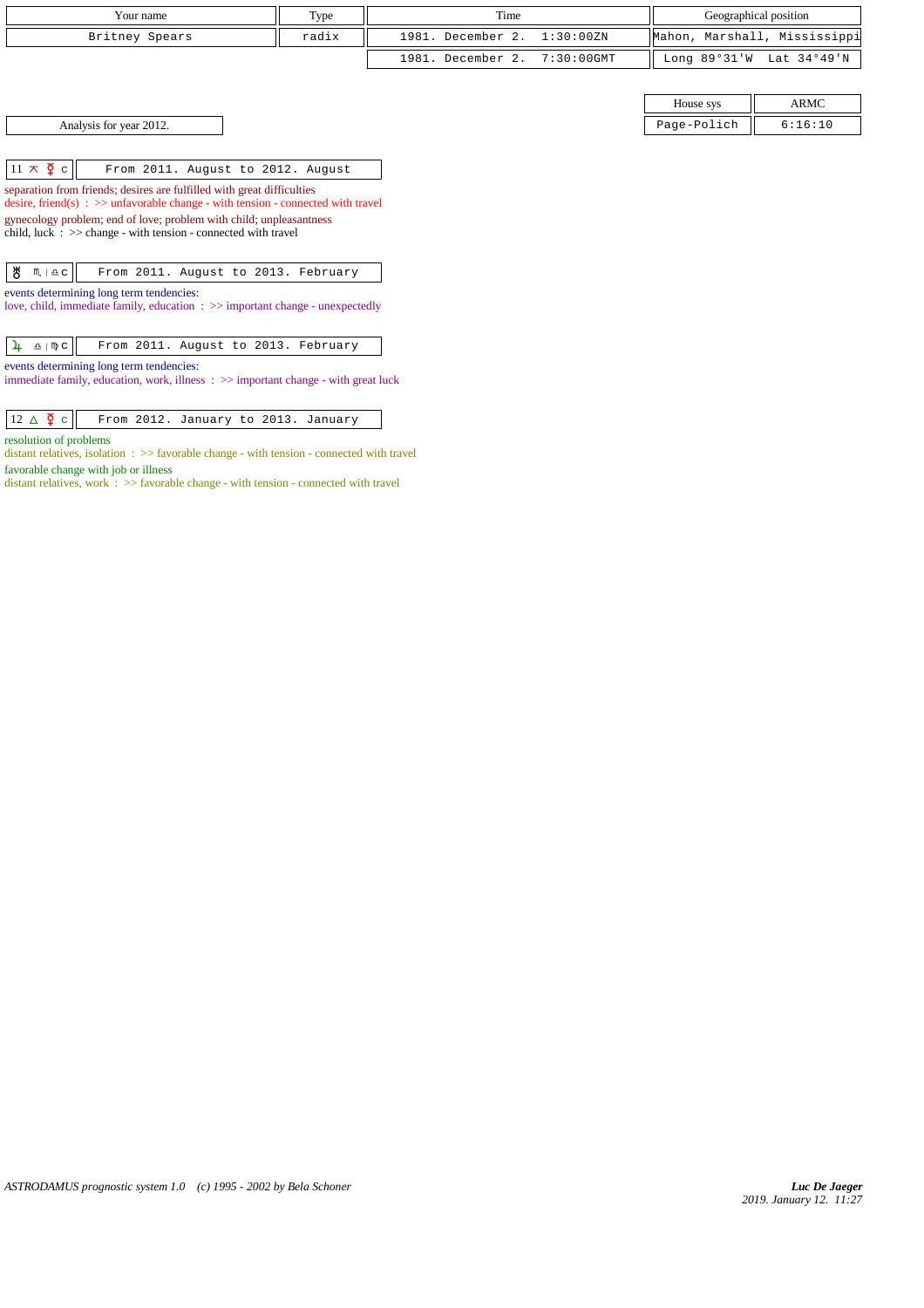| Your name                                                                                                                                                       | Type  | Time              |               |                              | Geographical position |
|-----------------------------------------------------------------------------------------------------------------------------------------------------------------|-------|-------------------|---------------|------------------------------|-----------------------|
| Britney Spears                                                                                                                                                  | radix | 1981. December 2. | 1:30:00ZN     | Mahon, Marshall, Mississippi |                       |
|                                                                                                                                                                 |       | 1981. December 2. | $7:30:00$ GMT | Long 89°31'W                 | Lat 34°49'N           |
|                                                                                                                                                                 |       |                   |               |                              |                       |
|                                                                                                                                                                 |       |                   |               | House sys                    | <b>ARMC</b>           |
| Analysis for year 2013.                                                                                                                                         |       |                   |               | Page-Polich                  | 6:16:10               |
|                                                                                                                                                                 |       |                   |               |                              |                       |
| $MC \triangle \n\begin{bmatrix} 2 & d \end{bmatrix}$<br>From 2012. August to 2013. August                                                                       |       |                   |               |                              |                       |
| improvement in life style; favorable change with job                                                                                                            |       |                   |               |                              |                       |
| immediate family, authority $\Rightarrow$ Savorable change - with tension - connected with travel                                                               |       |                   |               |                              |                       |
| favorable real-estate transaction or move; joy with family                                                                                                      |       |                   |               |                              |                       |
| immediate family, real-estate : >> favorable change - with tension - connected with travel                                                                      |       |                   |               |                              |                       |
|                                                                                                                                                                 |       |                   |               |                              |                       |
| Asc $\times$ $\frac{5}{4}$ d<br>From 2012. December to 2013. December                                                                                           |       |                   |               |                              |                       |
| risk of divorce, end of love; health problem of partner (scale: 5)<br>law, education $\Rightarrow$ >> unfavorable change - with tension - connected with travel |       |                   |               |                              |                       |
| health problems; risk of accident or surgery, death/separation/divorce in immediate environment: (scale: 5)                                                     |       |                   |               |                              |                       |
| foreign countries, law, isolation, secret $\div \gg$ change - with tension - connected with travel                                                              |       |                   |               |                              |                       |
|                                                                                                                                                                 |       |                   |               |                              |                       |
| $\text{Asc} \times \mathbf{1} \subset$<br>From 2013. March to 2014. March                                                                                       |       |                   |               |                              |                       |
| favorable change with marriage or partnership                                                                                                                   |       |                   |               |                              |                       |
| education, law $\Rightarrow$ >> favorable change - with great luck - connected with illness                                                                     |       |                   |               |                              |                       |
| favorable change related to self                                                                                                                                |       |                   |               |                              |                       |
| immediate family, education, work, illness : >> favorable change - with great luck - connected with administration                                              |       |                   |               |                              |                       |
|                                                                                                                                                                 |       |                   |               |                              |                       |

 $\fbox{Asc } \Box \text{ } \overset{\text{w}}{\bullet} \text{ } c$  From 2013. April to 2014. April

health problems; risk of accident or surgery in immediate environment: (scale: 3)

love, child, immediate family, education : >> unfavorable change - unexpectedly - connected with luck

risk of divorce, end of love; health problem of partner (scale: 3)

education, love :  $>\!\!>$  unfavorable change - unexpectedly - connected with luck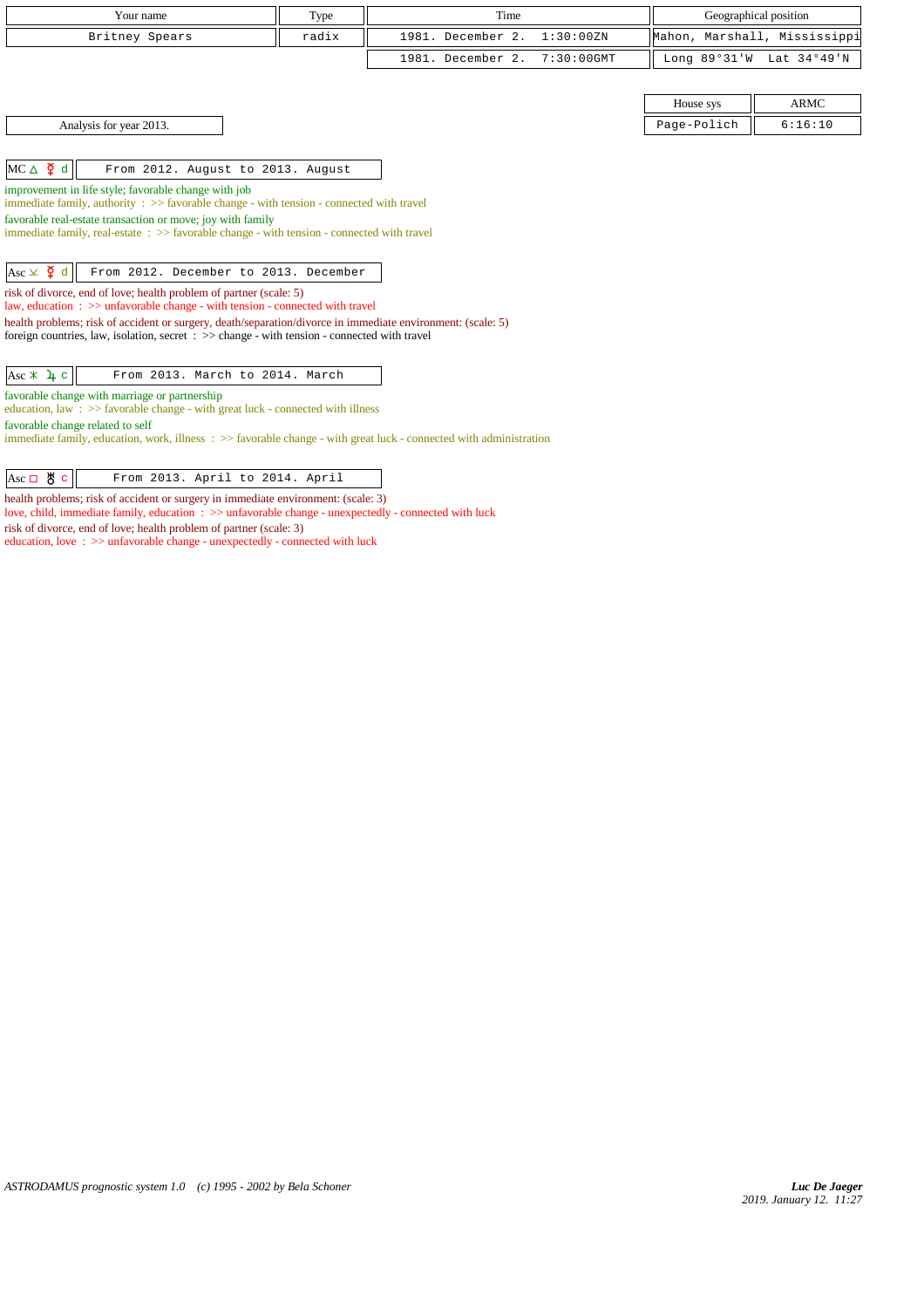| Your name                                                                                                                                                                                                                                                       | Type  | Time              |               | Geographical position |                              |
|-----------------------------------------------------------------------------------------------------------------------------------------------------------------------------------------------------------------------------------------------------------------|-------|-------------------|---------------|-----------------------|------------------------------|
| Britney Spears                                                                                                                                                                                                                                                  | radix | 1981. December 2. | 1:30:00ZN     |                       | Mahon, Marshall, Mississippi |
|                                                                                                                                                                                                                                                                 |       | 1981. December 2. | $7:30:00$ GMT | Long 89°31'W          | Lat 34°49'N                  |
|                                                                                                                                                                                                                                                                 |       |                   |               |                       |                              |
|                                                                                                                                                                                                                                                                 |       |                   |               | House sys             | ARMC                         |
| Analysis for year 2014.                                                                                                                                                                                                                                         |       |                   |               | Page-Polich           | 6:16:10                      |
|                                                                                                                                                                                                                                                                 |       |                   |               |                       |                              |
| $MC \times 4 c$<br>From 2013. July to 2014. July                                                                                                                                                                                                                |       |                   |               |                       |                              |
| (public) assault affecting life style; end of job; illness of parents<br>immediate family, influential : >> unfavorable change - with great luck - connected with illness                                                                                       |       |                   |               |                       |                              |
| unfavorable real-estate transaction or move; losses; problem with family<br>$death/divorce, immediate family : >> change - with great luck - connected with illness$                                                                                            |       |                   |               |                       |                              |
| $MC \rightarrow \& c$<br>From 2013. July to 2014. July                                                                                                                                                                                                          |       |                   |               |                       |                              |
| favorable real-estate transaction or move; joy with family<br>immediate family, accident/damage: $\gg$ important change - unexpectedly - connected with luck<br>immediate family, authority $\Rightarrow$ important change - unexpectedly - connected with luck |       |                   |               |                       |                              |

#### favorable change with job or illness

work, distant relatives : >> favorable change - with positive final result - connected with administration resolution of problems

distant relatives, secret : >> favorable change - with positive final result - connected with administration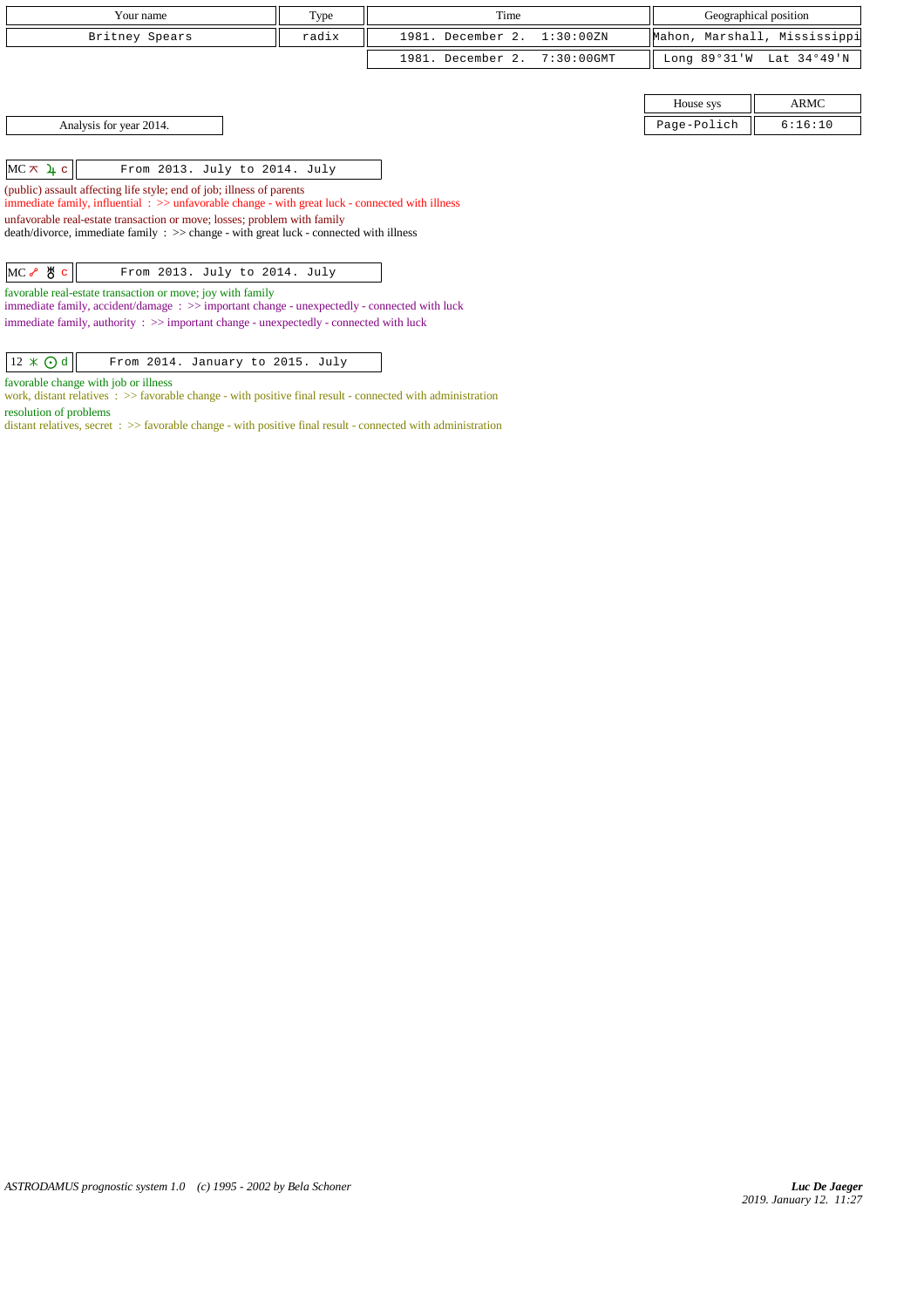| Your name                                                                                                                                                                         | Type  | Time              |            |                | Geographical position        |
|-----------------------------------------------------------------------------------------------------------------------------------------------------------------------------------|-------|-------------------|------------|----------------|------------------------------|
| Britney Spears                                                                                                                                                                    | radix | 1981. December 2. | 1:30:00ZN  |                | Mahon, Marshall, Mississippi |
|                                                                                                                                                                                   |       | 1981. December 2. | 7:30:00GMT | Long $89°31'W$ | Lat 34°49'N                  |
|                                                                                                                                                                                   |       |                   |            |                |                              |
|                                                                                                                                                                                   |       |                   |            | House sys      | <b>ARMC</b>                  |
| Analysis for year 2015.                                                                                                                                                           |       |                   |            | Page-Polich    | 6:16:10                      |
|                                                                                                                                                                                   |       |                   |            |                |                              |
| $11 \square$ $0d$<br>From 2014. June to 2015. December                                                                                                                            |       |                   |            |                |                              |
| separation from friends; desires are fulfilled with great difficulties<br>desire, friend(s) : $\gg$ important change - with positive final result - connected with administration |       |                   |            |                |                              |
| gynecology problem; end of love; problem with child; unpleasantness                                                                                                               |       |                   |            |                |                              |
| luck, love: $\gg$ important change - with positive final result - connected with administration                                                                                   |       |                   |            |                |                              |
| P.<br>$M \times d$<br>From 2014. August to 2016. February                                                                                                                         |       |                   |            |                |                              |
|                                                                                                                                                                                   |       |                   |            |                |                              |
| events determining long term tendencies:<br>finances, important life events $\Rightarrow$ important change - in the extreme                                                       |       |                   |            |                |                              |
|                                                                                                                                                                                   |       |                   |            |                |                              |
| ⊻ ହି d<br>3<br>From 2015. January to 2016. January                                                                                                                                |       |                   |            |                |                              |
| problem with law; unfavorable foreign travel; poor school test results                                                                                                            |       |                   |            |                |                              |

law, foreign countries : >> unfavorable change - with tension - connected with travel problem with sibling; unfavorable travel; poor school test result; unfavorable communication

travel, education : >> change - with tension - connected with administration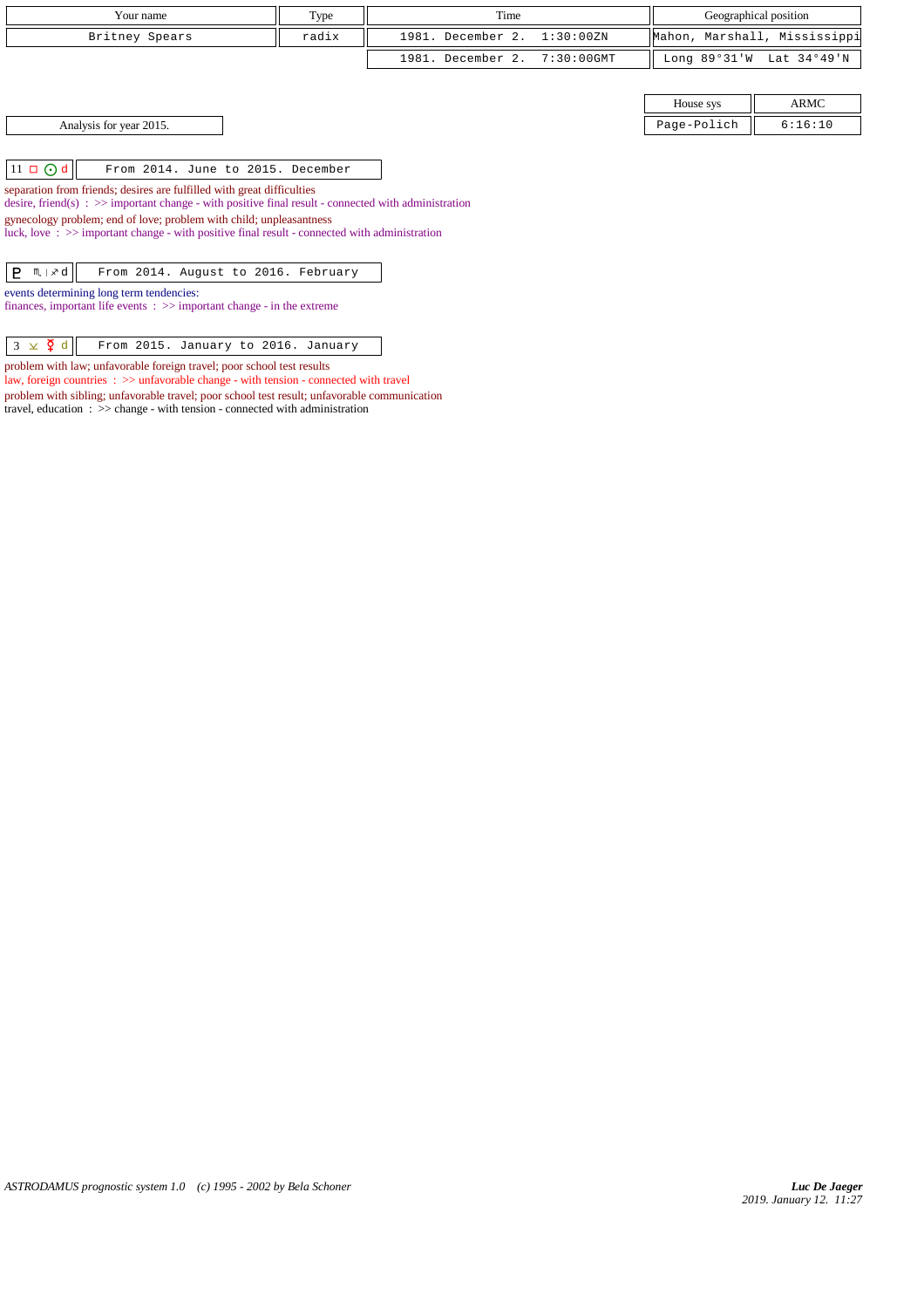| Your name                                                                                                                                                                                             | Type  | Time              |               | Geographical position        |             |
|-------------------------------------------------------------------------------------------------------------------------------------------------------------------------------------------------------|-------|-------------------|---------------|------------------------------|-------------|
| Britney Spears                                                                                                                                                                                        | radix | 1981. December 2. | 1:30:00 ZN    | Mahon, Marshall, Mississippi |             |
|                                                                                                                                                                                                       |       | 1981. December 2. | $7:30:00$ GMT | Long $89°31'W$               | Lat 34°49'N |
|                                                                                                                                                                                                       |       |                   |               |                              |             |
|                                                                                                                                                                                                       |       |                   |               | House sys                    | <b>ARMC</b> |
| Analysis for year 2016.                                                                                                                                                                               |       |                   |               | Page-Polich                  | 6:16:10     |
|                                                                                                                                                                                                       |       |                   |               |                              |             |
| $2 \times P$<br>From 2015. May to 2016. September                                                                                                                                                     |       |                   |               |                              |             |
| end of love, divorce;                                                                                                                                                                                 |       |                   |               |                              |             |
| sex/rarely childbirth, illness : >> unfavorable change - in the extreme - connected with important life events<br>financial decline, incidental expenses                                              |       |                   |               |                              |             |
| finances : $\gg$ change - in the extreme - connected with important life events                                                                                                                       |       |                   |               |                              |             |
|                                                                                                                                                                                                       |       |                   |               |                              |             |
| $\sum_{i=1}^{n}$<br>2 $\sigma$<br>From 2015. August to 2016. August                                                                                                                                   |       |                   |               |                              |             |
| improvement of financial situation<br>$finances: \gg important change - with tension - connected with travel$                                                                                         |       |                   |               |                              |             |
| accident/damage, death/divorce: >> important change - with tension - connected with immediate family                                                                                                  |       |                   |               |                              |             |
|                                                                                                                                                                                                       |       |                   |               |                              |             |
| ¥<br>$m + d$<br>From 2015. June to 2016. December                                                                                                                                                     |       |                   |               |                              |             |
| events determining long term tendencies:                                                                                                                                                              |       |                   |               |                              |             |
| important life events, accident/damage, surgery, death/divorce : >> important change - with good luck                                                                                                 |       |                   |               |                              |             |
| $11 \triangle 4c$<br>From 2015. December to 2016. December                                                                                                                                            |       |                   |               |                              |             |
| beginning of new friendship; desire(s), pleasantness                                                                                                                                                  |       |                   |               |                              |             |
| desire, friend(s) : $\gg$ favorable change - with great luck - connected with illness                                                                                                                 |       |                   |               |                              |             |
| beginning of love; joy with child; pleasantness<br>sex/rarely childbirth, child: >> favorable change - with great luck - connected with illness                                                       |       |                   |               |                              |             |
|                                                                                                                                                                                                       |       |                   |               |                              |             |
| $11 \times 8$ c<br>From 2016. January to 2017. January                                                                                                                                                |       |                   |               |                              |             |
| separation from friends; desires are fulfilled with great difficulties                                                                                                                                |       |                   |               |                              |             |
| $\text{friend}(s)$ , desire : $\gg$ unfavorable change - unexpectedly - connected with death/divorce                                                                                                  |       |                   |               |                              |             |
| gynecology problem; end of love; problem with child; unpleasantness<br>luck, love: >> change - unexpectedly - connected with death/divorce                                                            |       |                   |               |                              |             |
|                                                                                                                                                                                                       |       |                   |               |                              |             |
| P <sub>c</sub><br>3 <sub>o</sub><br>From 2015. November to 2017. March                                                                                                                                |       |                   |               |                              |             |
| joy with sibling; domestic travel or examination; favorable communication                                                                                                                             |       |                   |               |                              |             |
| communication, education : >> important change - in the extreme - connected with important life events<br>law, authority: >> important change - in the extreme - connected with important life events |       |                   |               |                              |             |
|                                                                                                                                                                                                       |       |                   |               |                              |             |
| ₽<br>$M \mid \underline{\Omega} C$<br>From 2015. December to 2017. June                                                                                                                               |       |                   |               |                              |             |
| events determining long term tendencies:                                                                                                                                                              |       |                   |               |                              |             |
| foreign countries, law, isolation, secret $\Rightarrow$ important change - with tension                                                                                                               |       |                   |               |                              |             |
|                                                                                                                                                                                                       |       |                   |               |                              |             |
| $12 \Box 4 c$<br>From 2016. May to 2017. May<br>problems; health problems, (possible hospitalization)                                                                                                 |       |                   |               |                              |             |
| death/divorce, accident/damage: >> unfavorable change - with great luck - connected with immediate family                                                                                             |       |                   |               |                              |             |
| health problems, (possible hospitalization); unfavorable change with job<br>illness, work $\Rightarrow$ > unfavorable change - with great luck - connected with death/divorce                         |       |                   |               |                              |             |
|                                                                                                                                                                                                       |       |                   |               |                              |             |
| $2 \triangle 9$<br>From 2016. May to 2017. May                                                                                                                                                        |       |                   |               |                              |             |
| improvement of financial situation                                                                                                                                                                    |       |                   |               |                              |             |
| $finances : \gg$ favorable change - with good luck - connected with sex/rarely childbirth                                                                                                             |       |                   |               |                              |             |
| (if existed) end of risk of divorce; improvement of partner's financial situation<br>sex/rarely childbirth, illness : >> favorable change - with good luck - connected with work                      |       |                   |               |                              |             |
|                                                                                                                                                                                                       |       |                   |               |                              |             |
| 12 ∆ ੴ ⊂<br>From 2016. May to 2017. May                                                                                                                                                               |       |                   |               |                              |             |
| beginning of secret love (or attempt); resolution of problems                                                                                                                                         |       |                   |               |                              |             |
| distant relatives, isolation $\Rightarrow$ > favorable change - unexpectedly - connected with luck<br>favorable change with job or illness                                                            |       |                   |               |                              |             |
| work, distant relatives : >> favorable change - unexpectedly - connected with luck                                                                                                                    |       |                   |               |                              |             |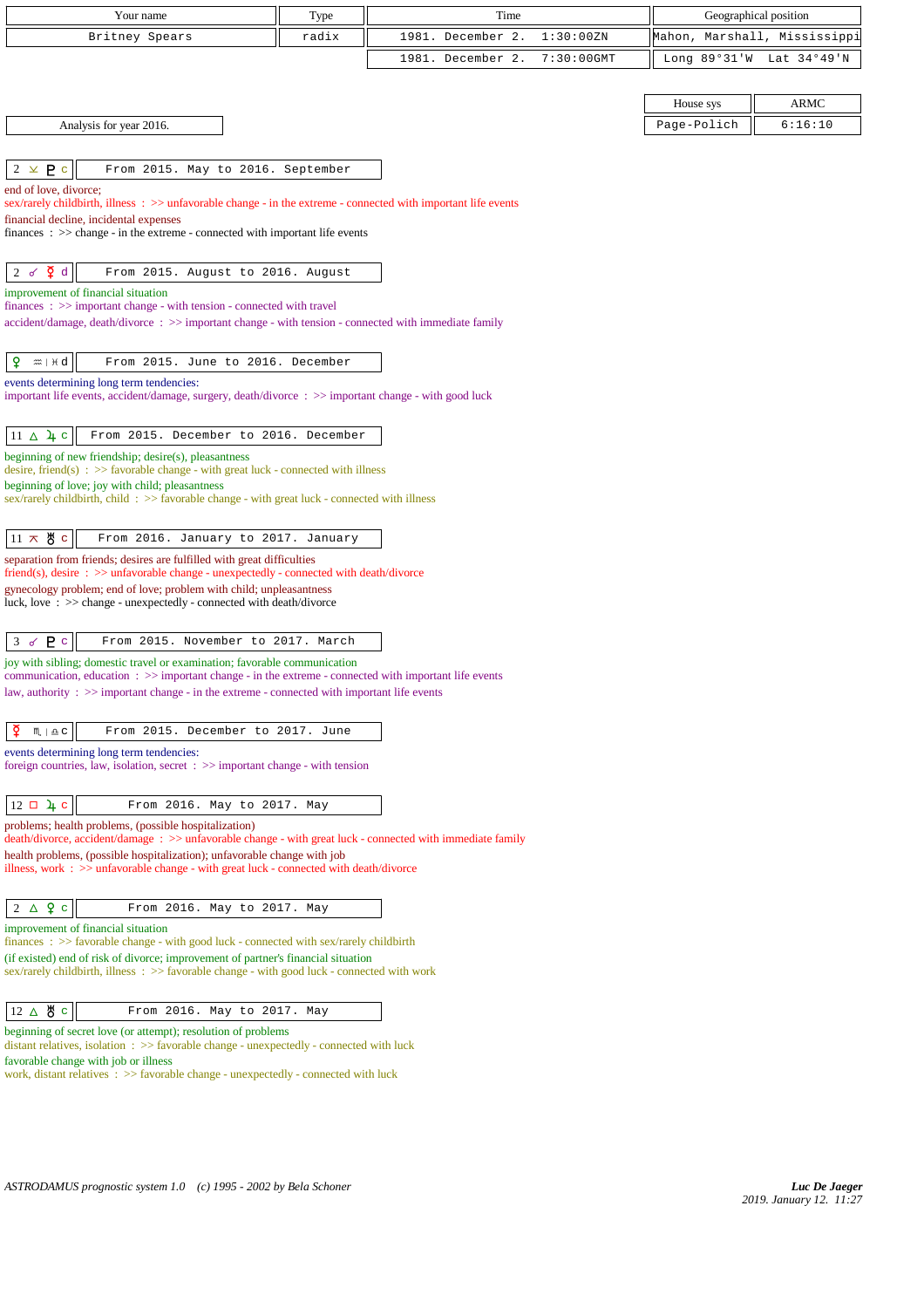| Your name                                                                                                                                                                                                                                                               | Type  | Time                               |                | Geographical position |
|-------------------------------------------------------------------------------------------------------------------------------------------------------------------------------------------------------------------------------------------------------------------------|-------|------------------------------------|----------------|-----------------------|
| Britney Spears                                                                                                                                                                                                                                                          | radix | 1981. December 2.<br>1:30:00ZN     | Mahon,         | Marshall, Mississippi |
|                                                                                                                                                                                                                                                                         |       | $7:30:00$ GMT<br>1981. December 2. | Long $89°31'W$ | Lat 34°49'N           |
|                                                                                                                                                                                                                                                                         |       |                                    |                |                       |
|                                                                                                                                                                                                                                                                         |       |                                    | House sys      | <b>ARMC</b>           |
| Analysis for year 2017.                                                                                                                                                                                                                                                 |       |                                    | Page-Polich    | 6:16:10               |
|                                                                                                                                                                                                                                                                         |       |                                    |                |                       |
| $12 \triangle \mathcal{D} d$<br>From 2016. May to 2017. November                                                                                                                                                                                                        |       |                                    |                |                       |
| beginning of secret love (or attempt); resolution of problems<br>secret, distant relatives : >> favorable change - repeatedly - connected with child<br>favorable change with job or illness<br>illness, work : >> favorable change - repeatedly - connected with child |       |                                    |                |                       |
| Ψ<br>ზ   <i>;</i> ;; d<br>From 2016. June to 2017. December                                                                                                                                                                                                             |       |                                    |                |                       |
| events determining long term tendencies:<br>work, illness, immediate family, education $\Rightarrow$ important change - with irregularity                                                                                                                               |       |                                    |                |                       |
| $3 \square$ $9 \nc$<br>From 2016. November to 2017. November                                                                                                                                                                                                            |       |                                    |                |                       |
| problem with sibling; unfavorable travel; poor school test result; unfavorable communication<br>immediate family, education : >> unfavorable change - with good luck - connected with accident/damage                                                                   |       |                                    |                |                       |
| problem with law; unfavorable foreign travel; poor school test results<br>law, foreign countries : >> unfavorable change - with good luck - connected with accident/damage                                                                                              |       |                                    |                |                       |
| $11 \times$ <b>D</b> d<br>From 2016. October to 2018. April                                                                                                                                                                                                             |       |                                    |                |                       |
| separation from friends; desires are fulfilled with great difficulties<br>friend(s), desire $\Rightarrow$ >> unfavorable change - repeatedly - connected with child                                                                                                     |       |                                    |                |                       |
| gynecology problem; end of love; problem with child; unpleasantness<br>child, love $\Rightarrow$ >> change - repeatedly - connected with immediate family                                                                                                               |       |                                    |                |                       |
| $MC \triangle$ $\odot$ d<br>From 2016. November to 2018. May                                                                                                                                                                                                            |       |                                    |                |                       |
| improvement in life style; favorable change with job<br>immediate family, authority $\Rightarrow$ S favorable change - with positive final result - connected with administration                                                                                       |       |                                    |                |                       |
| favorable real-estate transaction or move; joy with family<br>immediate family, real-estate : >> favorable change - with positive final result - connected with administration                                                                                          |       |                                    |                |                       |
| $2 \Box \Psi c$<br>From 2017. April to 2018. August                                                                                                                                                                                                                     |       |                                    |                |                       |
| financial decline, incidental expenses<br>finances : >> unfavorable change - with irregularity - connected with travel                                                                                                                                                  |       |                                    |                |                       |
| end of love, divorce; risk of accident or surgery, death/separation/divorce in immediate environment: (scale: 4)<br>illness, death/divorce $\Rightarrow$ > unfavorable change - with irregularity - connected with distant relatives                                    |       |                                    |                |                       |
| Asc ⊻ ⊙ d<br>From 2017. March to 2018. September                                                                                                                                                                                                                        |       |                                    |                |                       |
| risk of divorce, end of love; health problem of partner (scale: 0)<br>education, partner/spouse : >> important change - with positive final result - connected with administration                                                                                      |       |                                    |                |                       |
| health problems;<br>desire, friend(s), immediate family, education $\Rightarrow$ > change - with positive final result - connected with administration                                                                                                                  |       |                                    |                |                       |
| $\underline{\mathbf{a}}\mid\texttt{M}\!\!\downarrow d$<br>♂<br>From 2017. March to 2018. September                                                                                                                                                                      |       |                                    |                |                       |
| events determining long term tendencies:                                                                                                                                                                                                                                |       |                                    |                |                       |

finances, partner/spouse, external environment : >> important change - with dynamics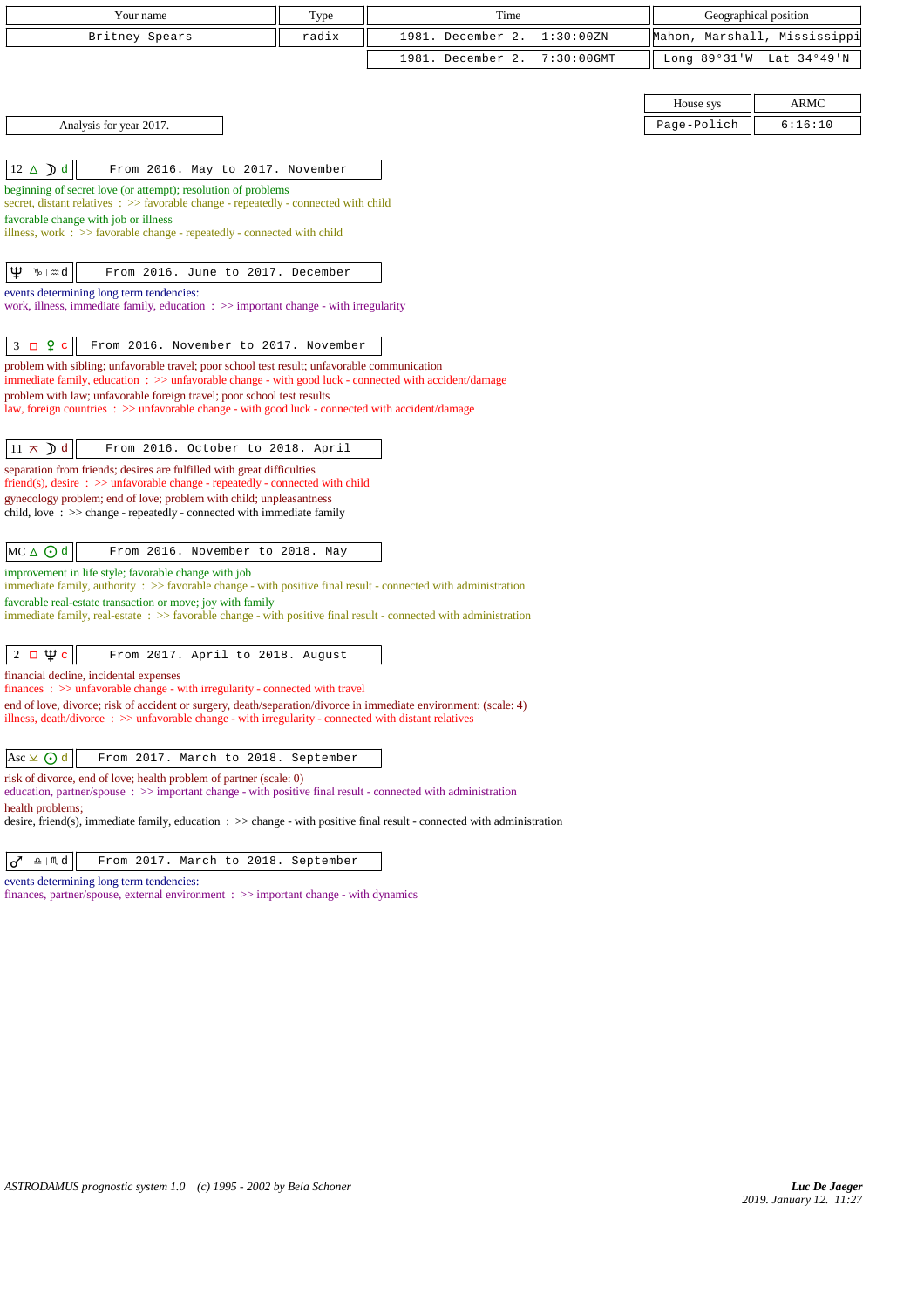| Your name                                                                                                                                                                         |       | Time              |            |                |                              |
|-----------------------------------------------------------------------------------------------------------------------------------------------------------------------------------|-------|-------------------|------------|----------------|------------------------------|
|                                                                                                                                                                                   | Type  |                   |            |                | Geographical position        |
| Britney Spears                                                                                                                                                                    | radix | 1981. December 2. | 1:30:00ZN  |                | Mahon, Marshall, Mississippi |
|                                                                                                                                                                                   |       | 1981. December 2. | 7:30:00GMT | Long $89°31'W$ | Lat 34°49'N                  |
|                                                                                                                                                                                   |       |                   |            |                |                              |
|                                                                                                                                                                                   |       |                   |            | House sys      | <b>ARMC</b>                  |
| Analysis for year 2018.                                                                                                                                                           |       |                   |            | Page-Polich    | 6:16:10                      |
|                                                                                                                                                                                   |       |                   |            |                |                              |
| $3 \times \Psi$ c<br>From 2017. November to 2019. March                                                                                                                           |       |                   |            |                |                              |
| foreign travel; favorable law procedure<br>distant relatives, law : $\gg$ favorable change - with irregularity - connected with travel                                            |       |                   |            |                |                              |
| joy with sibling; domestic travel or examination; favorable communication<br>travel, education $\Rightarrow$ Savorable change - with irregularity - connected with administration |       |                   |            |                |                              |
|                                                                                                                                                                                   |       |                   |            |                |                              |
| From 2018. February to 2019. February<br>2 of $\sigma$ <sup>2</sup> c                                                                                                             |       |                   |            |                |                              |
| improvement of financial situation<br>$finances: \gg important change - with dynamics - connected with surgery$                                                                   |       |                   |            |                |                              |
| surgery, accident/damage: >> important change - with dynamics - connected with love                                                                                               |       |                   |            |                |                              |
|                                                                                                                                                                                   |       |                   |            |                |                              |

favorable change with marriage or partnership

Asc  $\angle$  **P** c  $\parallel$  From 2018. January to 2019. May

sex/rarely childbirth, partner/spouse :  $\gg$  favorable change - in the extreme - connected with important life events favorable change related to self

finances, important life events : >> favorable change - in the extreme - connected with sex/rarely childbirth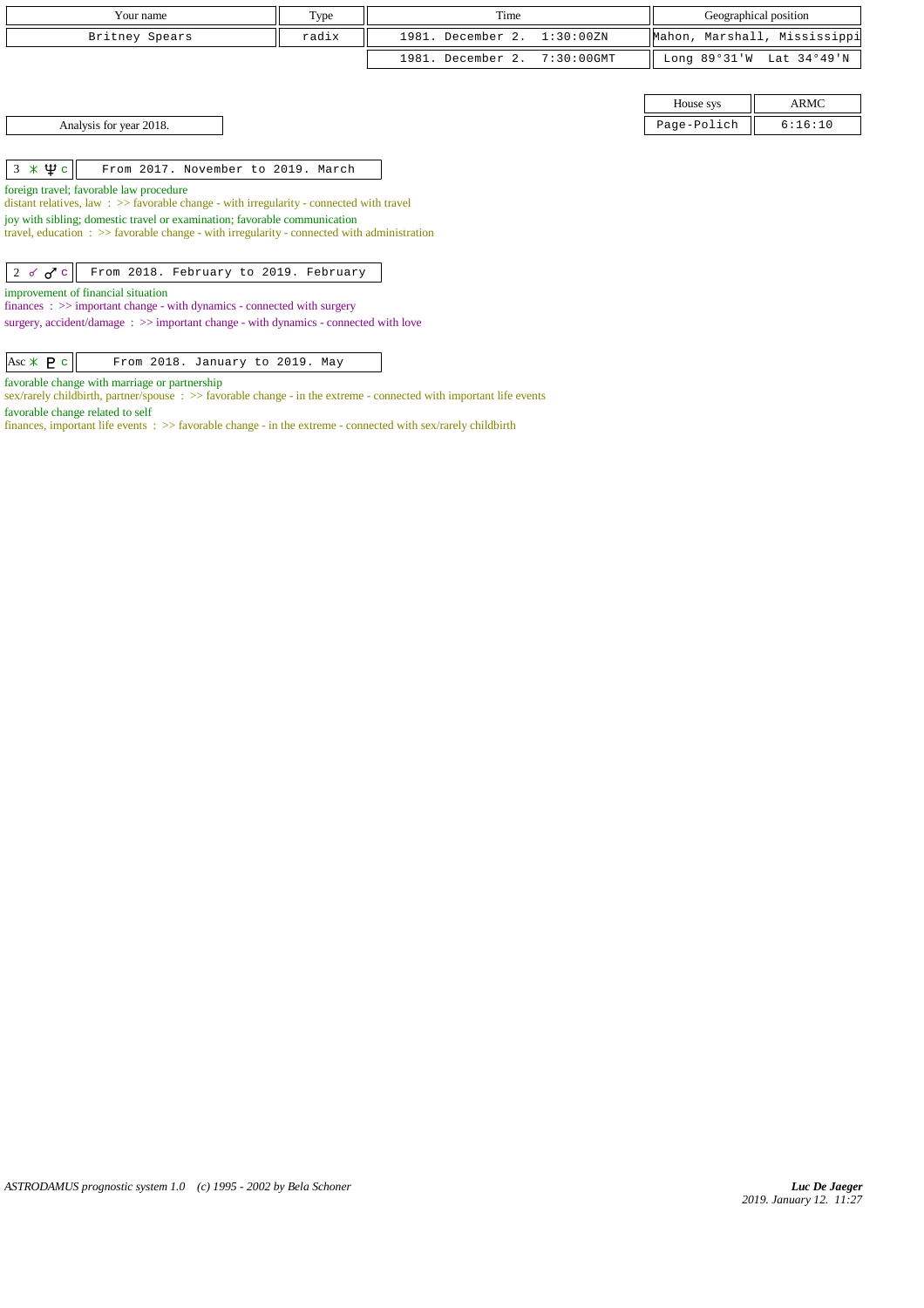| Your name                                                                                                                                                                                                                                                                                                                                                                                                                                                                                                                                                                                                                                                                                                                                                                                                                                                                                                                | Type  | Time                               |             | Geographical position        |
|--------------------------------------------------------------------------------------------------------------------------------------------------------------------------------------------------------------------------------------------------------------------------------------------------------------------------------------------------------------------------------------------------------------------------------------------------------------------------------------------------------------------------------------------------------------------------------------------------------------------------------------------------------------------------------------------------------------------------------------------------------------------------------------------------------------------------------------------------------------------------------------------------------------------------|-------|------------------------------------|-------------|------------------------------|
| Britney Spears                                                                                                                                                                                                                                                                                                                                                                                                                                                                                                                                                                                                                                                                                                                                                                                                                                                                                                           | radix | 1981. December 2.<br>1:30:00 ZN    |             | Mahon, Marshall, Mississippi |
|                                                                                                                                                                                                                                                                                                                                                                                                                                                                                                                                                                                                                                                                                                                                                                                                                                                                                                                          |       | 1981. December 2.<br>$7:30:00$ GMT |             | Long 89°31'W Lat 34°49'N     |
|                                                                                                                                                                                                                                                                                                                                                                                                                                                                                                                                                                                                                                                                                                                                                                                                                                                                                                                          |       |                                    |             |                              |
|                                                                                                                                                                                                                                                                                                                                                                                                                                                                                                                                                                                                                                                                                                                                                                                                                                                                                                                          |       |                                    | House sys   | <b>ARMC</b>                  |
| Analysis for year 2019.                                                                                                                                                                                                                                                                                                                                                                                                                                                                                                                                                                                                                                                                                                                                                                                                                                                                                                  |       |                                    | Page-Polich | 6:16:10                      |
| $MC \times P$ c<br>From 2018. May to 2019. September<br>(public) assault affecting life style; end of job; illness of parents<br>authority, vocation/success: >> unfavorable change - in the extreme - connected with important life events<br>unfavorable real-estate transaction or move; losses; problem with family<br>real-estate, immediate family : >> change - in the extreme - connected with important life events<br>$3 \times d^c$<br>From 2018. September to 2019. September<br>problem with law; unfavorable foreign travel; poor school test results<br>distant relatives, authority : >> unfavorable change - with dynamics - connected with surgery<br>problem with sibling; unfavorable travel; poor school test result; unfavorable communication<br>communication, education $\Rightarrow$ > change - with dynamics - connected with surgery<br>Asc $\pi$ 9 c<br>From 2019. January to 2020. January |       |                                    |             |                              |
| health problems; risk of accident or surgery, death/separation/divorce in immediate environment: (scale: 5)<br>important life events, accident/damage, surgery, death/divorce: >> unfavorable change - with good luck - connected with female<br>risk of divorce, end of love; health problem of partner (scale: 5)<br>sex/rarely childbirth, love: >> change - with good luck - connected with death/divorce                                                                                                                                                                                                                                                                                                                                                                                                                                                                                                            |       |                                    |             |                              |
| $MC \triangle 9 c$<br>From 2019. May to 2020. May<br>improvement in life style; favorable change with job<br>vocation/success, immediate family : >> favorable change - with good luck - connected with sex/rarely childbirth<br>favorable real-estate transaction or move; joy with family<br>real-estate, immediate family : >> favorable change - with good luck - connected with sex/rarely childbirth<br>$\sqrt{2}$                                                                                                                                                                                                                                                                                                                                                                                                                                                                                                 |       |                                    |             |                              |

MC  $\ell$  ) d From 2019. February to 2020. August

favorable real-estate transaction or move; joy with family  $\;$  immediate family, real-estate  $\; : \; >>$  important change - repeatedly - connected with child

immediate family, vocation/success : >> important change - repeatedly - connected with child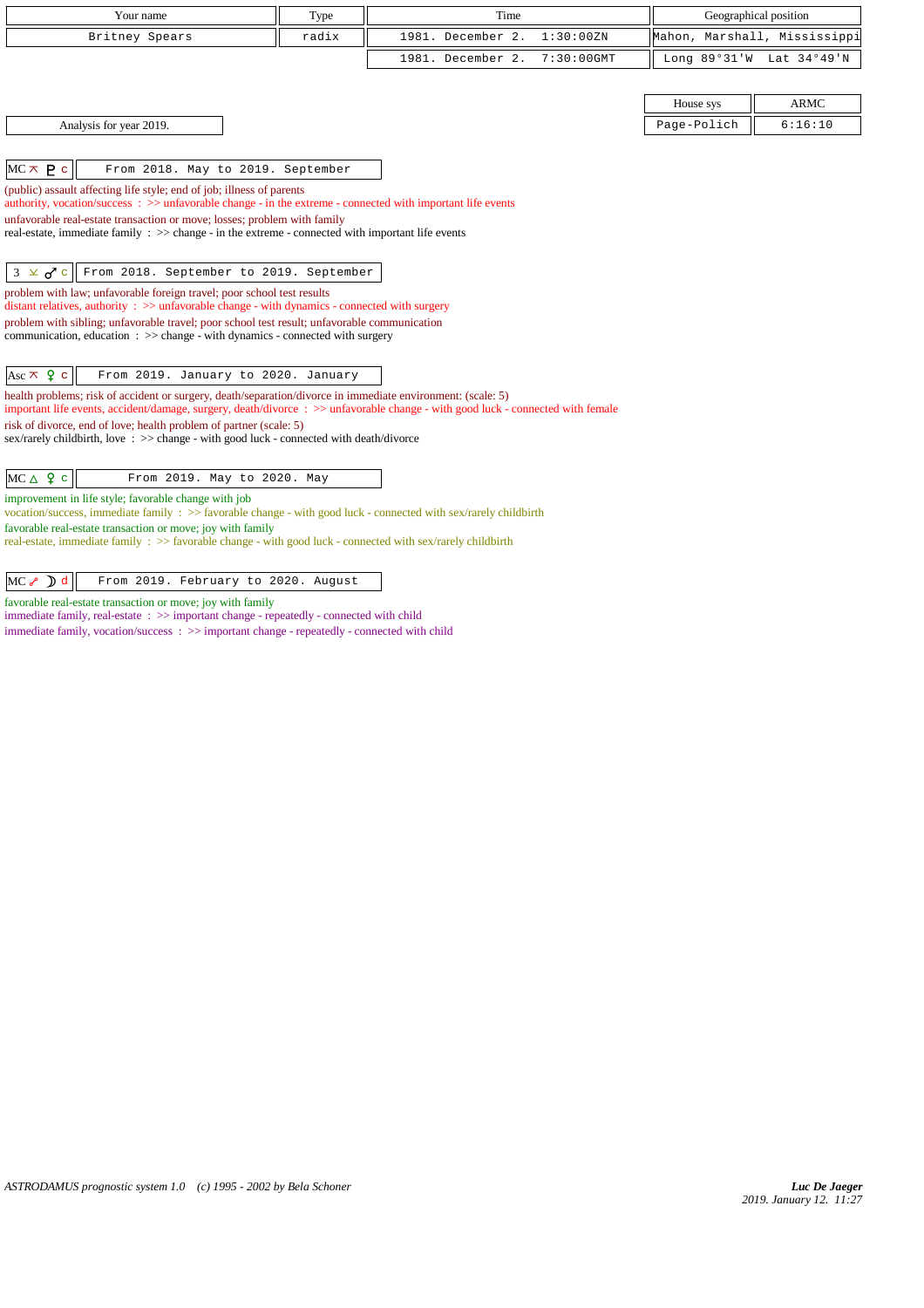| Your name                                                                                                                                                                      | Type  | Time                               |             | Geographical position        |
|--------------------------------------------------------------------------------------------------------------------------------------------------------------------------------|-------|------------------------------------|-------------|------------------------------|
| Britney Spears                                                                                                                                                                 | radix | 1981. December 2.<br>1:30:00ZN     |             | Mahon, Marshall, Mississippi |
|                                                                                                                                                                                |       | 1981. December 2.<br>$7:30:00$ GMT |             | Long 89°31'W Lat 34°49'N     |
|                                                                                                                                                                                |       |                                    |             |                              |
|                                                                                                                                                                                |       |                                    | House sys   | ARMC                         |
| Analysis for year 2020.                                                                                                                                                        |       |                                    | Page-Polich | 6:16:10                      |
|                                                                                                                                                                                |       |                                    |             |                              |
| $3 \times 0d$<br>From 2019. April to 2020. October                                                                                                                             |       |                                    |             |                              |
| problem with law; unfavorable foreign travel; poor school test results<br>law, authority : $\gg$ important change - with positive final result - connected with administration |       |                                    |             |                              |
| problem with sibling; unfavorable travel; poor school test result; unfavorable communication                                                                                   |       |                                    |             |                              |
| immediate family, administration $\Rightarrow$ > change - with positive final result - connected with education                                                                |       |                                    |             |                              |
|                                                                                                                                                                                |       |                                    |             |                              |
| $\text{Asc } \Box$ $\Box$ d<br>From 2019. June to 2020. December                                                                                                               |       |                                    |             |                              |
| health problems;                                                                                                                                                               |       |                                    |             |                              |
| vocation/success, immediate family, love, child: >> unfavorable change - repeatedly - connected with friend(s)                                                                 |       |                                    |             |                              |
| risk of divorce, end of love; health problem of partner (scale: 1)                                                                                                             |       |                                    |             |                              |
| love, publicity : >> unfavorable change - repeatedly - connected with child                                                                                                    |       |                                    |             |                              |
| Asc $\Delta \Psi c$<br>From 2019. December to 2021. April                                                                                                                      |       |                                    |             |                              |
| favorable change related to self                                                                                                                                               |       |                                    |             |                              |
| work, illness, immediate family, education : >> favorable change - with irregularity - connected with travel                                                                   |       |                                    |             |                              |
| favorable change with marriage or partnership                                                                                                                                  |       |                                    |             |                              |
| education, law : $\gg$ favorable change - with irregularity - connected with travel                                                                                            |       |                                    |             |                              |
|                                                                                                                                                                                |       |                                    |             |                              |
| 2 $\sigma$ $\odot$ d<br>From 2019. November to 2021. May                                                                                                                       |       |                                    |             |                              |
| improvement of financial situation<br>finances : >> important change - with positive final result - connected with administration                                              |       |                                    |             |                              |
| sex/rarely childbirth, illness : >> important change - with positive final result - connected with administration                                                              |       |                                    |             |                              |
|                                                                                                                                                                                |       |                                    |             |                              |
| $MC \times \Psi c$<br>From 2020. April to 2021. August                                                                                                                         |       |                                    |             |                              |
| (public) assault affecting life style; end of job; illness of parents<br>immodiate family, outhority $x \times y$ unforceable abongs, with imagglerity, connected with travel  |       |                                    |             |                              |

immediate family, authority :  $>\!\!>$  unfavorable change - with irregularity - connected with travel unfavorable real-estate transaction or move; losses; problem with family immediate family, accident/damage : >> change - with irregularity - connected with travel

*ASTRODAMUS prognostic system 1.0 (c) 1995 - 2002 by Bela Schoner*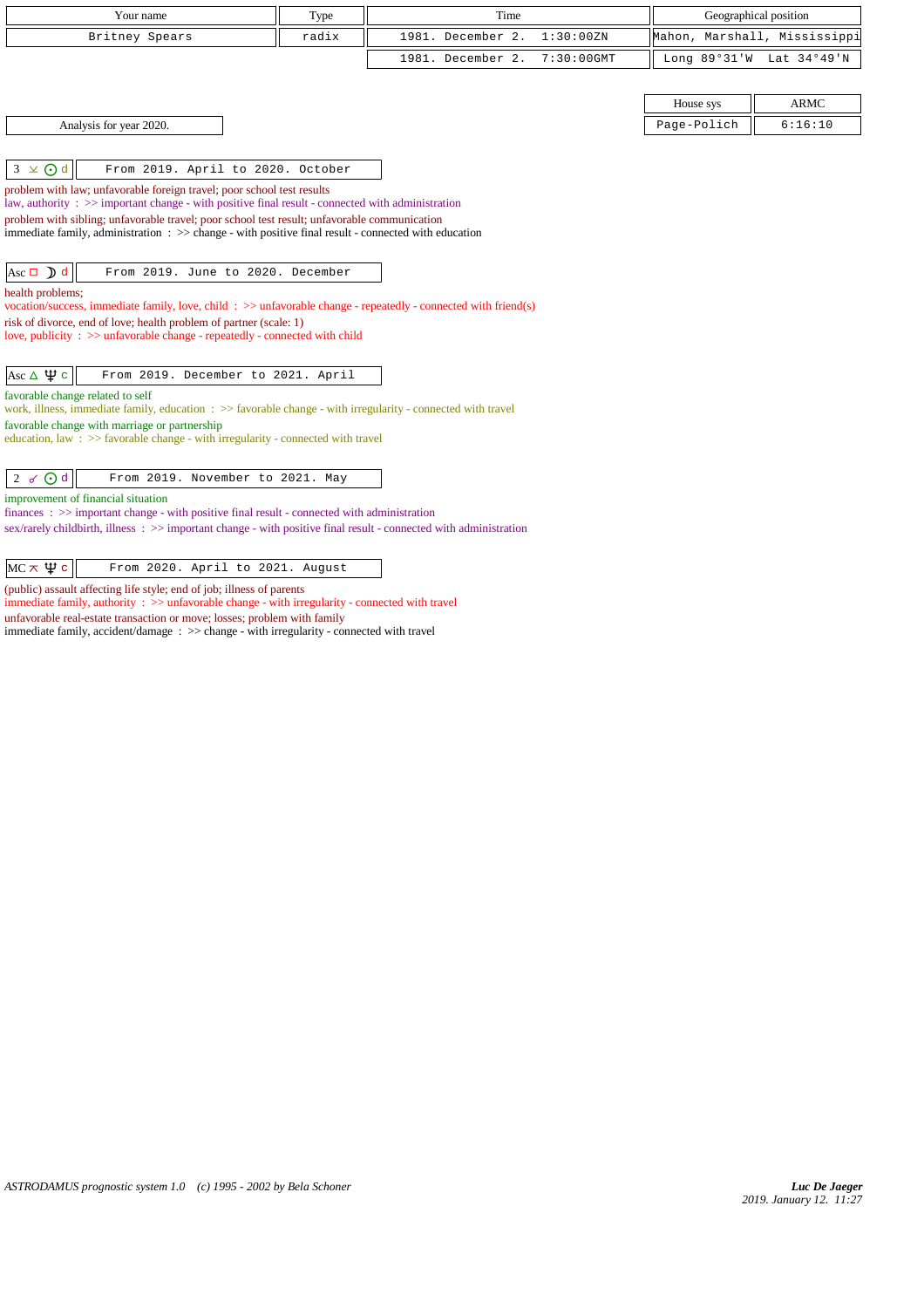| Your name                                                                                                                                                                                                                | Type  | Time              |               |              | Geographical position        |
|--------------------------------------------------------------------------------------------------------------------------------------------------------------------------------------------------------------------------|-------|-------------------|---------------|--------------|------------------------------|
| Britney Spears                                                                                                                                                                                                           | radix | 1981. December 2. | 1:30:00 ZN    |              | Mahon, Marshall, Mississippi |
|                                                                                                                                                                                                                          |       | 1981. December 2. | $7:30:00$ GMT | Long 89°31'W | Lat 34°49'N                  |
|                                                                                                                                                                                                                          |       |                   |               |              |                              |
|                                                                                                                                                                                                                          |       |                   |               | House sys    | <b>ARMC</b>                  |
| Analysis for year 2021.                                                                                                                                                                                                  |       |                   |               | Page-Polich  | 6:16:10                      |
|                                                                                                                                                                                                                          |       |                   |               |              |                              |
| $\odot$<br>$M \rvert \triangleq C$<br>From 2020. April to 2022. April                                                                                                                                                    |       |                   |               |              |                              |
| events determining long term tendencies:                                                                                                                                                                                 |       |                   |               |              |                              |
| desire, friend(s), immediate family, education $\Rightarrow$ >> important change - with positive final result                                                                                                            |       |                   |               |              |                              |
| Asc $\times$ $\sigma$ <sup>2</sup> c<br>From 2020. October to 2021. October                                                                                                                                              |       |                   |               |              |                              |
| risk of divorce, end of love; health problem of partner (scale: 6)                                                                                                                                                       |       |                   |               |              |                              |
| love, partner/spouse: >> unfavorable change - with dynamics - connected with death/divorce                                                                                                                               |       |                   |               |              |                              |
| health problems; risk of accident or surgery, death/separation/divorce in immediate environment: (scale: 6)<br>finances, partner/spouse, external environment : >> change - with dynamics - connected with death/divorce |       |                   |               |              |                              |
|                                                                                                                                                                                                                          |       |                   |               |              |                              |
| $11 \triangle P$<br>From 2020. October to 2022. February                                                                                                                                                                 |       |                   |               |              |                              |
| beginning of new friendship; desire(s), pleasantness                                                                                                                                                                     |       |                   |               |              |                              |
| desire, friend(s) : $\gg$ favorable change - in the extreme - connected with important life events                                                                                                                       |       |                   |               |              |                              |
| beginning of love; joy with child; pleasantness<br>sex/rarely childbirth, love: $\gg$ favorable change - in the extreme - connected with important life events                                                           |       |                   |               |              |                              |
|                                                                                                                                                                                                                          |       |                   |               |              |                              |
| $MC \triangle \sigma^{\prime}$ c<br>From 2021. February to 2022. February                                                                                                                                                |       |                   |               |              |                              |
| improvement in life style; favorable change with job                                                                                                                                                                     |       |                   |               |              |                              |
| principal, authority $\Rightarrow$ S avorable change - with dynamics - connected with isolation                                                                                                                          |       |                   |               |              |                              |
| favorable real-estate transaction or move; joy with family<br>real-estate, immediate family : >> favorable change - with dynamics - connected with isolation                                                             |       |                   |               |              |                              |
|                                                                                                                                                                                                                          |       |                   |               |              |                              |
| $12 \Box P c$<br>From 2021. February to 2022. June                                                                                                                                                                       |       |                   |               |              |                              |
| problems; health problems, (no hospitalization)                                                                                                                                                                          |       |                   |               |              |                              |
| secret, distant relatives : >> unfavorable change - in the extreme - connected with important life events                                                                                                                |       |                   |               |              |                              |
| health problems, (no hospitalization); unfavorable change with job<br>illness, work $\Rightarrow$ >> unfavorable change - in the extreme - connected with important life events                                          |       |                   |               |              |                              |

5  $m | \times d$  From 2021. March to 2022. September events determining long term tendencies:

real-estate, immediate family, love, child : >> important change - with obstacles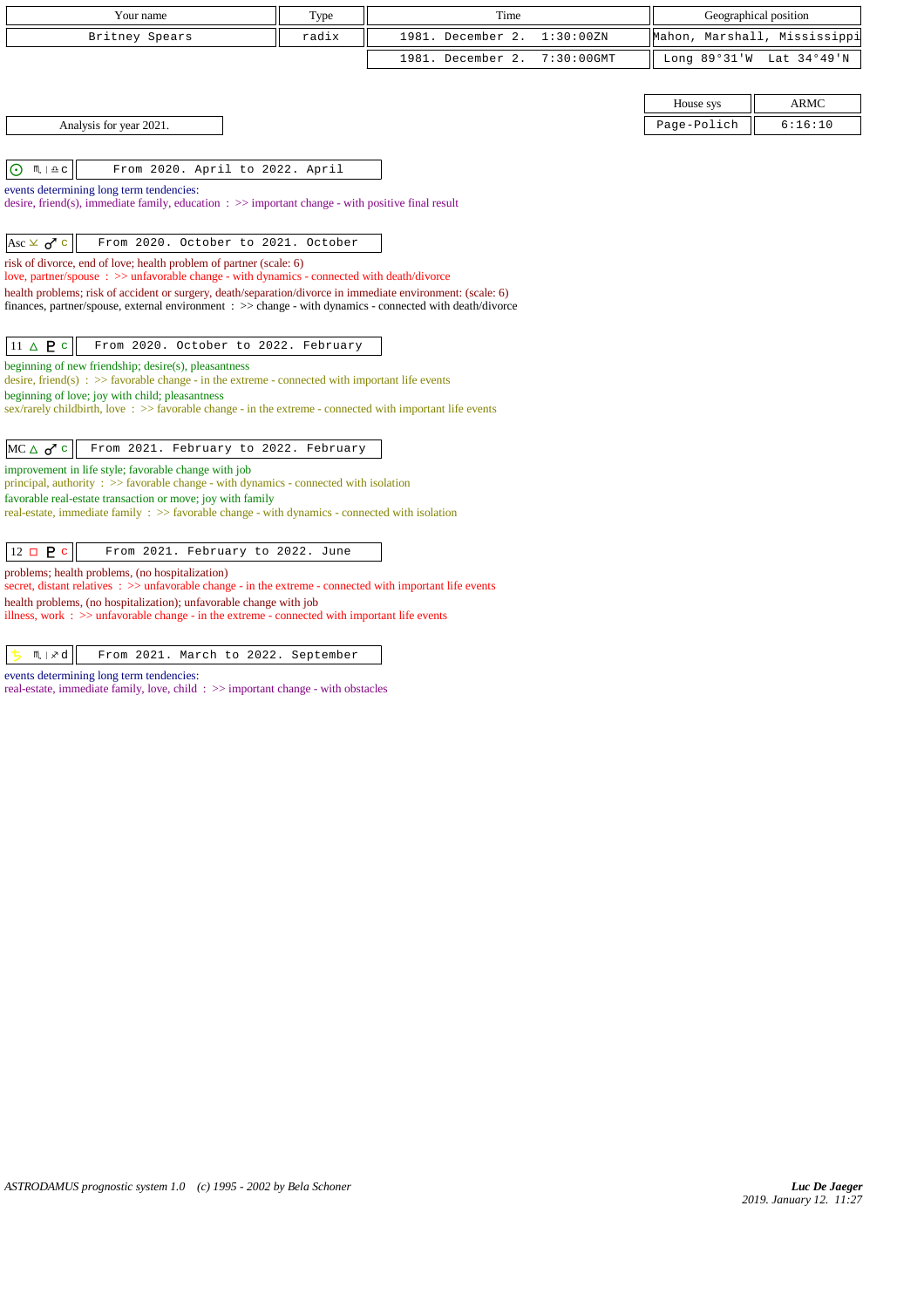| Your name                                                                                                                                                             | Type  | Time                               |             | Geographical position        |
|-----------------------------------------------------------------------------------------------------------------------------------------------------------------------|-------|------------------------------------|-------------|------------------------------|
| Britney Spears                                                                                                                                                        | radix | 1981. December 2.<br>1:30:00ZN     |             | Mahon, Marshall, Mississippi |
|                                                                                                                                                                       |       | 1981. December 2.<br>$7:30:00$ GMT |             | Long 89°31'W Lat 34°49'N     |
|                                                                                                                                                                       |       |                                    |             |                              |
|                                                                                                                                                                       |       |                                    | House sys   | <b>ARMC</b>                  |
| Analysis for year 2022.                                                                                                                                               |       |                                    | Page-Polich | 6:16:10                      |
|                                                                                                                                                                       |       |                                    |             |                              |
| $11 \times 9$ c<br>From 2021. October to 2022. October                                                                                                                |       |                                    |             |                              |
| separation from friends; desires are fulfilled with great difficulties                                                                                                |       |                                    |             |                              |
| desire, friend(s) : $\gg$ unfavorable change - with good luck - connected with accident/damage<br>gynecology problem; end of love; problem with child; unpleasantness |       |                                    |             |                              |
| sex/rarely childbirth, love: >> change - with good luck - connected with accident/damage                                                                              |       |                                    |             |                              |
|                                                                                                                                                                       |       |                                    |             |                              |
| $3 \times Dd$<br>From 2021. August to 2023. February                                                                                                                  |       |                                    |             |                              |
| problem with law; unfavorable foreign travel; poor school test results<br>foreign countries, authority : >> unfavorable change - repeatedly - connected with child    |       |                                    |             |                              |
| problem with sibling; unfavorable travel; poor school test result; unfavorable communication                                                                          |       |                                    |             |                              |
| immediate family, travel: >> change - repeatedly - connected with child                                                                                               |       |                                    |             |                              |
|                                                                                                                                                                       |       |                                    |             |                              |
| From 2021. December to 2023. April<br>$2 \times 5$<br>$\mathbf{C}$                                                                                                    |       |                                    |             |                              |
| end of love, divorce; risk of accident or surgery, death/separation/divorce in immediate environment: (scale: 4)                                                      |       |                                    |             |                              |
| death/divorce, accident/damage: >> unfavorable change - with obstacles - connected with love<br>financial decline, incidental expenses                                |       |                                    |             |                              |
| $finances : \gg change - with obstacles - connected with love$                                                                                                        |       |                                    |             |                              |
|                                                                                                                                                                       |       |                                    |             |                              |
| $12 \times 9$ c<br>From 2022. February to 2023. February                                                                                                              |       |                                    |             |                              |
| favorable change with job or illness                                                                                                                                  |       |                                    |             |                              |
| illness, work : >> important change - with good luck - connected with accident/damage                                                                                 |       |                                    |             |                              |
| accident/damage, surgery : >> important change - with good luck - connected with female                                                                               |       |                                    |             |                              |
|                                                                                                                                                                       |       |                                    |             |                              |
| $2 \times Dd$<br>From 2022. March to 2023. September                                                                                                                  |       |                                    |             |                              |
| (if existed) end of risk of divorce; improvement of partner's financial situation                                                                                     |       |                                    |             |                              |

illness, sex/rarely childbirth : >> favorable change - repeatedly - connected with child improvement of financial situation

finances : >> favorable change - repeatedly - connected with child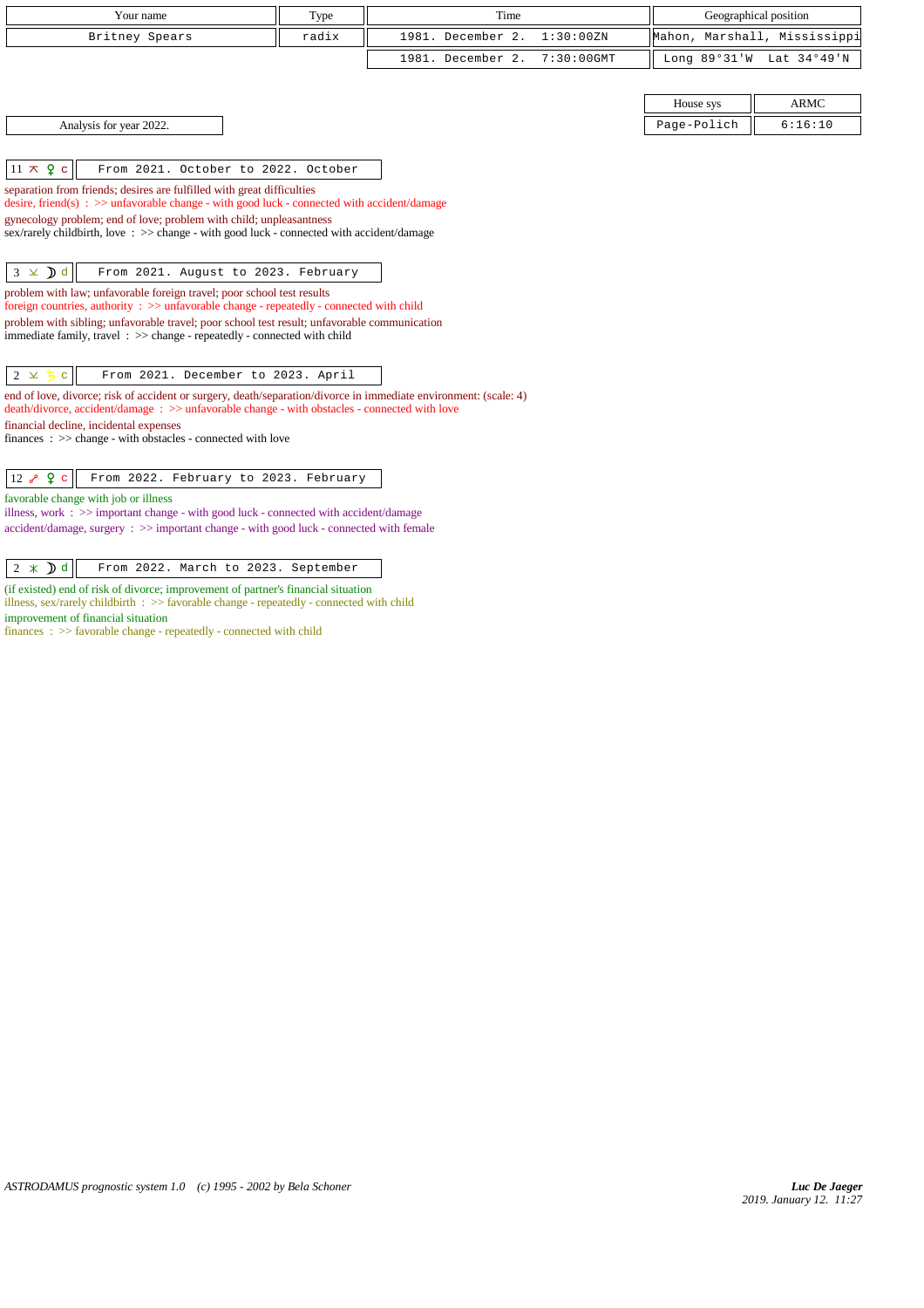| Your name                                                                                            | Type  | Time                               |             | Geographical position        |  |
|------------------------------------------------------------------------------------------------------|-------|------------------------------------|-------------|------------------------------|--|
|                                                                                                      |       |                                    |             |                              |  |
| Britney Spears                                                                                       | radix | 1981. December 2.<br>1:30:00ZN     |             | Mahon, Marshall, Mississippi |  |
|                                                                                                      |       | 1981. December 2.<br>$7:30:00$ GMT |             | Long 89°31'W Lat 34°49'N     |  |
|                                                                                                      |       |                                    |             |                              |  |
|                                                                                                      |       |                                    | House sys   | <b>ARMC</b>                  |  |
| Analysis for year 2023.                                                                              |       |                                    | Page-Polich | 6:16:10                      |  |
|                                                                                                      |       |                                    |             |                              |  |
| From 2022. July to 2023. November<br>3 〆 ち<br>$\mathbf{C}$                                           |       |                                    |             |                              |  |
| joy with sibling; domestic travel or examination; favorable communication                            |       |                                    |             |                              |  |
| immediate family, communication : >> important change - with obstacles - connected with love         |       |                                    |             |                              |  |
| law, distant relatives $\Rightarrow$ > important change - with obstacles - connected with love       |       |                                    |             |                              |  |
|                                                                                                      |       |                                    |             |                              |  |
| $11 e \Psi c$<br>From 2022. September to 2024. January                                               |       |                                    |             |                              |  |
| beginning of love; joy with child; pleasantness                                                      |       |                                    |             |                              |  |
| luck, love: $\gg$ important change - with irregularity - connected with travel                       |       |                                    |             |                              |  |
| desire, friend(s) : $\gg$ important change - with irregularity - connected with travel               |       |                                    |             |                              |  |
|                                                                                                      |       |                                    |             |                              |  |
| $\mathcal{V}_{\text{D}} \mid \chi \text{C}$<br>From 2022. July to 2024. July<br>╖                    |       |                                    |             |                              |  |
| events determining long term tendencies:                                                             |       |                                    |             |                              |  |
| vocation/success, immediate family, love, child: $\gg$ important change - repeatedly                 |       |                                    |             |                              |  |
|                                                                                                      |       |                                    |             |                              |  |
| $12 \times \Psi$ c<br>From 2023. February to 2024. June                                              |       |                                    |             |                              |  |
| problems; health problems, (possible hospitalization)                                                |       |                                    |             |                              |  |
| death/divorce, distant relatives : >> unfavorable change - with irregularity - connected with travel |       |                                    |             |                              |  |
| health problems, (possible hospitalization); unfavorable change with job                             |       |                                    |             |                              |  |

work, illness : >> change - with irregularity - connected with travel

| $ 12 \times 5d $ | From 2023. April to 2024. August |  |  |  |  |
|------------------|----------------------------------|--|--|--|--|
|------------------|----------------------------------|--|--|--|--|

beginning of secret love (or attempt); resolution of problems

death/divorce, accident/damage : >> important change - with obstacles - connected with love

work, illness : >> important change - with obstacles - connected with love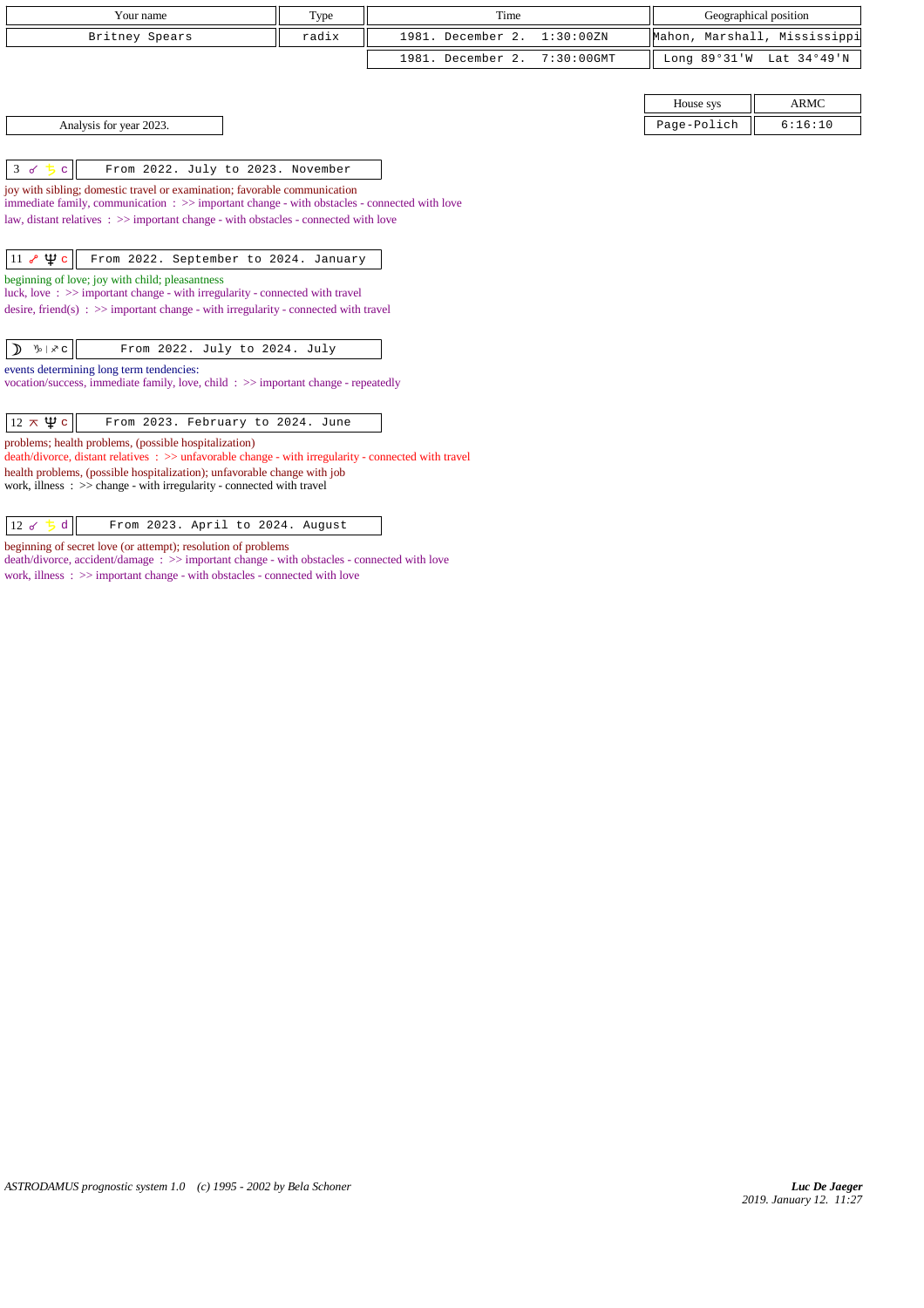| Your name      | Type  | Time                         | Geographical position        |  |
|----------------|-------|------------------------------|------------------------------|--|
| Britney Spears | radix | 1981. December 2. 1:30:00ZN  | Mahon, Marshall, Mississippi |  |
|                |       | 1981. December 2. 7:30:00GMT | Long 89°31'W Lat 34°49'N     |  |
|                |       |                              |                              |  |

Analysis for year 2024. 2024.

 $\|11 \Box \sigma^r c\|$  From 2023. July to 2024. July

separation from friends; desires are fulfilled with great difficulties desire, friend(s) : >> unfavorable change - with dynamics - connected with surgery gynecology problem; end of love; problem with child; unpleasantness love, sex/rarely childbirth : >> unfavorable change - with dynamics - connected with surgery

 $\boxed{11 \times 5 \text{ d}}$  From 2023. September to 2025. January

gynecology problem; end of love; problem with child; unpleasantness love, luck : >> unfavorable change - with obstacles - connected with death/divorce separation from friends; desires are fulfilled with great difficulties desire, friend(s) : >> change - with obstacles - connected with death/divorce

12 c From 2023. December to 2024. December

favorable change with job or illness

work, illness : >> favorable change - with dynamics - connected with isolation beginning of secret love (or attempt); resolution of problems

isolation, secret : >> favorable change - with dynamics - connected with work

House sys  $\parallel$  ARMC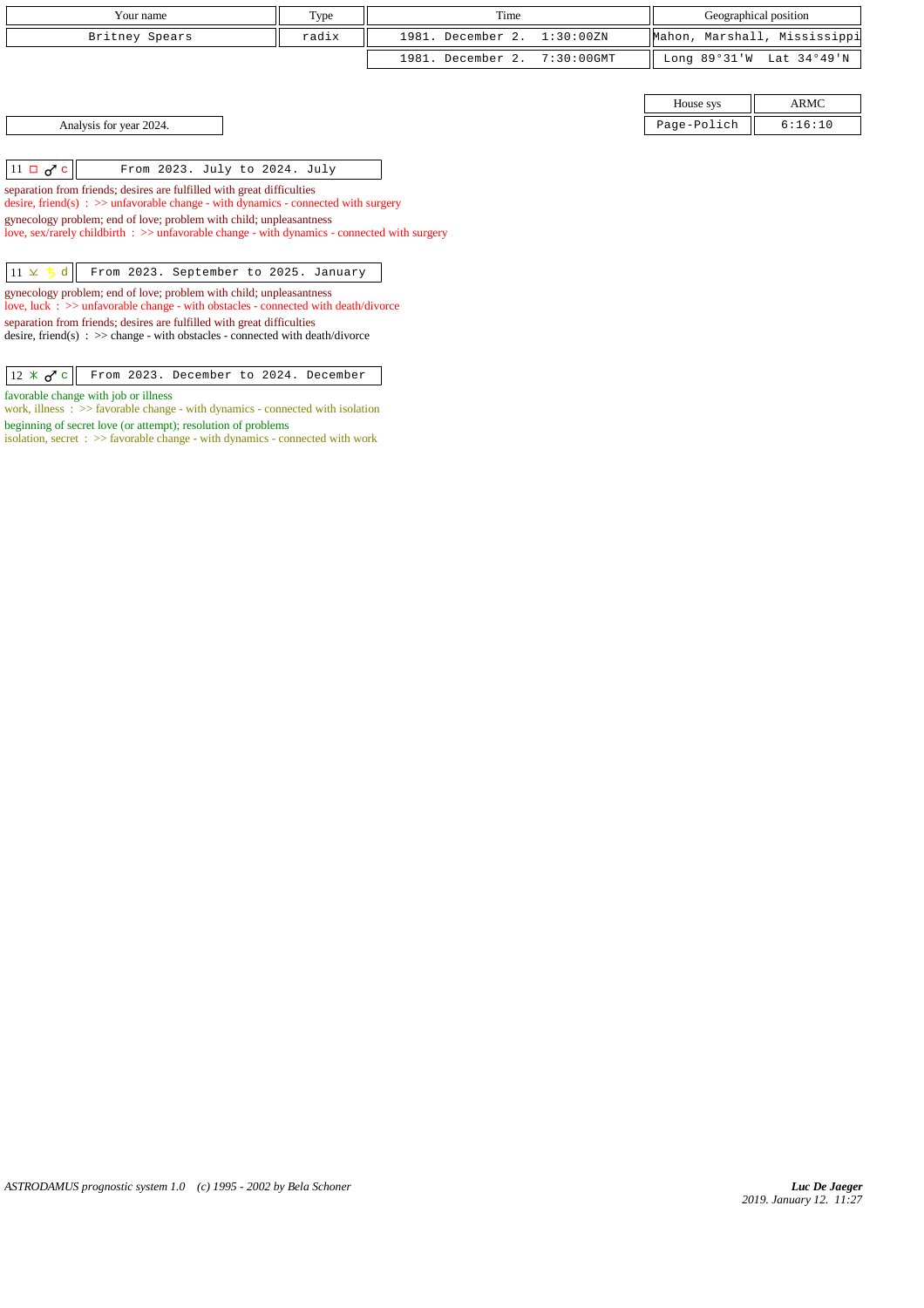| Type<br>Your name                                                                                                                                   |       | Time                 |               | Geographical position |                              |
|-----------------------------------------------------------------------------------------------------------------------------------------------------|-------|----------------------|---------------|-----------------------|------------------------------|
| Britney Spears                                                                                                                                      | radix | December 2.<br>1981. | 1:30:00ZN     |                       | Mahon, Marshall, Mississippi |
|                                                                                                                                                     |       | December 2.<br>1981. | $7:30:00$ GMT | Long $89°31'W$        | Lat 34°49'N                  |
|                                                                                                                                                     |       |                      |               |                       |                              |
|                                                                                                                                                     |       |                      |               | House sys             | <b>ARMC</b>                  |
| Analysis for year 2025.                                                                                                                             |       |                      |               | Page-Polich           | 6:16:10                      |
|                                                                                                                                                     |       |                      |               |                       |                              |
| Asc $*$ 5<br>From 2024. September to 2026. January<br>$\mathbf{C}$                                                                                  |       |                      |               |                       |                              |
| favorable change with marriage or partnership<br>love, partner/spouse : >> favorable change - with obstacles - connected with important life events |       |                      |               |                       |                              |

favorable change related to self

 $\overline{\phantom{a}}$ 

real-estate, immediate family, love, child : >> favorable change - with obstacles - connected with important life events

|  |  | $MC \times 5 c$ From 2024. December to 2026. April |  |  |
|--|--|----------------------------------------------------|--|--|
|  |  |                                                    |  |  |

(public) assault affecting life style; end of job; illness of parents immediate family, vocation/success : >> unfavorable change - with obstacles - connected with death/divorce

unfavorable real-estate transaction or move; losses; problem with family

death/divorce, real-estate : >> change - with obstacles - connected with love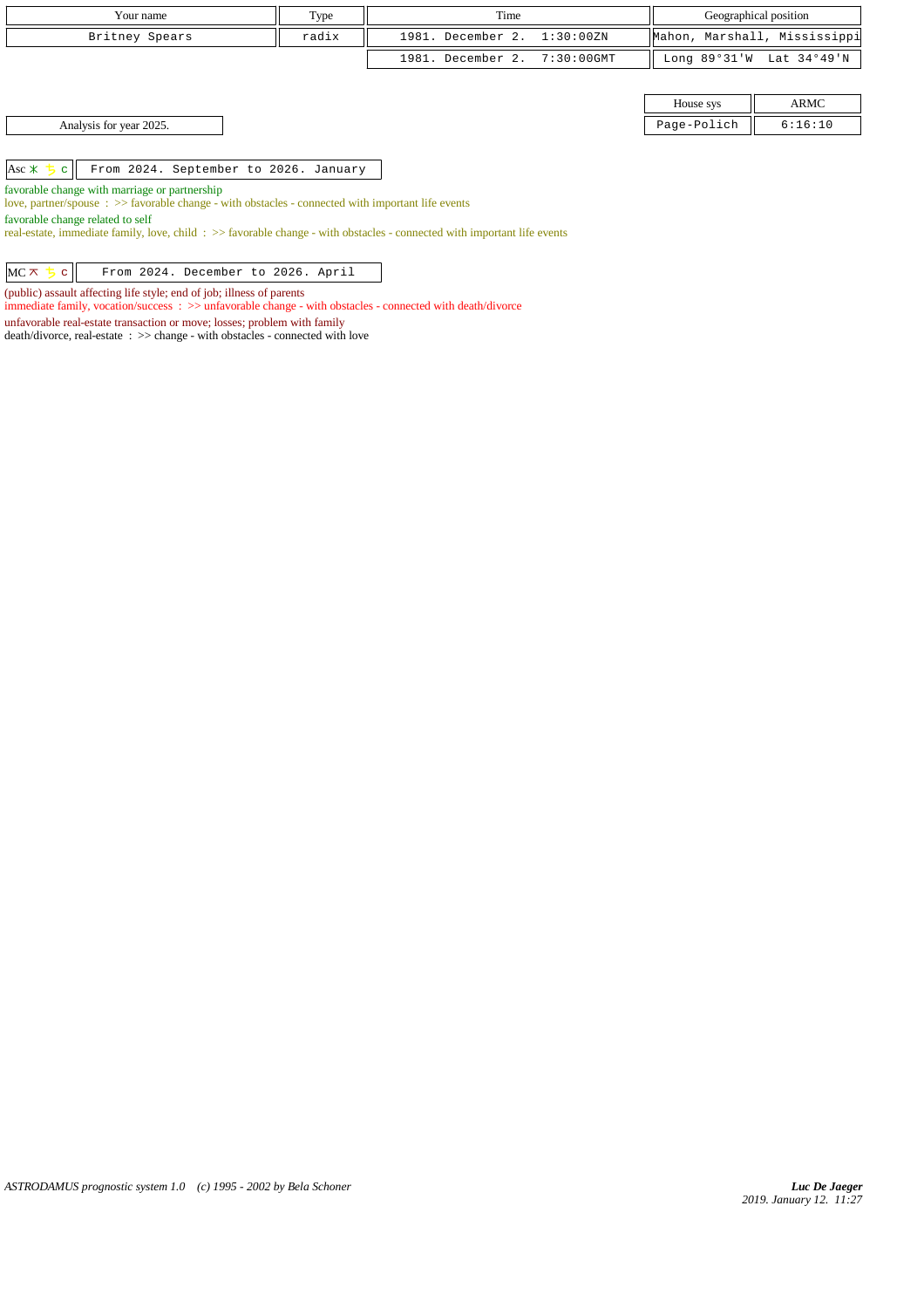| Your name                                                  | Type  | Time                         |  | Geographical position        |                          |
|------------------------------------------------------------|-------|------------------------------|--|------------------------------|--------------------------|
| Britney Spears                                             | radix | 1981. December 2. 1:30:00ZN  |  | Mahon, Marshall, Mississippi |                          |
|                                                            |       | 1981. December 2. 7:30:00GMT |  |                              | Long 89°31'W Lat 34°49'N |
|                                                            |       |                              |  |                              |                          |
|                                                            |       |                              |  | House sys                    | ARMC                     |
| Analysis for year 2026.                                    |       |                              |  | Page-Polich                  | 6:16:10                  |
|                                                            |       |                              |  |                              |                          |
| MC X 5 d<br>From 2026. February to 2027. June              |       |                              |  |                              |                          |
| favorable real-estate transaction or move; joy with family |       |                              |  |                              |                          |

real-estate, immediate family : >> favorable change - with obstacles - connected with love

immediate family, vocation/success :  $\gg$  favorable change - with obstacles - connected with love

improvement in life style; favorable change with job

*ASTRODAMUS prognostic system 1.0 (c) 1995 - 2002 by Bela Schoner*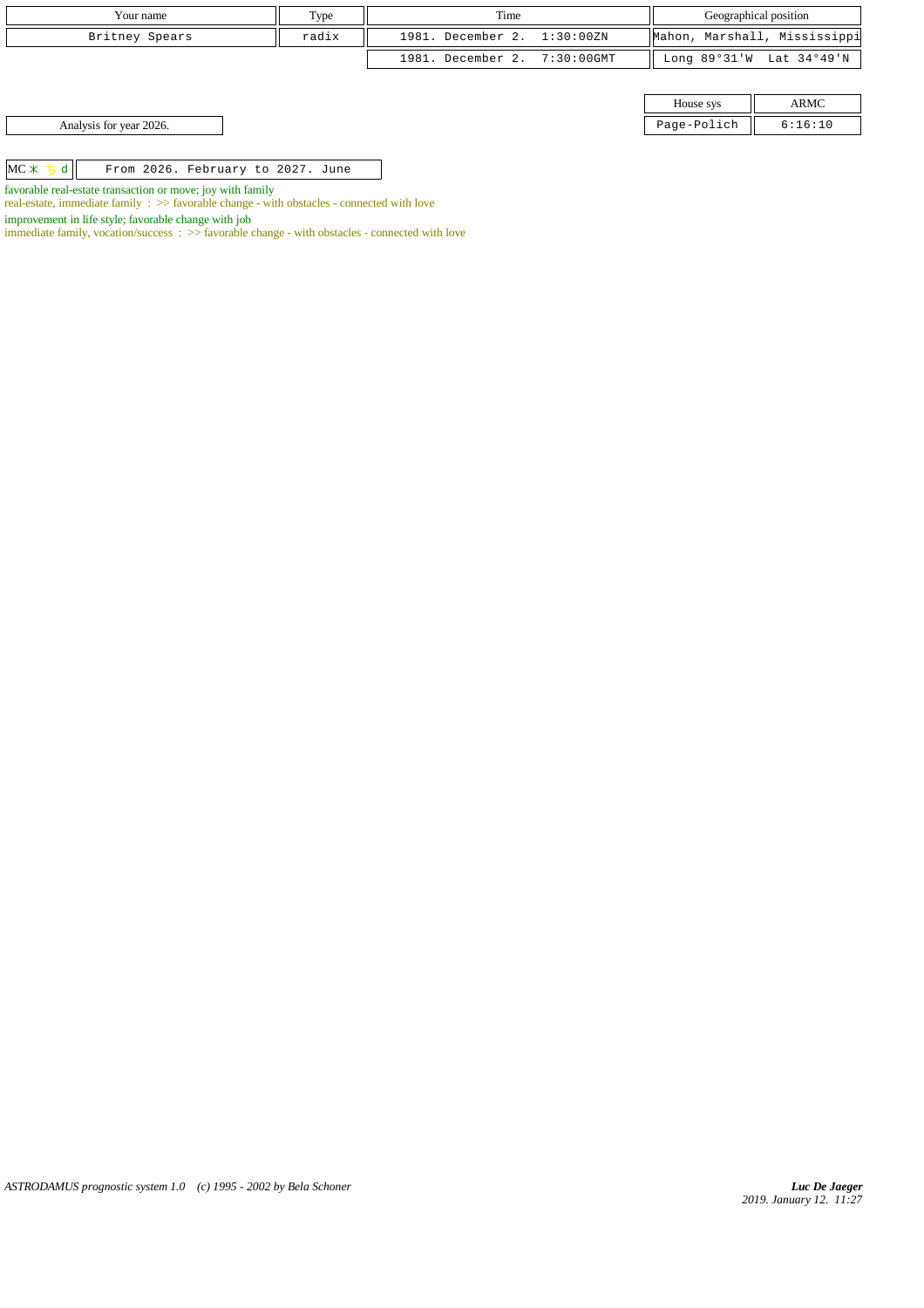| Your name                                                                                                                                                                                                            | Type  | Time                               |              | Geographical position        |  |
|----------------------------------------------------------------------------------------------------------------------------------------------------------------------------------------------------------------------|-------|------------------------------------|--------------|------------------------------|--|
| Britney Spears                                                                                                                                                                                                       | radix | 1981. December 2.<br>1:30:00ZN     |              | Mahon, Marshall, Mississippi |  |
|                                                                                                                                                                                                                      |       | 1981. December 2.<br>$7:30:00$ GMT | Long 89°31'W | Lat 34°49'N                  |  |
|                                                                                                                                                                                                                      |       |                                    |              |                              |  |
|                                                                                                                                                                                                                      |       |                                    | House sys    | ARMC                         |  |
| Analysis for year 2027.                                                                                                                                                                                              |       |                                    | Page-Polich  | 6:16:10                      |  |
|                                                                                                                                                                                                                      |       |                                    |              |                              |  |
| From 2026. June to 2027. October<br>Asc $\times$ 5<br>$\mathbf d$                                                                                                                                                    |       |                                    |              |                              |  |
| risk of divorce, end of love; health problem of partner (scale: 4)<br>love, partner/spouse : >> unfavorable change - with obstacles - connected with death/divorce                                                   |       |                                    |              |                              |  |
| health problems; risk of accident or surgery, death/separation/divorce in immediate environment: (scale: 4)<br>real-estate, immediate family, love, child: >> change - with obstacles - connected with death/divorce |       |                                    |              |                              |  |
|                                                                                                                                                                                                                      |       |                                    |              |                              |  |
| $12 \times d d$<br>From 2027. May to 2028. May                                                                                                                                                                       |       |                                    |              |                              |  |
| health problems, (possible hospitalization); unfavorable change with job<br>work, illness: >> unfavorable change - with dynamics - connected with death/divorce                                                      |       |                                    |              |                              |  |
| beginning of secret love (or attempt); problems; health problems, (possible hospitalization)<br>$death/divorce, surgery : >> change - with dynamics - connected with love$                                           |       |                                    |              |                              |  |
| 11 $\Delta$<br>From 2027. May to 2028. September                                                                                                                                                                     |       |                                    |              |                              |  |

beginning of new friendship; desire(s), pleasantness

beginning of love; joy with child; pleasantness

desire, friend(s) :  $\gg$  favorable change - with obstacles - connected with love

love, luck : >> favorable change - with obstacles - connected with important life events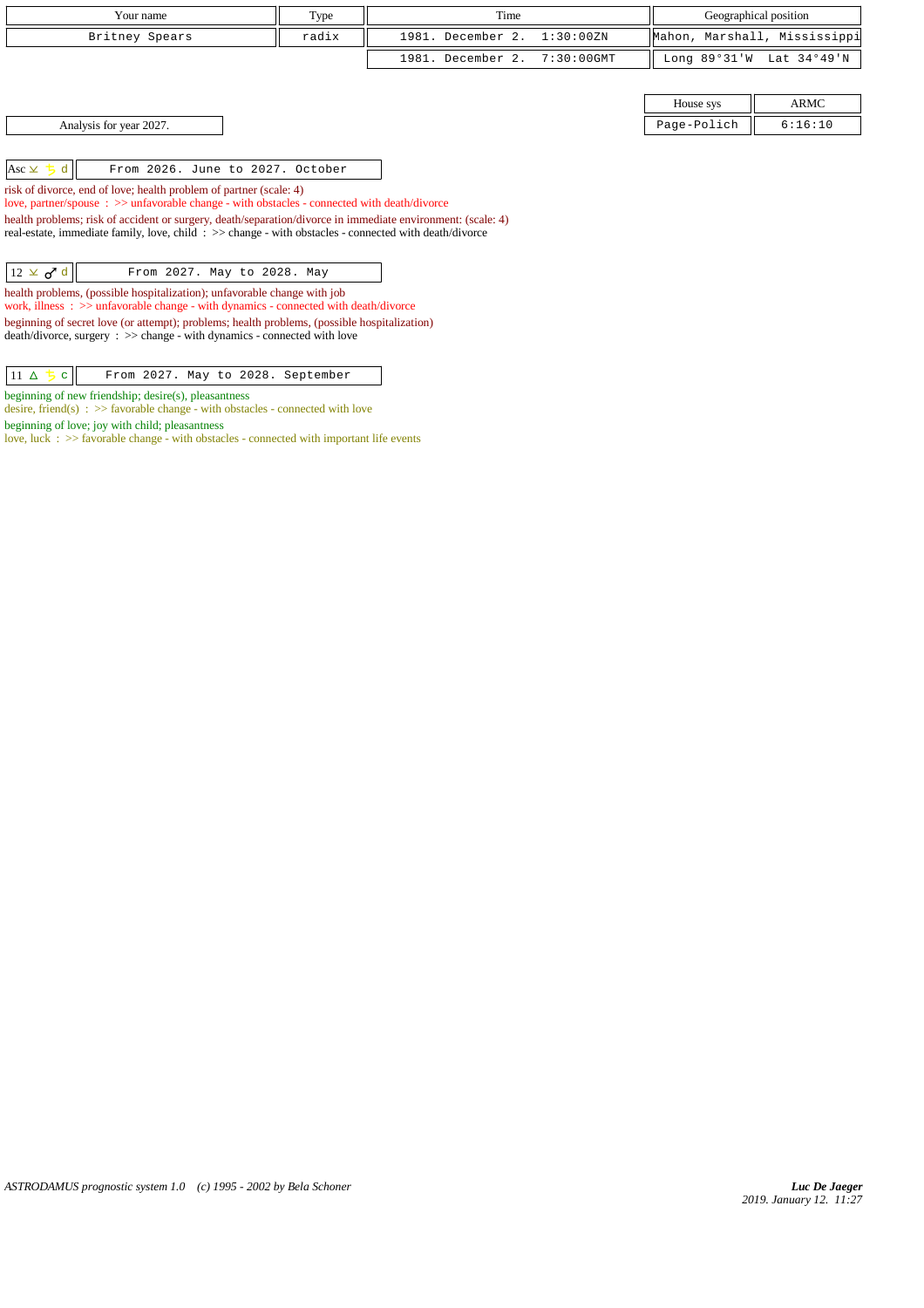| Your name      | Type  | Time                         | Geographical position        |
|----------------|-------|------------------------------|------------------------------|
| Britney Spears | radix | 1981. December 2. 1:30:00ZN  | Mahon, Marshall, Mississippi |
|                |       | 1981. December 2. 7:30:00GMT | Long 89°31'W Lat 34°49'N     |

| House sys                   |  |  |  |
|-----------------------------|--|--|--|
| $D = \alpha - D - i \alpha$ |  |  |  |

Analysis for year 2028. Page-Polich 6:16:10

 $\|11 \times d\|$  From 2027. September to 2028. September

beginning of new friendship; desire(s), pleasantness

desire, friend(s) : >> important change - with dynamics - connected with surgery love, sex/rarely childbirth : >> important change - with dynamics - connected with surgery

 $\begin{vmatrix} 12 \Box & \Box & \Box \end{vmatrix}$  From 2027. October to 2029. February

beginning of secret love (or attempt); problems; health problems, (possible hospitalization) death/divorce, accident/damage : >> unfavorable change - with obstacles - connected with love health problems, (possible hospitalization); unfavorable change with job work, illness :  $>$  unfavorable change - with obstacles - connected with love

 $\|12 \times \Psi d\|$  From 2027. December to 2029. April

favorable change with job or illness

work, illness : >> favorable change - with irregularity - connected with travel resolution of problems

distant relatives, secret : >> favorable change - with irregularity - connected with travel

# $\left| \right. \right)$   $\left| \right.$   $\left| \right.$   $\left| \right.$   $\left| \right.$   $\left| \right.$   $\left| \right.$   $\left| \right.$   $\left| \right.$   $\left| \right.$   $\left| \right.$   $\left| \right.$   $\left| \right.$   $\left| \right.$   $\left| \right.$   $\left| \right.$   $\left| \right.$   $\left| \right.$   $\left| \right.$   $\left| \right.$   $\left| \right.$   $\left| \right.$   $\left| \right.$   $\left| \right.$   $\$

events determining long term tendencies:

vocation/success, immediate family, love, child : >> important change - repeatedly

 $\boxed{11 \Box \Psi d}$  From 2028. May to 2029. September

separation from friends; desires are fulfilled with great difficulties desire, friend(s) : >> unfavorable change - with irregularity - connected with travel gynecology problem; end of love; problem with child; unpleasantness luck, love :  $>$  unfavorable change - with irregularity - connected with travel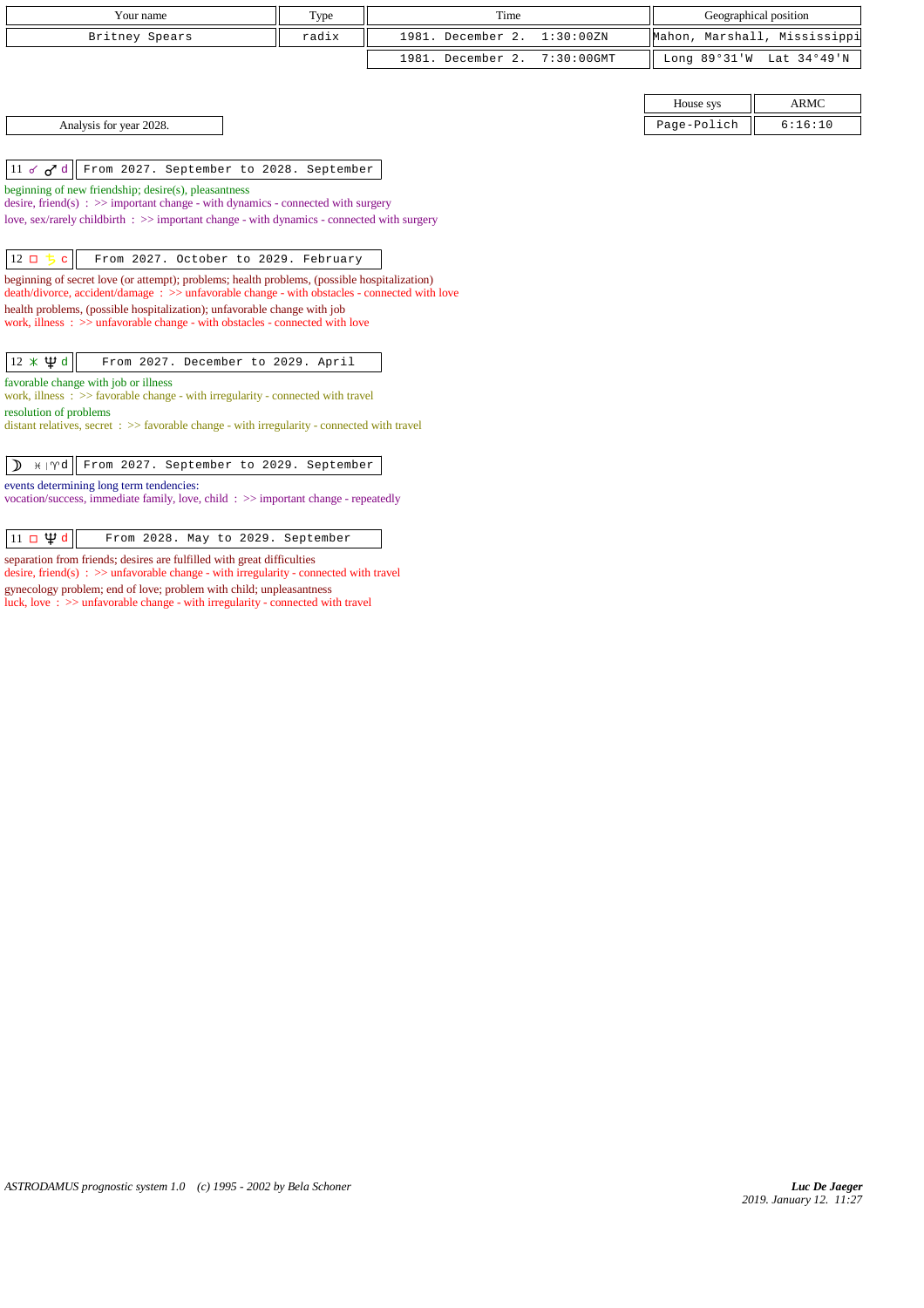| Your name                                       | Type  | Time                         | Geographical position |                              |
|-------------------------------------------------|-------|------------------------------|-----------------------|------------------------------|
| Britney Spears                                  | radix | 1981. December 2. 1:30:00ZN  |                       | Mahon, Marshall, Mississippi |
|                                                 |       | 1981. December 2. 7:30:00GMT |                       | Long 89°31'W Lat 34°49'N     |
|                                                 |       |                              |                       |                              |
|                                                 |       |                              | House sys             | ARMC                         |
| Analysis for year 2029.                         |       |                              | Page-Polich           | 6:16:10                      |
|                                                 |       |                              |                       |                              |
| 3 ロ ち d   <br>From 2028. July to 2029. November |       |                              |                       |                              |

problem with sibling; unfavorable travel; poor school test result; unfavorable communication immediate family, communication : >> unfavorable change - with obstacles - connected with love problem with law; unfavorable foreign travel; poor school test results law, distant relatives : >> unfavorable change - with obstacles - connected with love  $2 \times D c$  From 2028. August to 2030. February financial decline, incidental expenses finances : >> unfavorable change - repeatedly - connected with child

end of love, divorce;

illness, sex/rarely childbirth : >> change - repeatedly - connected with child

12 d From 2029. February to 2030. February

problems; health problems, (possible hospitalization)

accident/damage, surgery : >> unfavorable change - with good luck - connected with female health problems, (possible hospitalization); unfavorable change with job illness, work : >> unfavorable change - with good luck - connected with accident/damage

 $\begin{array}{|c|c|c|c|c|}\hline 2 & \times & 5 & d \\ \hline \end{array}$  From 2029. February to 2030. June

(if existed) end of risk of divorce; improvement of partner's financial situation sex/rarely childbirth, illness : >> favorable change - with obstacles - connected with love improvement of financial situation

finances : >> favorable change - with obstacles - connected with love

3 c From 2029. February to 2030. August

joy with sibling; domestic travel or examination; favorable communication

immediate family, travel : >> favorable change - repeatedly - connected with child foreign travel; favorable law procedure

foreign countries, authority :  $\gg$  favorable change - repeatedly - connected with child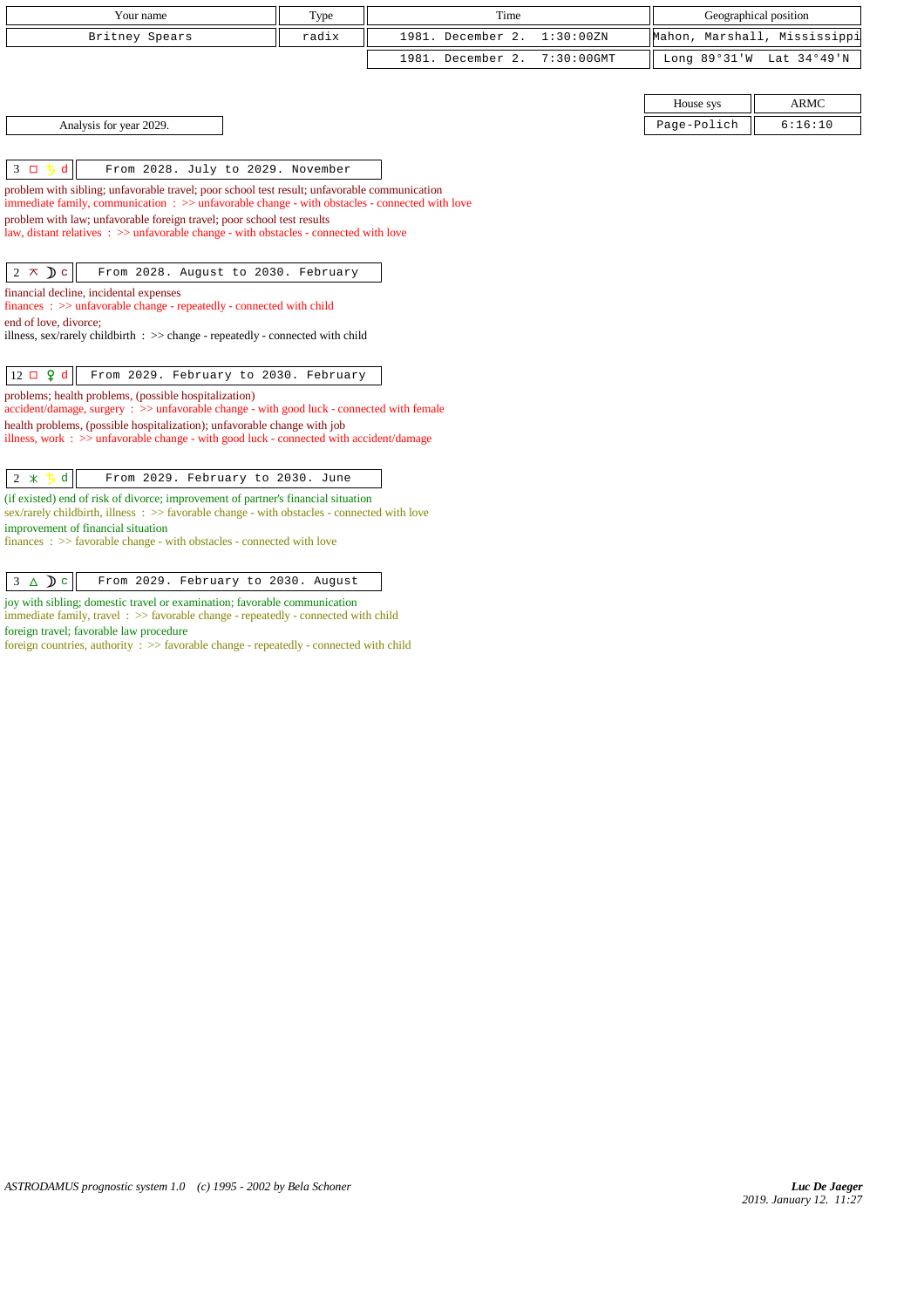| Your name                                                                                                                                                          | Type  | Time                               |                | Geographical position |
|--------------------------------------------------------------------------------------------------------------------------------------------------------------------|-------|------------------------------------|----------------|-----------------------|
| Britney Spears                                                                                                                                                     | radix | 1981. December 2.<br>1:30:00 ZN    | Mahon,         | Marshall, Mississippi |
|                                                                                                                                                                    |       | $7:30:00$ GMT<br>1981. December 2. | Long $89°31'W$ | Lat 34°49'N           |
|                                                                                                                                                                    |       |                                    |                |                       |
|                                                                                                                                                                    |       |                                    | House sys      | <b>ARMC</b>           |
| Analysis for year 2030.                                                                                                                                            |       |                                    | Page-Polich    | 6:16:10               |
|                                                                                                                                                                    |       |                                    |                |                       |
| $11 \triangle \varphi d$<br>From 2029. July to 2030. July                                                                                                          |       |                                    |                |                       |
| beginning of new friendship; desire(s), pleasantness                                                                                                               |       |                                    |                |                       |
| desire, friend(s) : $\gg$ favorable change - with good luck - connected with sex/rarely childbirth<br>beginning of love; joy with child; pleasantness              |       |                                    |                |                       |
| sex/rarely childbirth, love $\Rightarrow$ favorable change - with good luck - connected with illness                                                               |       |                                    |                |                       |
|                                                                                                                                                                    |       |                                    |                |                       |
| M)   <i>ပ</i> ြင<br>From 2029. August to 2031. February                                                                                                            |       |                                    |                |                       |
| events determining long term tendencies:<br>real-estate, immediate family, love, child: $\gg$ important change - with obstacles                                    |       |                                    |                |                       |
|                                                                                                                                                                    |       |                                    |                |                       |
| 12 $\sigma$ $P$ d<br>From 2029. October to 2031. February                                                                                                          |       |                                    |                |                       |
| resolution of problems                                                                                                                                             |       |                                    |                |                       |
| secret, distant relatives $\Rightarrow$ important change - in the extreme - connected with important life events                                                   |       |                                    |                |                       |
| illness, work $\Rightarrow$ > important change - in the extreme - connected with important life events                                                             |       |                                    |                |                       |
|                                                                                                                                                                    |       |                                    |                |                       |
| $MC \times d^d$<br>From 2030. February to 2031. February<br>unfavorable real-estate transaction or move; losses; problem with family                               |       |                                    |                |                       |
| surgery, accident/damage $\Rightarrow$ unfavorable change - with dynamics - connected with love                                                                    |       |                                    |                |                       |
| (public) assault affecting life style; end of job; illness of parents                                                                                              |       |                                    |                |                       |
| principal, authority $\Rightarrow$ > change - with dynamics - connected with surgery                                                                               |       |                                    |                |                       |
| $11 \times P d$<br>From 2030. February to 2031. June                                                                                                               |       |                                    |                |                       |
| gynecology problem; end of love; problem with child; unpleasantness                                                                                                |       |                                    |                |                       |
| sex/rarely childbirth, love: $\gg$ unfavorable change - in the extreme - connected with important life events                                                      |       |                                    |                |                       |
| separation from friends; desires are fulfilled with great difficulties<br>desire, friend(s) : $\gg$ change - in the extreme - connected with important life events |       |                                    |                |                       |
|                                                                                                                                                                    |       |                                    |                |                       |
| Asc $\angle$ o <sup>7</sup> d<br>From 2030. June to 2031. June                                                                                                     |       |                                    |                |                       |
| favorable change with marriage or partnership                                                                                                                      |       |                                    |                |                       |
| love, partner/spouse $\Rightarrow$ Savorable change - with dynamics - connected with isolation                                                                     |       |                                    |                |                       |
| favorable change related to self<br>finances, partner/spouse, external environment $\Rightarrow$ Savorable change - with dynamics - connected with isolation       |       |                                    |                |                       |
|                                                                                                                                                                    |       |                                    |                |                       |
| From 2029. December to 2031. December<br>$\odot$<br>∿ ⊦≈d                                                                                                          |       |                                    |                |                       |

events determining long term tendencies:

desire, friend(s), immediate family, education : >> important change - with positive final result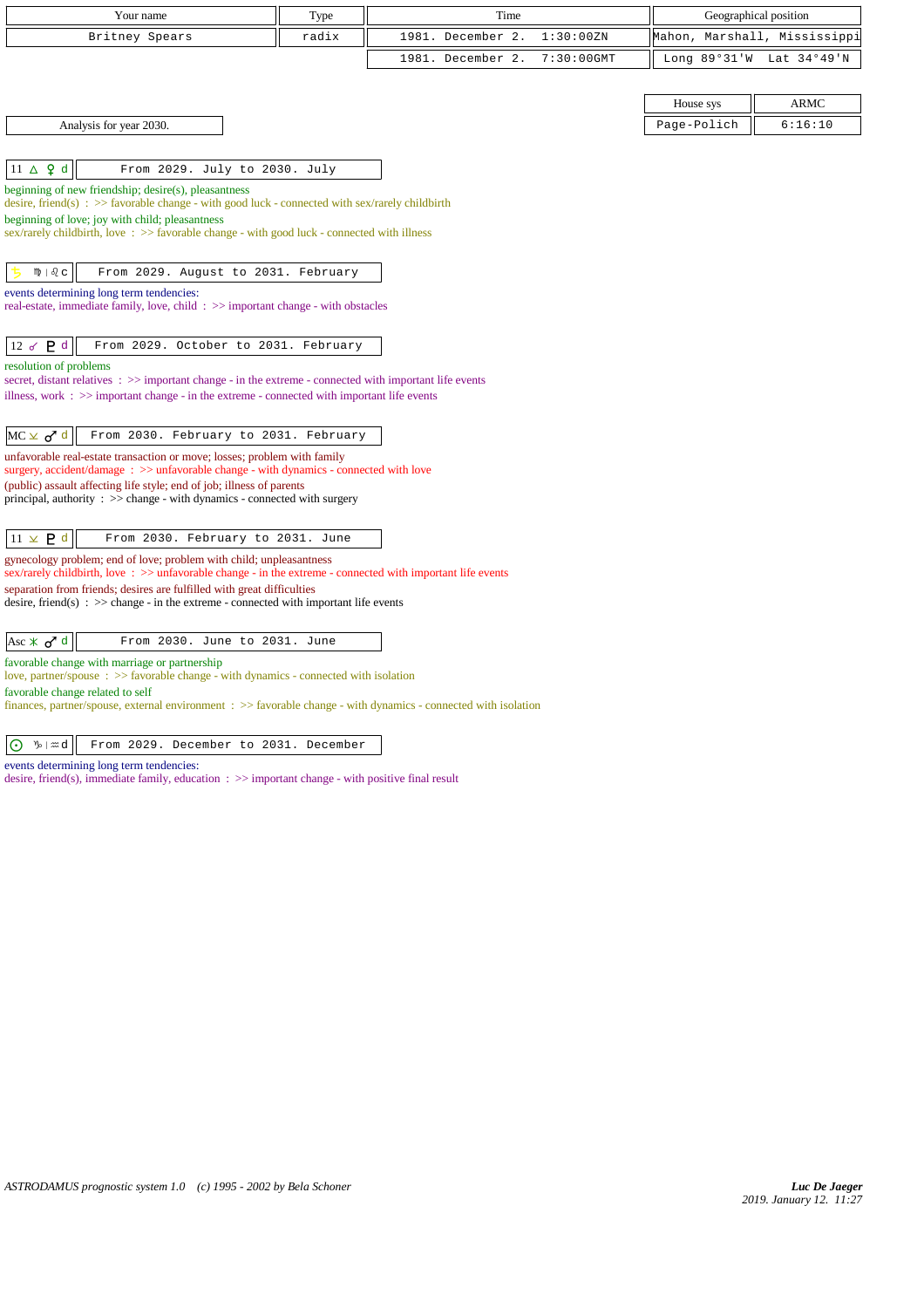| Your name                                                                                                                                                     | Type<br>Time                                                                                             |                                    | Geographical position |                              |  |  |
|---------------------------------------------------------------------------------------------------------------------------------------------------------------|----------------------------------------------------------------------------------------------------------|------------------------------------|-----------------------|------------------------------|--|--|
| Britney Spears                                                                                                                                                | radix                                                                                                    | 1981. December 2.<br>1:30:00ZN     |                       | Mahon, Marshall, Mississippi |  |  |
|                                                                                                                                                               |                                                                                                          | 1981. December 2.<br>$7:30:00$ GMT | Long $89°31'W$        | Lat 34°49'N                  |  |  |
|                                                                                                                                                               |                                                                                                          |                                    |                       |                              |  |  |
|                                                                                                                                                               |                                                                                                          |                                    | House sys             | <b>ARMC</b>                  |  |  |
| Analysis for year 2031.                                                                                                                                       |                                                                                                          |                                    | Page-Polich           | 6:16:10                      |  |  |
|                                                                                                                                                               |                                                                                                          |                                    |                       |                              |  |  |
| $MC \triangle \Psi d$<br>From 2030. October to 2032. February                                                                                                 |                                                                                                          |                                    |                       |                              |  |  |
| improvement in life style; favorable change with job                                                                                                          | immediate family, authority $\therefore$ >> favorable change - with irregularity - connected with travel |                                    |                       |                              |  |  |
| favorable real-estate transaction or move; joy with family<br>immediate family, real-estate : >> favorable change - with irregularity - connected with travel |                                                                                                          |                                    |                       |                              |  |  |
|                                                                                                                                                               |                                                                                                          |                                    |                       |                              |  |  |
| $2 \Box$ O c<br>From 2030. November to 2032. May                                                                                                              |                                                                                                          |                                    |                       |                              |  |  |
| financial decline, incidental expenses                                                                                                                        |                                                                                                          |                                    |                       |                              |  |  |
| $finances: \gg important change - with positive final result - connected with administration$<br>end of love, divorce;                                        |                                                                                                          |                                    |                       |                              |  |  |
| sex/rarely childbirth, illness: >> important change - with positive final result - connected with administration                                              |                                                                                                          |                                    |                       |                              |  |  |
|                                                                                                                                                               |                                                                                                          |                                    |                       |                              |  |  |
| Asc $\times$ $\mathfrak{P}$ d<br>From 2031. February to 2032. June                                                                                            |                                                                                                          |                                    |                       |                              |  |  |

risk of divorce, end of love; health problem of partner (scale: 4)

education, law : >> unfavorable change - with irregularity - connected with travel

health problems; risk of accident or surgery, death/separation/divorce in immediate environment: (scale: 4)

work, illness, immediate family, education : >> change - with irregularity - connected with travel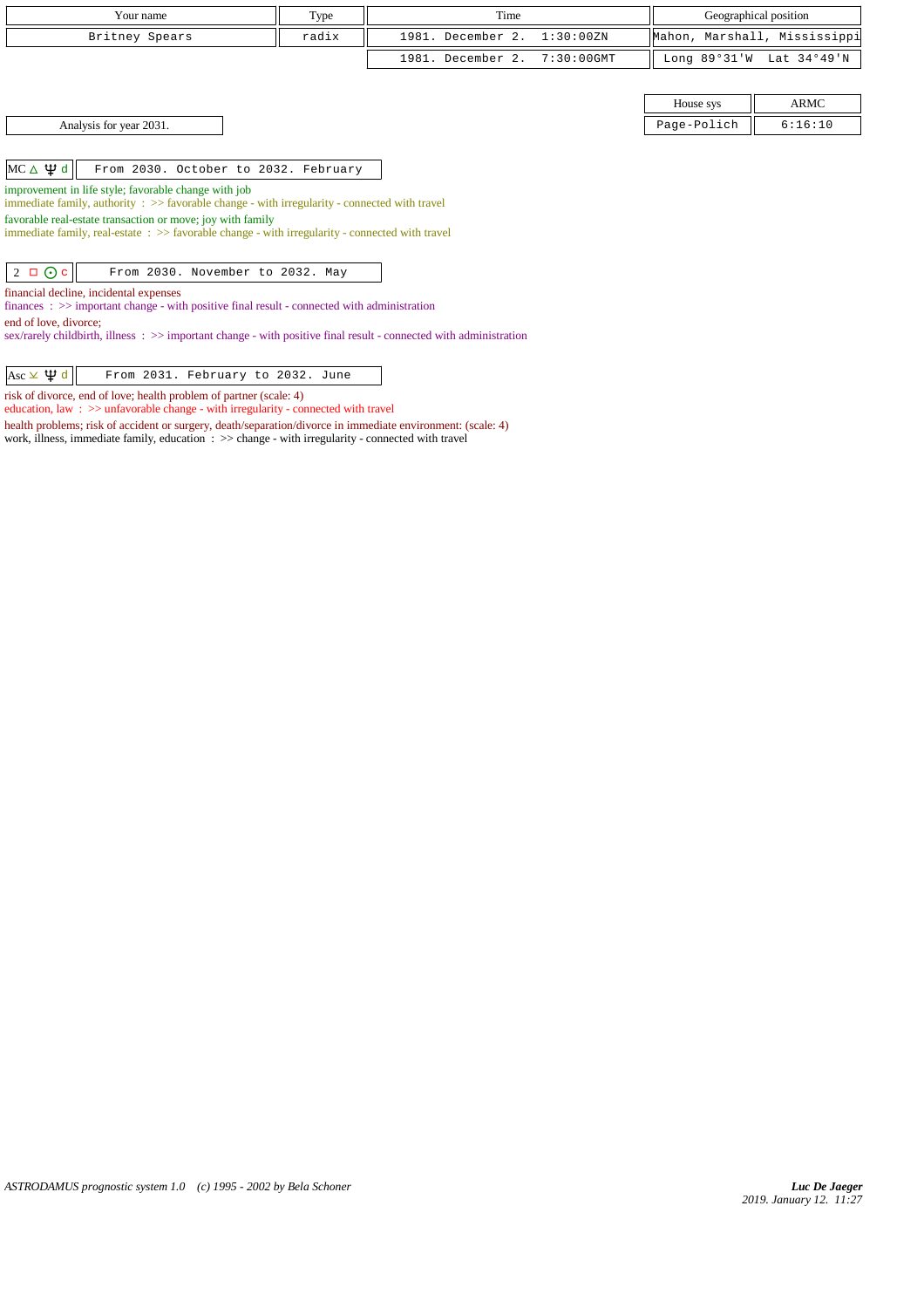| Your name                                                                                                                                                                                   | Type  | Time                               |             | Geographical position    |
|---------------------------------------------------------------------------------------------------------------------------------------------------------------------------------------------|-------|------------------------------------|-------------|--------------------------|
| Britney Spears                                                                                                                                                                              | radix | 1981. December 2.<br>1:30:00ZN     | Mahon,      | Marshall, Mississippi    |
|                                                                                                                                                                                             |       | 1981. December 2.<br>$7:30:00$ GMT |             | Long 89°31'W Lat 34°49'N |
|                                                                                                                                                                                             |       |                                    |             |                          |
|                                                                                                                                                                                             |       |                                    | House sys   | <b>ARMC</b>              |
| Analysis for year 2032.                                                                                                                                                                     |       |                                    | Page-Polich | 6:16:10                  |
| Asc $\sqrt{\phantom{a}}$ D c<br>From 2031. April to 2032. October                                                                                                                           |       |                                    |             |                          |
| favorable change with marriage or partnership                                                                                                                                               |       |                                    |             |                          |
| love, publicity : $\gg$ important change - repeatedly - connected with child                                                                                                                |       |                                    |             |                          |
| vocation/success, immediate family, love, child: $\gg$ important change - repeatedly - connected with friend(s)                                                                             |       |                                    |             |                          |
|                                                                                                                                                                                             |       |                                    |             |                          |
| $3 \times Qc$<br>From 2031. June to 2032. December                                                                                                                                          |       |                                    |             |                          |
| foreign travel; favorable law procedure                                                                                                                                                     |       |                                    |             |                          |
| law, authority : $\gg$ favorable change - with positive final result - connected with administration                                                                                        |       |                                    |             |                          |
| joy with sibling; domestic travel or examination; favorable communication<br>immediate family, administration : >> favorable change - with positive final result - connected with education |       |                                    |             |                          |
|                                                                                                                                                                                             |       |                                    |             |                          |
| $MC \Box$ $\Box$ $c$<br>From 2031. August to 2033. February                                                                                                                                 |       |                                    |             |                          |
| (public) assault affecting life style; end of job; illness of parents<br>immediate family, vocation/success: >> unfavorable change - repeatedly - connected with child                      |       |                                    |             |                          |
| unfavorable real-estate transaction or move; losses; problem with family                                                                                                                    |       |                                    |             |                          |
| immediate family, real-estate : >> unfavorable change - repeatedly - connected with child                                                                                                   |       |                                    |             |                          |
|                                                                                                                                                                                             |       |                                    |             |                          |
| $MC \times 9d$<br>From 2031. December to 2032. December                                                                                                                                     |       |                                    |             |                          |
| (public) assault affecting life style; end of job; illness of parents<br>vocation/success, immediate family : >> unfavorable change - with good luck - connected with death/divorce         |       |                                    |             |                          |
| unfavorable real-estate transaction or move; losses; problem with family                                                                                                                    |       |                                    |             |                          |
| death/divorce, accident/damage: >> change - with good luck - connected with female                                                                                                          |       |                                    |             |                          |
|                                                                                                                                                                                             |       |                                    |             |                          |
| Asc $\angle$ 4 d<br>From 2032. March to 2033. March                                                                                                                                         |       |                                    |             |                          |
| favorable change with marriage or partnership<br>sex/rarely childbirth, love: >> favorable change - with good luck - connected with illness                                                 |       |                                    |             |                          |

favorable change related to self important life events : >> favorable change - with good luck - connected with sex/rarely childbirth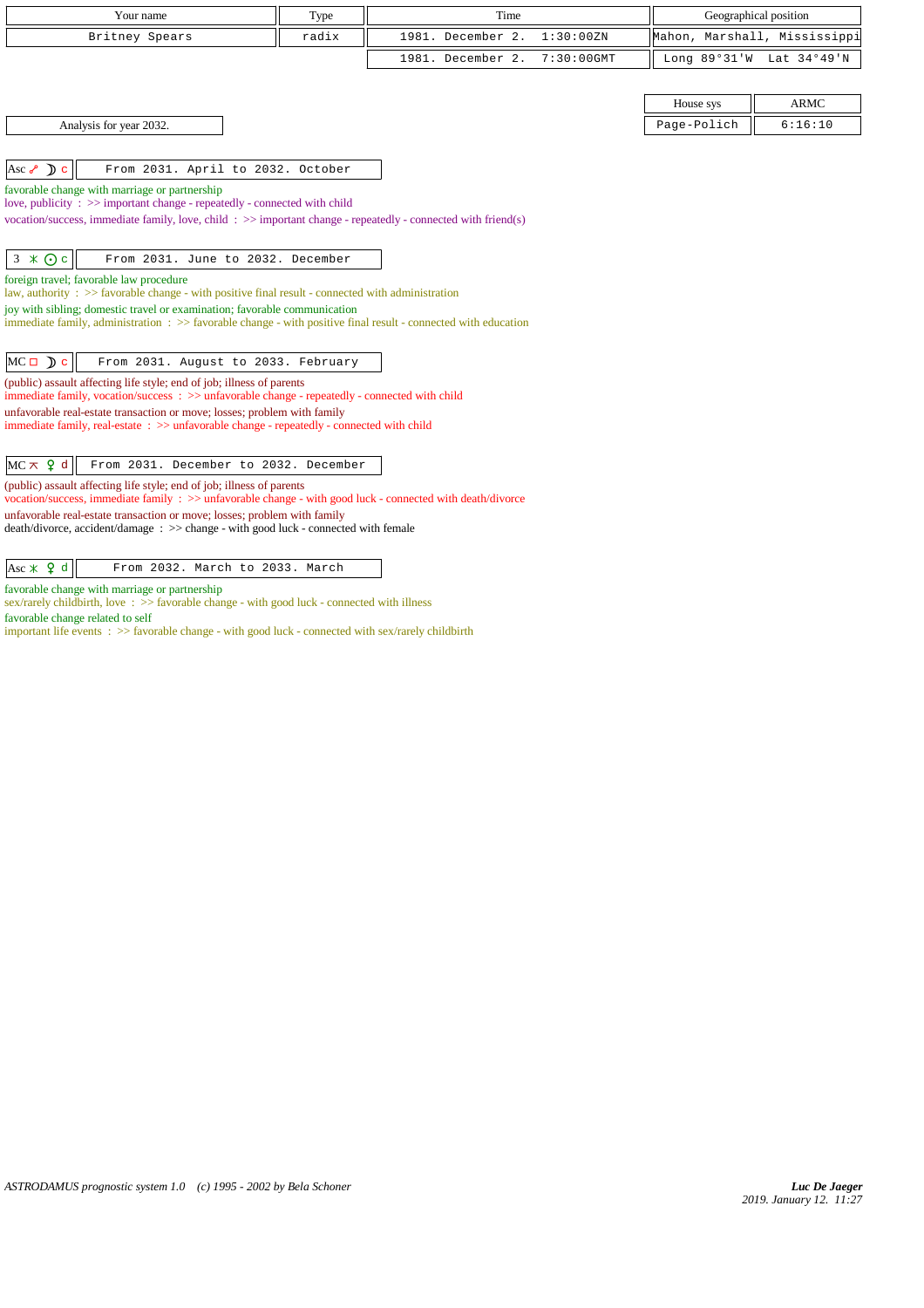|                         | Your name                                                                                                                                                                         | Type  | Time                               |             | Geographical position        |
|-------------------------|-----------------------------------------------------------------------------------------------------------------------------------------------------------------------------------|-------|------------------------------------|-------------|------------------------------|
|                         | Britney Spears                                                                                                                                                                    | radix | 1981. December 2.<br>1:30:00ZN     |             | Mahon, Marshall, Mississippi |
|                         |                                                                                                                                                                                   |       | 1981. December 2.<br>$7:30:00$ GMT |             | Long 89°31'W Lat 34°49'N     |
|                         |                                                                                                                                                                                   |       |                                    |             |                              |
|                         |                                                                                                                                                                                   |       |                                    | House sys   | <b>ARMC</b>                  |
|                         | Analysis for year 2033.                                                                                                                                                           |       |                                    | Page-Polich | 6:16:10                      |
|                         |                                                                                                                                                                                   |       |                                    |             |                              |
| $3 \triangle \sigma^d$  | From 2032. July to 2033. July                                                                                                                                                     |       |                                    |             |                              |
|                         | joy with sibling; domestic travel or examination; favorable communication<br>communication, education $\Rightarrow$ > favorable change - with dynamics - connected with isolation |       |                                    |             |                              |
|                         | foreign travel; favorable law procedure                                                                                                                                           |       |                                    |             |                              |
|                         | distant relatives, authority $\Rightarrow$ S favorable change - with dynamics - connected with isolation                                                                          |       |                                    |             |                              |
|                         | From 2032. August to 2033. December                                                                                                                                               |       |                                    |             |                              |
| MC X P d                | favorable real-estate transaction or move; joy with family                                                                                                                        |       |                                    |             |                              |
|                         | real-estate, immediate family : >> favorable change - in the extreme - connected with important life events                                                                       |       |                                    |             |                              |
|                         | improvement in life style; favorable change with job<br>authority, vocation/success: >> favorable change - in the extreme - connected with important life events                  |       |                                    |             |                              |
|                         |                                                                                                                                                                                   |       |                                    |             |                              |
| Asc $\times$ <b>P</b> d | From 2032. November to 2034. March                                                                                                                                                |       |                                    |             |                              |
|                         | risk of divorce, end of love; health problem of partner (scale: 2)                                                                                                                |       |                                    |             |                              |
| health problems;        | sex/rarely childbirth, partner/spouse : >> unfavorable change - in the extreme - connected with important life events                                                             |       |                                    |             |                              |
|                         | finances, important life events $\therefore$ >> change - in the extreme - connected with sex/rarely childbirth                                                                    |       |                                    |             |                              |
|                         |                                                                                                                                                                                   |       |                                    |             |                              |
| $2 \Box \sigma^d$       | From 2033. February to 2034. February                                                                                                                                             |       |                                    |             |                              |
|                         | financial decline, incidental expenses<br>finances: >> unfavorable change - with dynamics - connected with death/divorce                                                          |       |                                    |             |                              |
|                         | end of love, divorce; risk of accident or surgery, death/separation/divorce in immediate environment: (scale: 6)                                                                  |       |                                    |             |                              |
|                         | death/divorce, surgery : >> unfavorable change - with dynamics - connected with love                                                                                              |       |                                    |             |                              |
|                         |                                                                                                                                                                                   |       |                                    |             |                              |
| $3 \times \Psi d$       | From 2033. March to 2034. July                                                                                                                                                    |       |                                    |             |                              |

problem with law; unfavorable foreign travel; poor school test results

distant relatives, law : >> unfavorable change - with irregularity - connected with travel problem with sibling; unfavorable travel; poor school test result; unfavorable communication travel, education : >> change - with irregularity - connected with death/divorce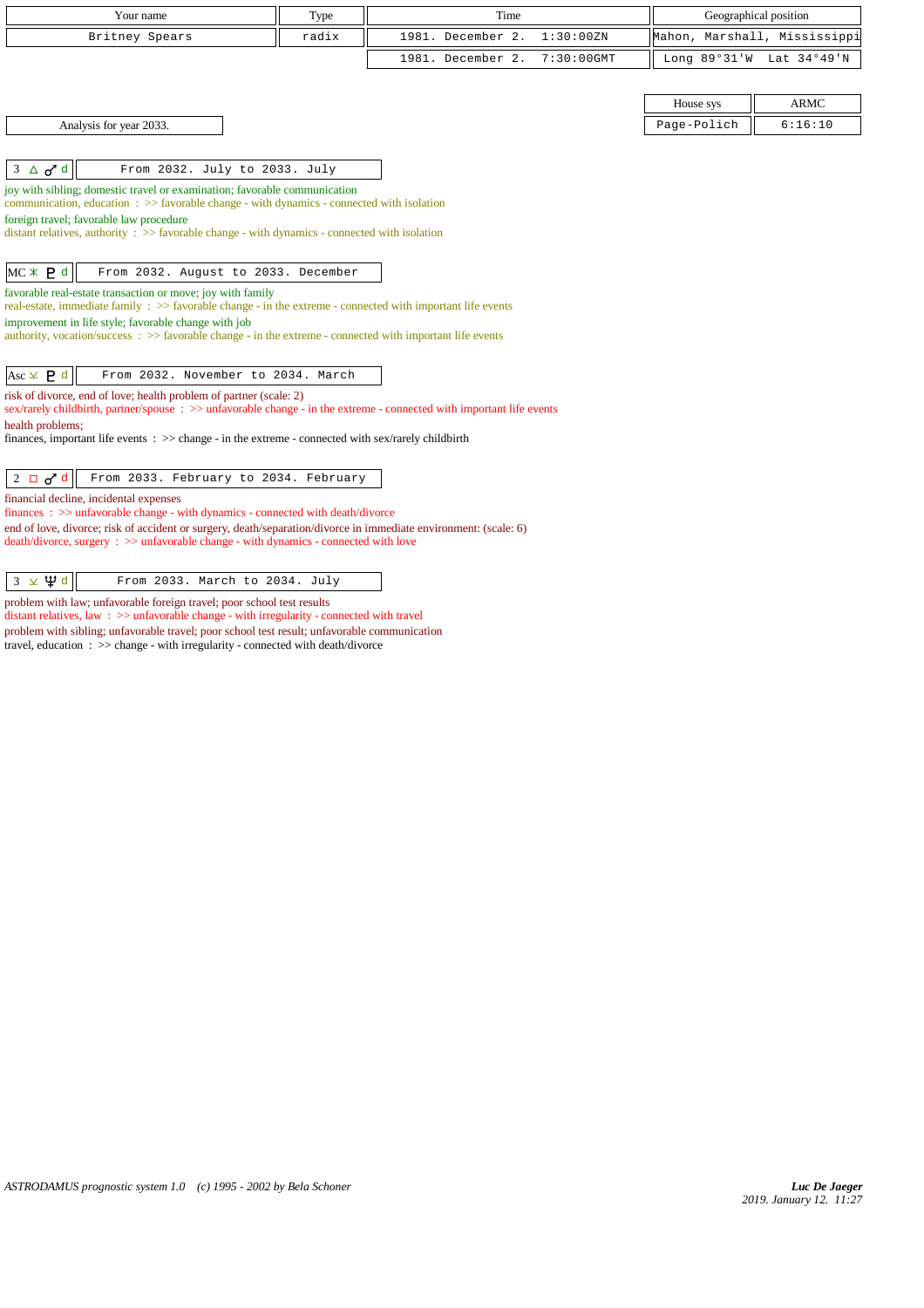| Your name                                                                                                                                                                                                   | Type  | Time                               |             | Geographical position        |
|-------------------------------------------------------------------------------------------------------------------------------------------------------------------------------------------------------------|-------|------------------------------------|-------------|------------------------------|
| Britney Spears                                                                                                                                                                                              | radix | 1981. December 2.<br>1:30:00ZN     |             | Mahon, Marshall, Mississippi |
|                                                                                                                                                                                                             |       | $7:30:00$ GMT<br>1981. December 2. |             | Long 89°31'W Lat 34°49'N     |
|                                                                                                                                                                                                             |       |                                    |             |                              |
|                                                                                                                                                                                                             |       |                                    | House sys   | <b>ARMC</b>                  |
| Analysis for year 2034.                                                                                                                                                                                     |       |                                    | Page-Polich | 6:16:10                      |
|                                                                                                                                                                                                             |       |                                    |             |                              |
| <i>ର</i> । ଦ୍ର c<br>From 2033. July to 2035. January<br>♂                                                                                                                                                   |       |                                    |             |                              |
| events determining long term tendencies:                                                                                                                                                                    |       |                                    |             |                              |
| finances, partner/spouse, external environment $\Rightarrow$ important change - with dynamics                                                                                                               |       |                                    |             |                              |
| Asc $\triangle$ $\odot$ c<br>From 2033. July to 2035. January                                                                                                                                               |       |                                    |             |                              |
| favorable change related to self                                                                                                                                                                            |       |                                    |             |                              |
| desire, friend(s), immediate family, education $\Rightarrow$ Savorable change - with positive final result - connected with administration                                                                  |       |                                    |             |                              |
| favorable change with marriage or partnership<br>education, partner/spouse $\Rightarrow$ Savorable change - with positive final result - connected with administration                                      |       |                                    |             |                              |
|                                                                                                                                                                                                             |       |                                    |             |                              |
| Ф₫<br>From 2033. October to 2035. February<br>2 <sub>o</sub>                                                                                                                                                |       |                                    |             |                              |
| improvement of financial situation                                                                                                                                                                          |       |                                    |             |                              |
| $finances : \gg important change - with irregularity - connected with travel$<br>illness, death/divorce $\Rightarrow$ $\Rightarrow$ important change - with irregularity - connected with distant relatives |       |                                    |             |                              |
|                                                                                                                                                                                                             |       |                                    |             |                              |
| $MC \times Q$ c<br>From 2033. November to 2035. May                                                                                                                                                         |       |                                    |             |                              |
| (public) assault affecting life style; end of job; illness of parents<br>immediate family, authority : >> important change - with positive final result - connected with administration                     |       |                                    |             |                              |
| unfavorable real-estate transaction or move; losses; problem with family                                                                                                                                    |       |                                    |             |                              |
| immediate family, real-estate : >> change - with positive final result - connected with administration                                                                                                      |       |                                    |             |                              |
| $11 \triangle$ Dc<br>From 2034. January to 2035. July                                                                                                                                                       |       |                                    |             |                              |
| beginning of new friendship; desire(s), pleasantness                                                                                                                                                        |       |                                    |             |                              |
| friend(s), desire $\Rightarrow$ > favorable change - repeatedly - connected with child                                                                                                                      |       |                                    |             |                              |
| beginning of love; joy with child; pleasantness<br>child, love $\Rightarrow$ >> favorable change - repeatedly - connected with immediate family                                                             |       |                                    |             |                              |
|                                                                                                                                                                                                             |       |                                    |             |                              |
| 9d<br>From 2034. May to 2035. May<br>3 <sub>o</sub>                                                                                                                                                         |       |                                    |             |                              |
| joy with sibling; domestic travel or examination; favorable communication                                                                                                                                   |       |                                    |             |                              |

immediate family, education :  $>$  important change - with good luck - connected with accident/damage

law, foreign countries : >> important change - with good luck - connected with accident/damage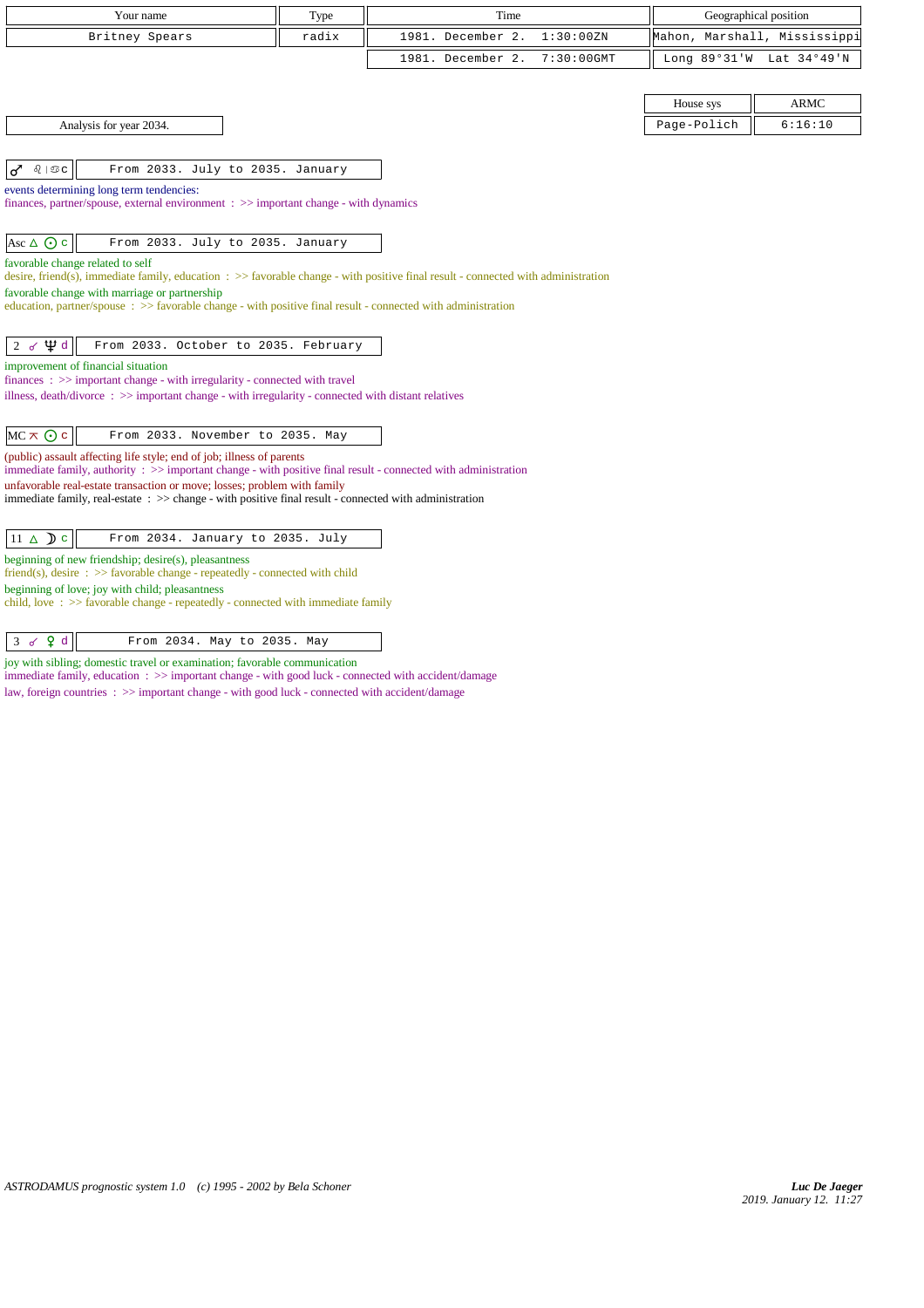| Your name                                                                                                                                                                                      | Type  | Time              |               |                | Geographical position |
|------------------------------------------------------------------------------------------------------------------------------------------------------------------------------------------------|-------|-------------------|---------------|----------------|-----------------------|
| Britney Spears                                                                                                                                                                                 | radix | 1981. December 2. | 1:30:00 ZN    | Mahon,         | Marshall, Mississippi |
|                                                                                                                                                                                                |       | 1981. December 2. | $7:30:00$ GMT | Long $89°31'W$ | Lat 34°49'N           |
|                                                                                                                                                                                                |       |                   |               |                |                       |
|                                                                                                                                                                                                |       |                   |               | House sys      | <b>ARMC</b>           |
| Analysis for year 2035.                                                                                                                                                                        |       |                   |               | Page-Polich    | 6:16:10               |
|                                                                                                                                                                                                |       |                   |               |                |                       |
| Ψ<br>$M \rvert \triangleq C$<br>From 2034. April to 2035. October                                                                                                                              |       |                   |               |                |                       |
| events determining long term tendencies:<br>work, illness, immediate family, education : >> important change - with irregularity                                                               |       |                   |               |                |                       |
|                                                                                                                                                                                                |       |                   |               |                |                       |
| $12 \times D c$<br>From 2034. May to 2035. November                                                                                                                                            |       |                   |               |                |                       |
| beginning of secret love (or attempt); problems; health problems, (no hospitalization)                                                                                                         |       |                   |               |                |                       |
| secret, distant relatives : >> unfavorable change - repeatedly - connected with child<br>health problems, (no hospitalization); unfavorable change with job                                    |       |                   |               |                |                       |
| illness, work : >> change - repeatedly - connected with child                                                                                                                                  |       |                   |               |                |                       |
|                                                                                                                                                                                                |       |                   |               |                |                       |
| 12 ⊻ ੴ d<br>From 2034. November to 2035. November                                                                                                                                              |       |                   |               |                |                       |
| health problems, (possible hospitalization); unfavorable change with job<br>work, distant relatives $\therefore$ $\gg$ unfavorable change - unexpectedly - connected with luck                 |       |                   |               |                |                       |
| beginning of secret love (or attempt); problems; health problems, (possible hospitalization)                                                                                                   |       |                   |               |                |                       |
| accident/damage, death/divorce : >> change - unexpectedly - connected with love                                                                                                                |       |                   |               |                |                       |
| $2 \times 9$ d<br>From 2034. December to 2035. December                                                                                                                                        |       |                   |               |                |                       |
| end of love, divorce; risk of accident or surgery, death/separation/divorce in immediate environment: (scale: 5)                                                                               |       |                   |               |                |                       |
| death/divorce, accident/damage: >> unfavorable change - with good luck - connected with female<br>financial decline, incidental expenses                                                       |       |                   |               |                |                       |
| finances : $\gg$ change - with good luck - connected with death/divorce                                                                                                                        |       |                   |               |                |                       |
|                                                                                                                                                                                                |       |                   |               |                |                       |
| $12 \times 4$ d<br>From 2034. December to 2035. December                                                                                                                                       |       |                   |               |                |                       |
| resolution of problems<br>death/divorce, accident/damage: >> important change - with great luck - connected with immediate family                                                              |       |                   |               |                |                       |
| illness, work $\Rightarrow$ important change - with great luck - connected with administration                                                                                                 |       |                   |               |                |                       |
|                                                                                                                                                                                                |       |                   |               |                |                       |
| ₽<br>$\mathcal{V}_{\mathcal{D}} \mid \mathfrak{A}$ d<br>From 2034. October to 2036. April                                                                                                      |       |                   |               |                |                       |
| events determining long term tendencies:<br>foreign countries, law, isolation, secret $\Rightarrow$ important change - with tension                                                            |       |                   |               |                |                       |
|                                                                                                                                                                                                |       |                   |               |                |                       |
| $3 \Box P d$<br>From 2035. January to 2036. May                                                                                                                                                |       |                   |               |                |                       |
| problem with sibling; unfavorable travel; poor school test result; unfavorable communication                                                                                                   |       |                   |               |                |                       |
| communication, education $\Rightarrow$ >> unfavorable change - in the extreme - connected with important life events<br>problem with law; unfavorable foreign travel; poor school test results |       |                   |               |                |                       |
| law, authority : $\gg$ unfavorable change - in the extreme - connected with important life events                                                                                              |       |                   |               |                |                       |
|                                                                                                                                                                                                |       |                   |               |                |                       |
| 11 $*$ 4 d<br>From 2035. April to 2036. April<br>beginning of love; joy with child; pleasantness                                                                                               |       |                   |               |                |                       |
| luck, love: >> favorable change - unexpectedly - connected with travel                                                                                                                         |       |                   |               |                |                       |
| beginning of new friendship; desire(s), pleasantness<br>friend(s), desire $\Rightarrow$ S favorable change - unexpectedly - connected with luck                                                |       |                   |               |                |                       |
|                                                                                                                                                                                                |       |                   |               |                |                       |
| $11 \times 4d$<br>From 2035. April to 2036. April                                                                                                                                              |       |                   |               |                |                       |
| gynecology problem; end of love; problem with child; unpleasantness                                                                                                                            |       |                   |               |                |                       |

sex/rarely child<br>birth, child  $\, : \, >>$  unfavorable change - with great luck - connected with illness separation from friends; desires are fulfilled with great difficulties desire, friend(s)  $\therefore$  >> change - with great luck - connected with illness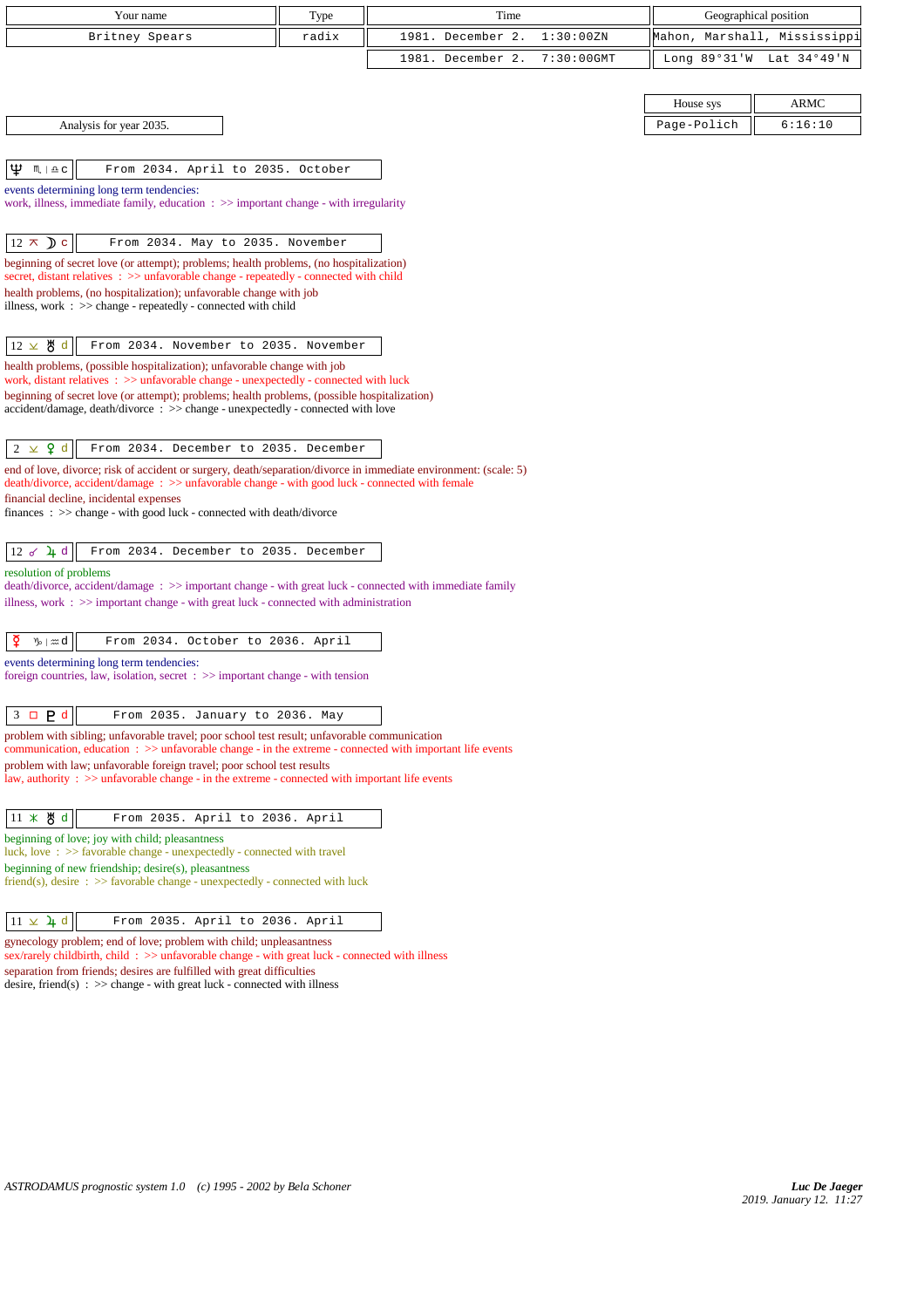| Your name                                                                                                                                                                                                                                                                                                                          | Type  | Time              |               | Geographical position        |             |
|------------------------------------------------------------------------------------------------------------------------------------------------------------------------------------------------------------------------------------------------------------------------------------------------------------------------------------|-------|-------------------|---------------|------------------------------|-------------|
| Britney Spears                                                                                                                                                                                                                                                                                                                     | radix | 1981. December 2. | 1:30:00 ZN    | Mahon, Marshall, Mississippi |             |
|                                                                                                                                                                                                                                                                                                                                    |       | 1981. December 2. | $7:30:00$ GMT | Long 89°31'W Lat 34°49'N     |             |
|                                                                                                                                                                                                                                                                                                                                    |       |                   |               |                              |             |
|                                                                                                                                                                                                                                                                                                                                    |       |                   |               | House sys                    | <b>ARMC</b> |
| Analysis for year 2036.                                                                                                                                                                                                                                                                                                            |       |                   |               | Page-Polich                  | 6:16:10     |
| ₽<br>$x \mid \mathbb{M}$ C<br>From 2035. April to 2036. October                                                                                                                                                                                                                                                                    |       |                   |               |                              |             |
| events determining long term tendencies:<br>important life events, accident/damage, surgery, death/divorce : >> important change - with good luck                                                                                                                                                                                  |       |                   |               |                              |             |
| $2 \Box \Phi c$<br>From 2035. August to 2036. August                                                                                                                                                                                                                                                                               |       |                   |               |                              |             |
| financial decline, incidental expenses<br>finances : >> unfavorable change - with tension - connected with travel                                                                                                                                                                                                                  |       |                   |               |                              |             |
| end of love, divorce; risk of accident or surgery, death/separation/divorce in immediate environment: (scale: 5)<br>$accident/damage$ , $death/divorce$ : $>>$ unfavorable change - with tension - connected with immediate family                                                                                                 |       |                   |               |                              |             |
| $2 * P d$<br>From 2035. August to 2036. December                                                                                                                                                                                                                                                                                   |       |                   |               |                              |             |
| (if existed) end of risk of divorce; improvement of partner's financial situation<br>sex/rarely childbirth, illness : >> favorable change - in the extreme - connected with important life events<br>improvement of financial situation<br>$finances: >> favorable change - in the extreme - connected with important life events$ |       |                   |               |                              |             |
| $3 \times \overline{2}$ c<br>From 2036. March to 2037. March                                                                                                                                                                                                                                                                       |       |                   |               |                              |             |
| foreign travel; favorable law procedure<br>law, foreign countries : >> favorable change - with tension - connected with travel                                                                                                                                                                                                     |       |                   |               |                              |             |
| joy with sibling; domestic travel or examination; favorable communication<br>travel, education $\Rightarrow$ >> favorable change - with tension - connected with administration                                                                                                                                                    |       |                   |               |                              |             |

 $\boxed{\mathbf{P}$   $\mathbb{N} \setminus \partial c}$  From 2036. February to 2037. August

events determining long term tendencies:

finances, important life events :  $\gg$  important change - in the extreme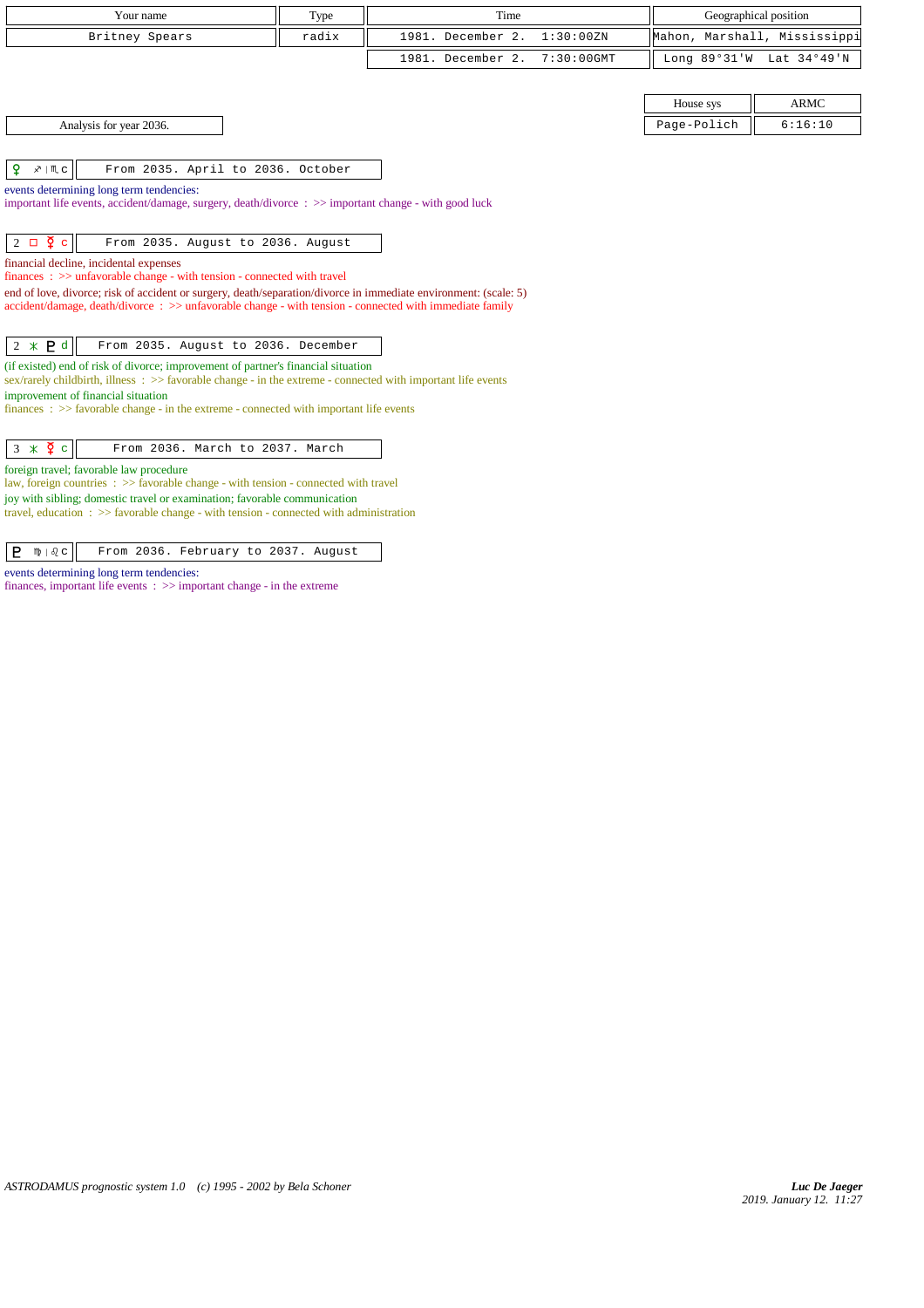| Your name                                                                                                                                                            | Type  | Time                         |  | Geographical position        |                          |
|----------------------------------------------------------------------------------------------------------------------------------------------------------------------|-------|------------------------------|--|------------------------------|--------------------------|
| Britney Spears                                                                                                                                                       | radix | 1981. December 2. 1:30:00ZN  |  | Mahon, Marshall, Mississippi |                          |
|                                                                                                                                                                      |       | 1981. December 2. 7:30:00GMT |  |                              | Long 89°31'W Lat 34°49'N |
|                                                                                                                                                                      |       |                              |  |                              |                          |
|                                                                                                                                                                      |       |                              |  | House sys                    | ARMC                     |
| Analysis for year 2037.                                                                                                                                              |       |                              |  | Page-Polich                  | 6:16:10                  |
|                                                                                                                                                                      |       |                              |  |                              |                          |
| $11 \& Oc$<br>From 2036. April to 2037. October                                                                                                                      |       |                              |  |                              |                          |
| The continuation of $\mathcal{L}$ is a contribution of the final particle of $\mathcal{L}$ and $\mathcal{L}$ are a contribution of the contribution of $\mathcal{L}$ |       |                              |  |                              |                          |

beginning of love; joy with child; pleasantness

luck, love : >> important change - with positive final result - connected with administration

desire, friend(s) : >> important change - with positive final result - connected with administration

 $\boxed{12 \times \bigodot c}$  From 2036. September to 2038. March

problems; health problems, (no hospitalization)

distant relatives, secret : >> important change - with positive final result - connected with administration

health problems, (no hospitalization); unfavorable change with job

work, distant relatives : >> change - with positive final result - connected with administration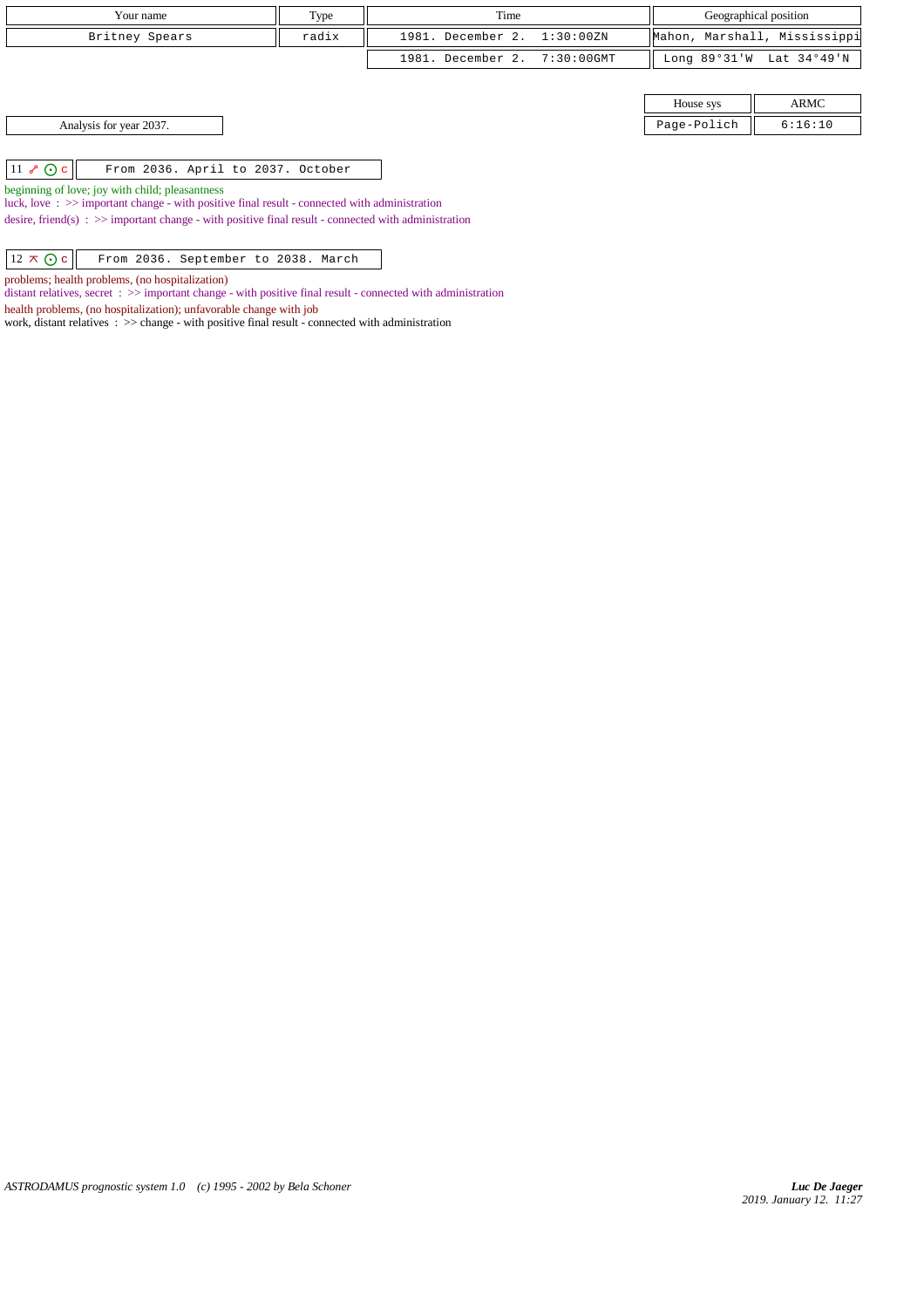| Your name                                                                                                                                                                                                               | Type  | Time              |               | Geographical position        |                          |
|-------------------------------------------------------------------------------------------------------------------------------------------------------------------------------------------------------------------------|-------|-------------------|---------------|------------------------------|--------------------------|
| Britney Spears                                                                                                                                                                                                          | radix | 1981. December 2. | 1:30:00ZN     | Mahon, Marshall, Mississippi |                          |
|                                                                                                                                                                                                                         |       | 1981. December 2. | $7:30:00$ GMT |                              | Long 89°31'W Lat 34°49'N |
|                                                                                                                                                                                                                         |       |                   |               |                              |                          |
|                                                                                                                                                                                                                         |       |                   |               | House sys                    | <b>ARMC</b>              |
| Analysis for year 2038.                                                                                                                                                                                                 |       |                   |               | Page-Polich                  | 6:16:10                  |
|                                                                                                                                                                                                                         |       |                   |               |                              |                          |
| MC□ 5d<br>From 2037. September to 2038. September                                                                                                                                                                       |       |                   |               |                              |                          |
| (public) assault affecting life style; end of job; illness of parents<br>immediate family, authority: >> unfavorable change - unexpectedly - connected with luck                                                        |       |                   |               |                              |                          |
| unfavorable real-estate transaction or move; losses; problem with family                                                                                                                                                |       |                   |               |                              |                          |
| immediate family, accident/damage: >> unfavorable change - unexpectedly - connected with luck                                                                                                                           |       |                   |               |                              |                          |
|                                                                                                                                                                                                                         |       |                   |               |                              |                          |
| From 2037. September to 2038. September<br>$MC * 1 d$                                                                                                                                                                   |       |                   |               |                              |                          |
| favorable real-estate transaction or move; joy with family<br>immediate family, real-estate $\Rightarrow$ > favorable change - with great luck - connected with illness                                                 |       |                   |               |                              |                          |
| improvement in life style; favorable change with job                                                                                                                                                                    |       |                   |               |                              |                          |
| immediate family, influential $\Rightarrow$ favorable change - with great luck - connected with illness                                                                                                                 |       |                   |               |                              |                          |
|                                                                                                                                                                                                                         |       |                   |               |                              |                          |
| $Asc \n\delta$ $\stackrel{\text{M}}{\bullet}$ d<br>From 2038. January to 2039. January                                                                                                                                  |       |                   |               |                              |                          |
| favorable change related to self                                                                                                                                                                                        |       |                   |               |                              |                          |
| love, child, immediate family, education : >> important change - unexpectedly - connected with luck<br>education, love: >> important change - unexpectedly - connected with luck                                        |       |                   |               |                              |                          |
|                                                                                                                                                                                                                         |       |                   |               |                              |                          |
| Asc $\times$ 4 d<br>From 2038. January to 2039. January                                                                                                                                                                 |       |                   |               |                              |                          |
| risk of divorce, end of love; health problem of partner (scale: 4)<br>education, law $\Rightarrow$ >> unfavorable change - with great luck - connected with illness                                                     |       |                   |               |                              |                          |
| health problems; risk of accident or surgery, death/separation/divorce in immediate environment: (scale: 4)<br>immediate family, education, work, illness : >> change - with great luck - connected with administration |       |                   |               |                              |                          |
|                                                                                                                                                                                                                         |       |                   |               |                              |                          |
| Asc $\triangle \ \ \frac{8}{4} c$<br>From 2038. May to 2039. May                                                                                                                                                        |       |                   |               |                              |                          |

favorable change related to self

foreign countries, law, isolation, secret : >> favorable change - with tension - connected with travel favorable change with marriage or partnership

law, education : >> favorable change - with tension - connected with travel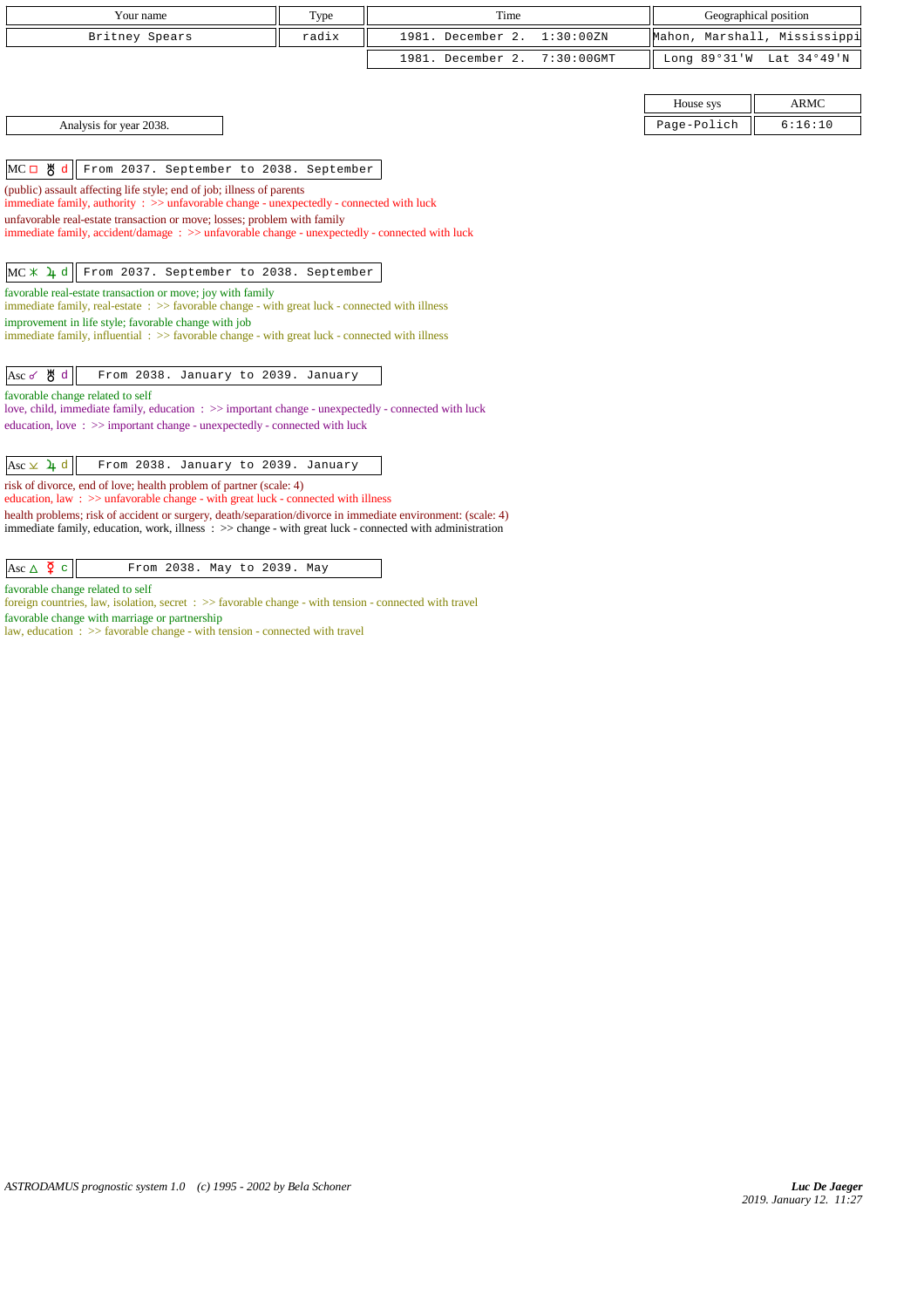| Your name      | Type  | Time                         | Geographical position                      |
|----------------|-------|------------------------------|--------------------------------------------|
| Britney Spears | radix | 1981. December 2. 1:30:00ZN  | Mahon, Marshall, Mississippi               |
|                |       | 1981. December 2. 7:30:00GMT | Long $89^{\circ}31'W$ Lat $34^{\circ}49'W$ |

 $MC \times$   $Q^c$  From 2038. September to 2039. September

(public) assault affecting life style; end of job; illness of parents immediate family, authority : >> unfavorable change - with tension - connected with travel unfavorable real-estate transaction or move; losses; problem with family immediate family, accident/damage : >> change - with tension - connected with travel

 $\boxed{12 \times \mathfrak{F}$  d  $\boxed{\phantom{1}}$  From 2039. April to 2040. April

health problems, (possible hospitalization); unfavorable change with job distant relatives, work : >> unfavorable change - with tension - connected with travel problems; health problems, (possible hospitalization)

distant relatives, death/divorce : >> change - with tension - connected with travel

 $\sqrt{4}$   $\sqrt{4}$   $\sqrt{6}$  From 2039. February to 2040. August

events determining long term tendencies:

immediate family, education, work, illness : >> important change - with great luck

 $\boxed{\text{#}$   $\boxed{y}$   $\boxed{\text{#}$   $\boxed{y}$   $\boxed{y}$   $\boxed{y}$   $\boxed{y}$   $\boxed{y}$   $\boxed{z}$   $\boxed{2039}$ . February to 2040. August

events determining long term tendencies:

love, child, immediate family, education : >> important change - unexpectedly

|                            | House sys                            | <b>ARMC</b>                                  |
|----------------------------|--------------------------------------|----------------------------------------------|
| 2039.<br>Analysis for year | Page-Pol<br>-Polich<br>۔ ۔<br>$\sim$ | $\pm 6:$ <sup>1</sup><br><b>TA</b><br>$\sim$ |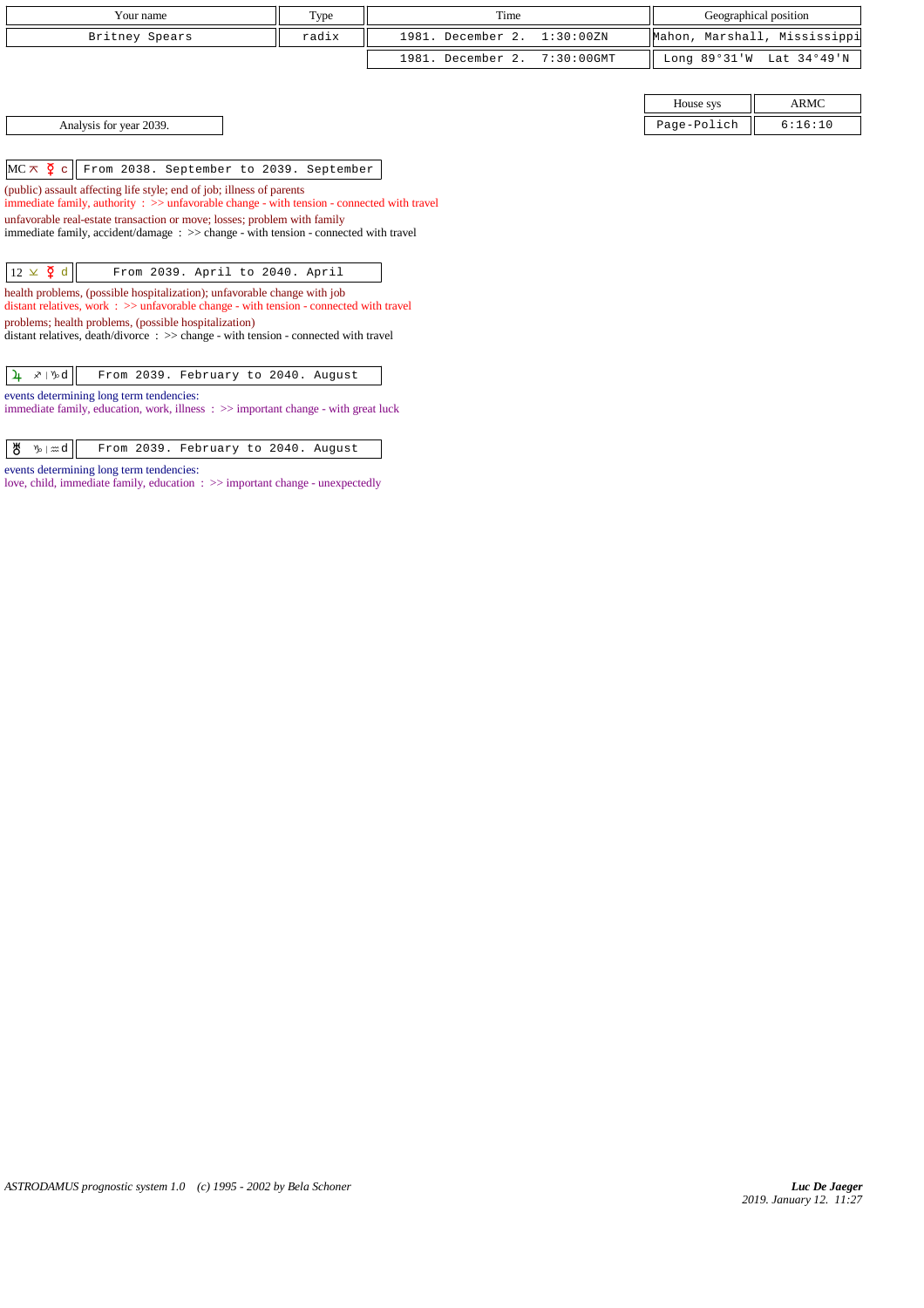| Your name               | Type  | Time                         |             | Geographical position        |
|-------------------------|-------|------------------------------|-------------|------------------------------|
| Britney Spears          | radix | 1981. December 2. 1:30:00ZN  |             | Mahon, Marshall, Mississippi |
|                         |       | 1981. December 2. 7:30:00GMT |             | Long 89°31'W Lat 34°49'N     |
|                         |       |                              |             |                              |
|                         |       |                              | House sys   | <b>ARMC</b>                  |
| Analysis for year 2040. |       |                              | Page-Polich | 6:16:10                      |

 $\left\|11 \times \frac{1}{2} \text{ d}\right\|$  From 2039. August to 2040. August

## beginning of love; joy with child; pleasantness

child, luck : >> favorable change - with tension - connected with travel

beginning of new friendship; desire(s), pleasantness

desire, friend(s) :  $\gg$  favorable change - with tension - connected with travel

 $\begin{vmatrix} 2 & \times & \lambda & c \end{vmatrix}$  From 2040. January to 2041. January

(if existed) end of risk of divorce; improvement of partner's financial situation

illness, sex/rarely childbirth : >> favorable change - with great luck - connected with administration improvement of financial situation

finances :  $\gg$  favorable change - with great luck - connected with illness

 $\begin{array}{|c|c|c|c|c|c|}\hline 2 & \textbf{B} & \textbf{C} & \textbf{From 2040. January to 2041. January} \hline \end{array}$ 

financial decline, incidental expenses

finances : >> unfavorable change - unexpectedly - connected with luck end of love, divorce; risk of accident or surgery in immediate environment: (scale: 3)

accident/damage, death/divorce : >> unfavorable change - unexpectedly - connected with love

 $\begin{array}{|c|c|c|c|c|}\hline 3 & \text{* } & \texttt{\#d} & \texttt{From 2040.} & \texttt{February to 2041.} & \texttt{February} \end{array}$ 

foreign travel; favorable law procedure

law, foreign countries : >> favorable change - unexpectedly - connected with luck joy with sibling; domestic travel or examination; favorable communication travel, education  $\Rightarrow$  >> favorable change - unexpectedly - connected with luck

 $\begin{array}{|c|c|c|c|c|}\n\hline\n3 & D & 4 & \hline\n\end{array}$  From 2040. March to 2041. March

problem with sibling; unfavorable travel; poor school test result; unfavorable communication education, administration : >> unfavorable change - with great luck - connected with death/divorce problem with law; unfavorable foreign travel; poor school test results law, foreign countries :  $\gg$  unfavorable change - with great luck - connected with death/divorce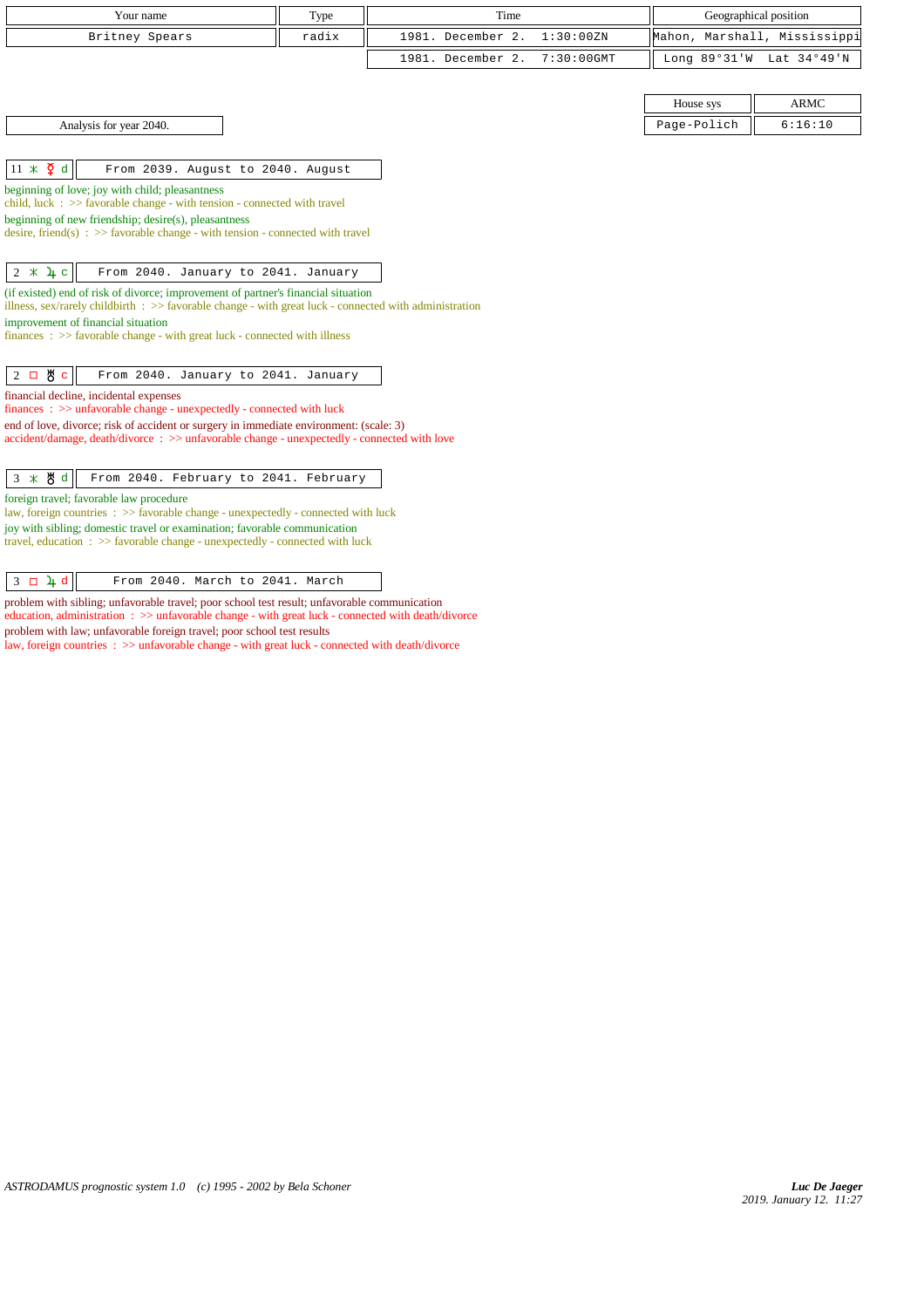| Your name                                                                                                                                                                                   | Type  | Time              |               |                | Geographical position |
|---------------------------------------------------------------------------------------------------------------------------------------------------------------------------------------------|-------|-------------------|---------------|----------------|-----------------------|
| Britney Spears                                                                                                                                                                              | radix | 1981. December 2. | 1:30:00 ZN    | Mahon,         | Marshall, Mississippi |
|                                                                                                                                                                                             |       | 1981. December 2. | $7:30:00$ GMT | Long $89°31'W$ | Lat 34°49'N           |
|                                                                                                                                                                                             |       |                   |               |                |                       |
|                                                                                                                                                                                             |       |                   |               | House sys      | ARMC                  |
| Analysis for year 2041.                                                                                                                                                                     |       |                   |               | Page-Polich    | 6:16:10               |
|                                                                                                                                                                                             |       |                   |               |                |                       |
| $3 \times 4c$<br>From 2040. July to 2041. July                                                                                                                                              |       |                   |               |                |                       |
| problem with law; unfavorable foreign travel; poor school test results<br>law, foreign countries : >> unfavorable change - with great luck - connected with death/divorce                   |       |                   |               |                |                       |
| problem with sibling; unfavorable travel; poor school test result; unfavorable communication                                                                                                |       |                   |               |                |                       |
| education, administration $\Rightarrow$ > change - with great luck - connected with death/divorce                                                                                           |       |                   |               |                |                       |
|                                                                                                                                                                                             |       |                   |               |                |                       |
| $3 * 8c$<br>From 2040. August to 2041. August                                                                                                                                               |       |                   |               |                |                       |
| foreign travel; favorable law procedure<br>law, foreign countries : >> favorable change - unexpectedly - connected with luck                                                                |       |                   |               |                |                       |
| joy with sibling; domestic travel or examination; favorable communication                                                                                                                   |       |                   |               |                |                       |
| travel, education : >> favorable change - unexpectedly - connected with luck                                                                                                                |       |                   |               |                |                       |
| From 2040. September to 2041. September<br>$2 \times 8$ d                                                                                                                                   |       |                   |               |                |                       |
| end of love, divorce; risk of accident or surgery in immediate environment: (scale: 3)                                                                                                      |       |                   |               |                |                       |
| accident/damage, death/divorce: >> unfavorable change - unexpectedly - connected with love                                                                                                  |       |                   |               |                |                       |
| financial decline, incidental expenses<br>$finances : \gg change - unexpectedly - connected with luck$                                                                                      |       |                   |               |                |                       |
|                                                                                                                                                                                             |       |                   |               |                |                       |
| From 2040. September to 2041. September<br>$2 \times 1 d$                                                                                                                                   |       |                   |               |                |                       |
| (if existed) end of risk of divorce; improvement of partner's financial situation<br>illness, sex/rarely childbirth : >> favorable change - with great luck - connected with administration |       |                   |               |                |                       |
| improvement of financial situation                                                                                                                                                          |       |                   |               |                |                       |
| $finances : \gg$ favorable change - with great luck - connected with illness                                                                                                                |       |                   |               |                |                       |
| $11 e^{\theta}$ $\Phi$ c<br>From 2041. February to 2042. February                                                                                                                           |       |                   |               |                |                       |
| beginning of love; joy with child; pleasantness                                                                                                                                             |       |                   |               |                |                       |
| child, luck $\Rightarrow$ important change - with tension - connected with travel                                                                                                           |       |                   |               |                |                       |
| desire, friend(s) : $\gg$ important change - with tension - connected with travel                                                                                                           |       |                   |               |                |                       |
| 쁑<br>$\underline{\mathbf{a}}$   $\mathbf{m}$ $\underline{\mathbf{c}}$<br>From 2041. February to 2042. August                                                                                |       |                   |               |                |                       |
| events determining long term tendencies:                                                                                                                                                    |       |                   |               |                |                       |
| love, child, immediate family, education : >> important change - unexpectedly                                                                                                               |       |                   |               |                |                       |
| M)   ပ <i>ြ</i> င<br>From 2041. February to 2042. August<br>4                                                                                                                               |       |                   |               |                |                       |
| events determining long term tendencies:                                                                                                                                                    |       |                   |               |                |                       |
| immediate family, education, work, illness : >> important change - with great luck                                                                                                          |       |                   |               |                |                       |
|                                                                                                                                                                                             |       |                   |               |                |                       |
| $12 \times \mathfrak{p}$ c<br>From 2041. June to 2042. June                                                                                                                                 |       |                   |               |                |                       |
| problems; health problems, (possible hospitalization)<br>distant relatives, $death/divorce$ : $\gg$ unfavorable change - with tension - connected with travel                               |       |                   |               |                |                       |

health problems, (possible hospitalization); unfavorable change with job

distant relatives, work : >> change - with tension - connected with travel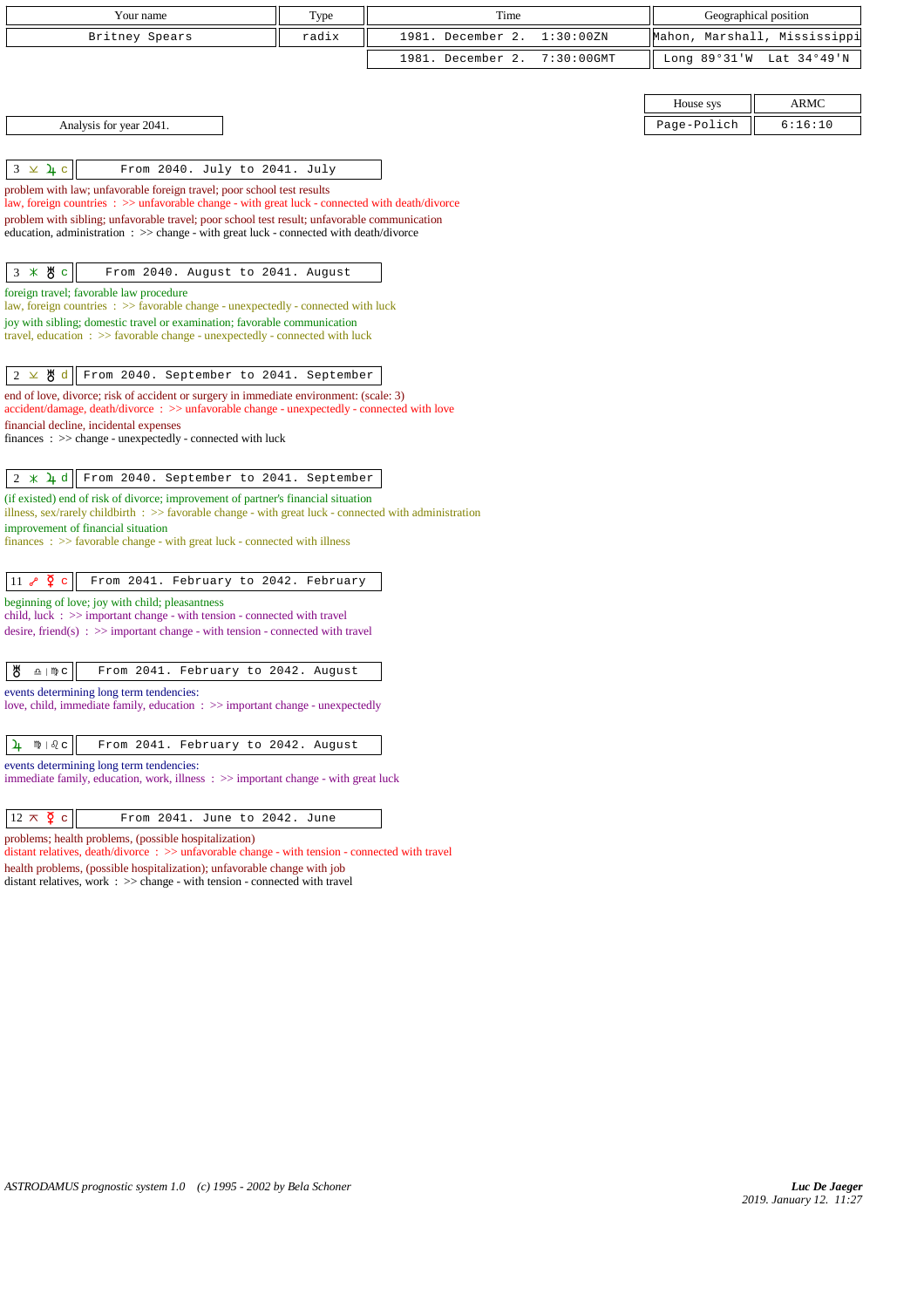| Your name                                                                                                                                                                                    | Type  | Time              |               | Geographical position        |             |
|----------------------------------------------------------------------------------------------------------------------------------------------------------------------------------------------|-------|-------------------|---------------|------------------------------|-------------|
| Britney Spears                                                                                                                                                                               | radix | 1981. December 2. | 1:30:00ZN     | Mahon, Marshall, Mississippi |             |
|                                                                                                                                                                                              |       | 1981. December 2. | $7:30:00$ GMT | Long $89°31'W$               | Lat 34°49'N |
|                                                                                                                                                                                              |       |                   |               |                              |             |
|                                                                                                                                                                                              |       |                   |               | House sys                    | ARMC        |
| Analysis for year 2042.                                                                                                                                                                      |       |                   |               | Page-Polich                  | 6:16:10     |
|                                                                                                                                                                                              |       |                   |               |                              |             |
| $MC \Box \Phi d$<br>From 2042. January to 2043. January                                                                                                                                      |       |                   |               |                              |             |
| (public) assault affecting life style; end of job; illness of parents<br>immediate family, authority $\Rightarrow$ > $\Rightarrow$ unfavorable change - with tension - connected with travel |       |                   |               |                              |             |
| unfavorable real-estate transaction or move; losses; problem with family<br>immediate family, accident/damage: $\gg$ unfavorable change - with tension - connected with travel               |       |                   |               |                              |             |
|                                                                                                                                                                                              |       |                   |               |                              |             |
| Asc $\sigma$ $\Phi$ d<br>From 2042. May to 2043. May                                                                                                                                         |       |                   |               |                              |             |

favorable change related to self

foreign countries, law, isolation, secret : >> important change - with tension - connected with travel

law, education : >> important change - with tension - connected with travel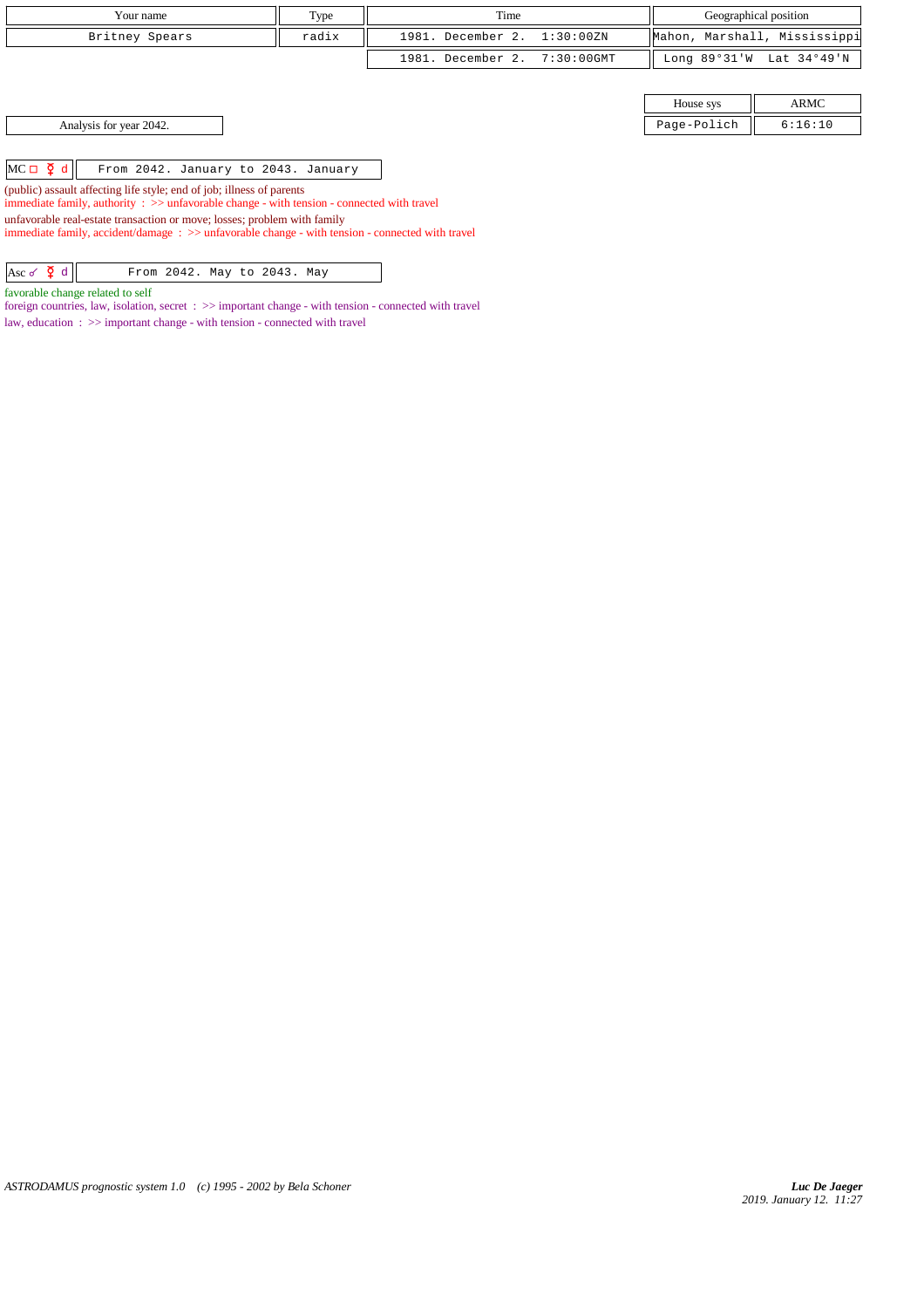| Your name      | Type  | Time                         | Geographical position        |  |
|----------------|-------|------------------------------|------------------------------|--|
| Britney Spears | radix | 1981. December 2. 1:30:00ZN  | Mahon, Marshall, Mississippi |  |
|                |       | 1981. December 2. 7:30:00GMT | Long 89°31'W Lat 34°49'N     |  |

| House sys | $\bf{M}$ |  |
|-----------|----------|--|
|           |          |  |

Analysis for year 2043.

 $|{\text{Asc}} \Box \psi \rangle$  From 2042. September to 2043. September

health problems; risk of accident or surgery, death/separation/divorce in immediate environment: (scale: 4)

immediate family, education, work, illness : >> unfavorable change - with great luck - connected with administration risk of divorce, end of love; health problem of partner (scale: 4)

education, law :  $\gg$  unfavorable change - with great luck - connected with illness

Asc  $\Delta$   $\frac{M}{O}$  c From 2042. September to 2043. September

favorable change related to self

love, child, immediate family, education : >> favorable change - unexpectedly - connected with luck favorable change with marriage or partnership

education, love :  $\gg$  favorable change - unexpectedly - connected with luck

 $MC \rightharpoonup \rightharpoonup$  From 2043. January to 2044. January

favorable real-estate transaction or move; joy with family

death/divorce, immediate family : >> important change - with great luck - connected with illness immediate family, influential : >> important change - with great luck - connected with illness

 $MC \times BC$   $c$  From 2043. January to 2044. January

(public) assault affecting life style; end of job; illness of parents

immediate family, authority : >> unfavorable change - unexpectedly - connected with luck

unfavorable real-estate transaction or move; losses; problem with family immediate family, accident/damage : >> change - unexpectedly - connected with luck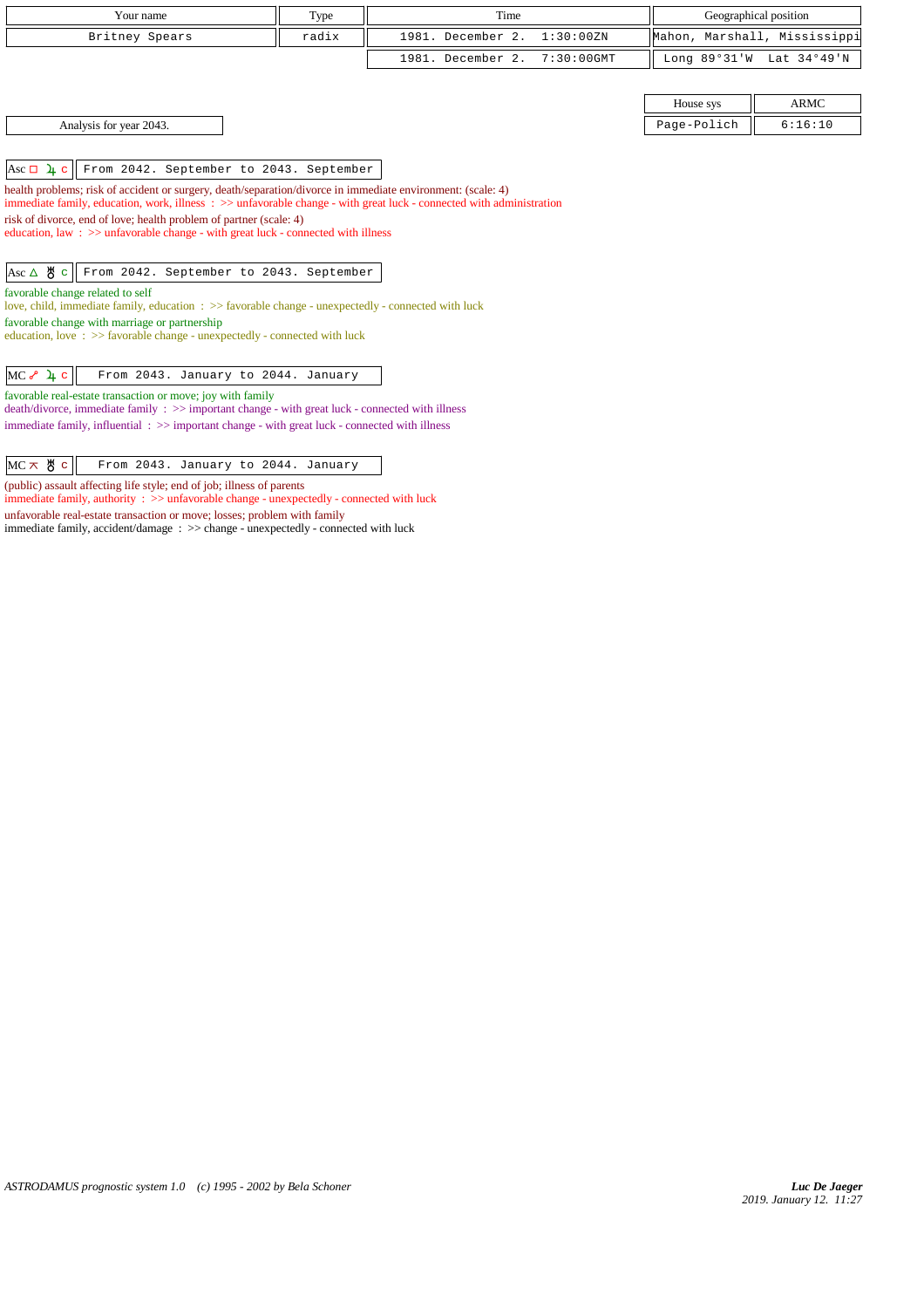| Your name      | Type  | Time                         | Geographical position |                              |
|----------------|-------|------------------------------|-----------------------|------------------------------|
| Britney Spears | radix | 1981. December 2. 1:30:00ZN  |                       | Mahon, Marshall, Mississippi |
|                |       | 1981. December 2. 7:30:00GMT |                       | Long 89°31'W Lat 34°49'N     |
|                |       |                              |                       |                              |
|                |       |                              | House sys             | <b>ARMC</b>                  |

Analysis for year 2044. 2.16:10

 $\vert 12 \times 0 \vert$  From 2043. July to 2045. January

health problems, (no hospitalization); unfavorable change with job

work, distant relatives : >> important change - with positive final result - connected with administration

problems; health problems, (no hospitalization)

distant relatives, secret : >> change - with positive final result - connected with administration

# $\boxed{11 \times \text{Od}}$  From 2043. December to 2045. June

beginning of love; joy with child; pleasantness

luck, love : >> favorable change - with positive final result - connected with administration beginning of new friendship; desire(s), pleasantness

desire, friend(s) :  $\gg$  favorable change - with positive final result - connected with administration

 $\boxed{\mathbf{P} \times \mathbb{R} \mathbb{d}}$  From 2044. February to 2045. August

### events determining long term tendencies:

finances, important life events : >> important change - in the extreme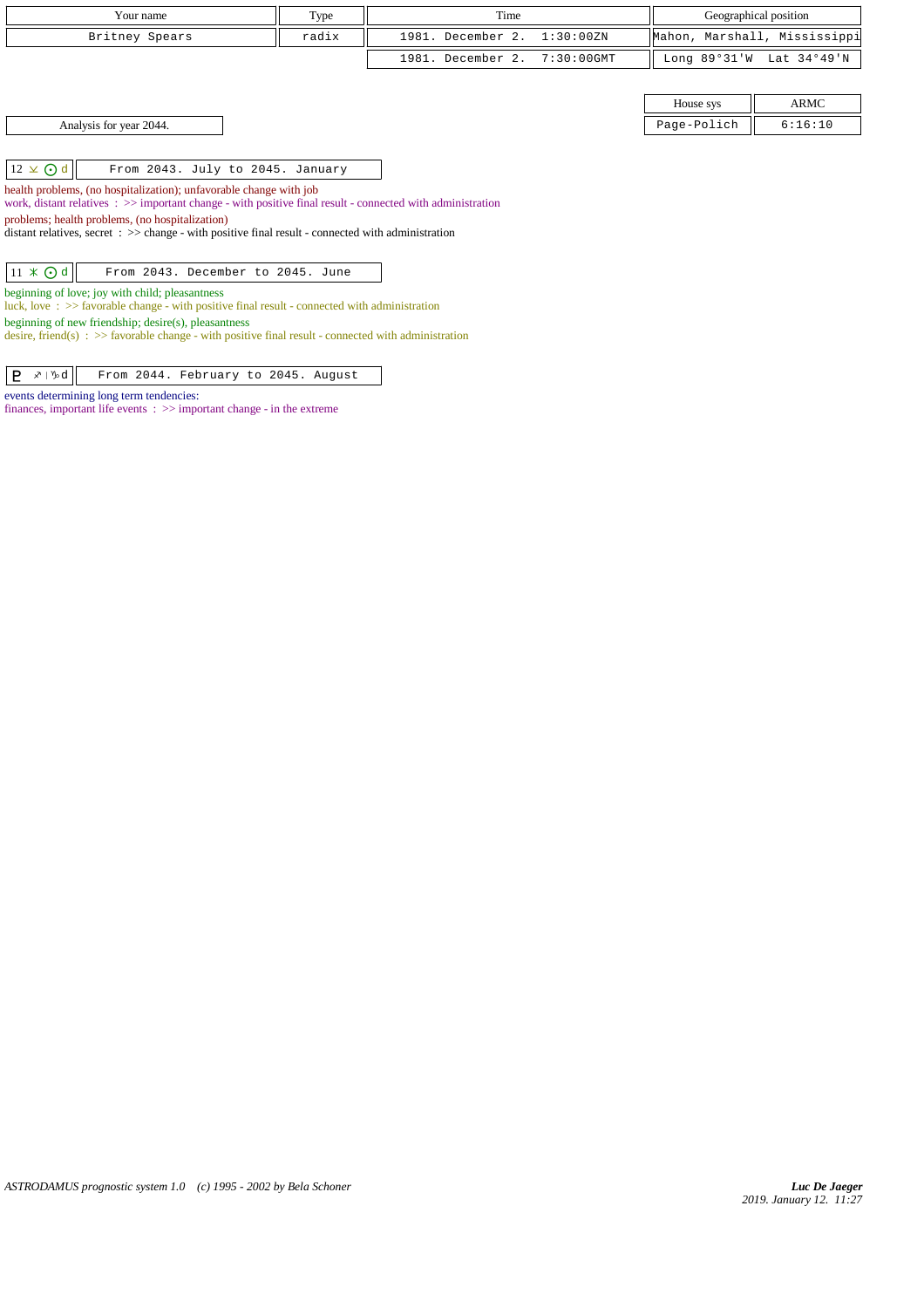| Your name                                                                                                                                                                                                                  | Type  | Time                               | Geographical position        |                          |
|----------------------------------------------------------------------------------------------------------------------------------------------------------------------------------------------------------------------------|-------|------------------------------------|------------------------------|--------------------------|
| Britney Spears                                                                                                                                                                                                             | radix | 1981. December 2.<br>1:30:00ZN     | Mahon, Marshall, Mississippi |                          |
|                                                                                                                                                                                                                            |       | 1981. December 2.<br>$7:30:00$ GMT |                              | Long 89°31'W Lat 34°49'N |
|                                                                                                                                                                                                                            |       |                                    |                              |                          |
|                                                                                                                                                                                                                            |       |                                    | House sys                    | <b>ARMC</b>              |
| Analysis for year 2045.                                                                                                                                                                                                    |       |                                    | Page-Polich                  | 6:16:10                  |
|                                                                                                                                                                                                                            |       |                                    |                              |                          |
| $3 \times \Sigma$ d<br>From 2044. July to 2045. July                                                                                                                                                                       |       |                                    |                              |                          |
| foreign travel; favorable law procedure<br>law, foreign countries $\Rightarrow$ Savorable change - with tension - connected with travel                                                                                    |       |                                    |                              |                          |
| joy with sibling; domestic travel or examination; favorable communication                                                                                                                                                  |       |                                    |                              |                          |
| travel, education $\Rightarrow$ favorable change - with tension - connected with administration                                                                                                                            |       |                                    |                              |                          |
| $2 * P c$<br>From 2044. October to 2046. February                                                                                                                                                                          |       |                                    |                              |                          |
| (if existed) end of risk of divorce; improvement of partner's financial situation                                                                                                                                          |       |                                    |                              |                          |
| sex/rarely childbirth, illness : >> favorable change - in the extreme - connected with important life events                                                                                                               |       |                                    |                              |                          |
| improvement of financial situation<br>finances $\Rightarrow$ $\Rightarrow$ favorable change - in the extreme - connected with important life events                                                                        |       |                                    |                              |                          |
|                                                                                                                                                                                                                            |       |                                    |                              |                          |
| $2 \times \xi$ d<br>From 2045. February to 2046. February                                                                                                                                                                  |       |                                    |                              |                          |
| end of love, divorce; risk of accident or surgery, death/separation/divorce in immediate environment: (scale: 5)<br>accident/damage, death/divorce: >> unfavorable change - with tension - connected with immediate family |       |                                    |                              |                          |
| financial decline, incidental expenses                                                                                                                                                                                     |       |                                    |                              |                          |
| finances : $\gg$ change - with tension - connected with travel                                                                                                                                                             |       |                                    |                              |                          |
| ¥<br>From 2044. December to 2046. June<br>$H \mid \mathcal{V}d$                                                                                                                                                            |       |                                    |                              |                          |
| events determining long term tendencies:                                                                                                                                                                                   |       |                                    |                              |                          |
| important life events, accident/damage, surgery, death/divorce : >> important change - with good luck                                                                                                                      |       |                                    |                              |                          |
|                                                                                                                                                                                                                            |       |                                    |                              |                          |
| $11 \times 4c$<br>From 2045. June to 2046. June                                                                                                                                                                            |       |                                    |                              |                          |
| separation from friends; desires are fulfilled with great difficulties<br>desire, friend(s) : $\gg$ unfavorable change - with great luck - connected with illness                                                          |       |                                    |                              |                          |
| gynecology problem; end of love; problem with child; unpleasantness                                                                                                                                                        |       |                                    |                              |                          |
| sex/rarely childbirth, child: >> change - with great luck - connected with illness                                                                                                                                         |       |                                    |                              |                          |

11 & 8 c From 2045. June to 2046. June

beginning of love; joy with child; pleasantness

luck, love : >> important change - unexpectedly - connected with travel

friend(s), desire : >> important change - unexpectedly - connected with luck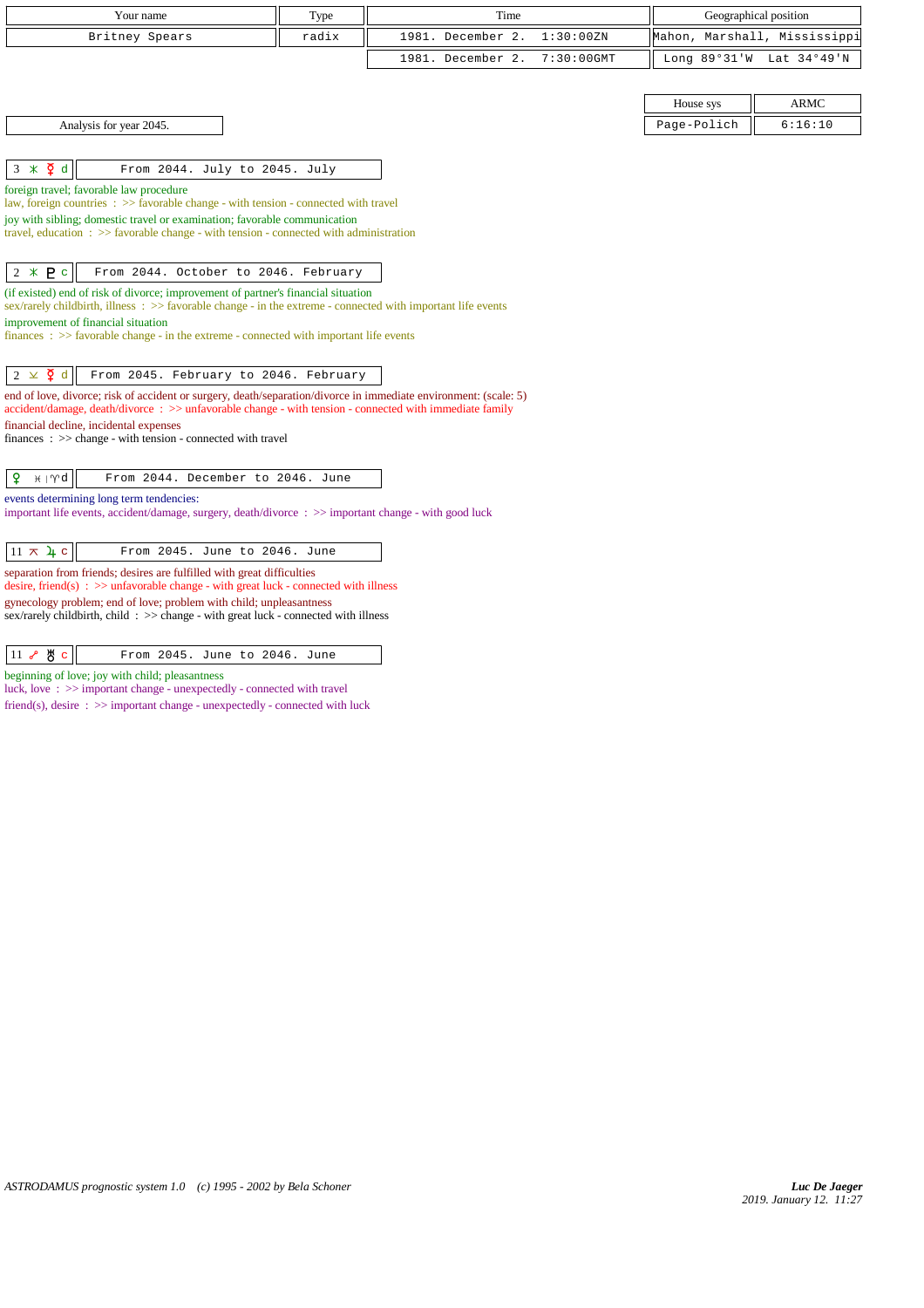| Your name                                                                                                                                                                                               | Type  | Time              |               | Geographical position        |             |
|---------------------------------------------------------------------------------------------------------------------------------------------------------------------------------------------------------|-------|-------------------|---------------|------------------------------|-------------|
| Britney Spears                                                                                                                                                                                          | radix | 1981. December 2. | 1:30:00ZN     | Mahon, Marshall, Mississippi |             |
|                                                                                                                                                                                                         |       | 1981. December 2. | $7:30:00$ GMT | Long $89°31'W$               | Lat 34°49'N |
|                                                                                                                                                                                                         |       |                   |               |                              |             |
|                                                                                                                                                                                                         |       |                   |               | House sys                    | <b>ARMC</b> |
| Analysis for year 2046.                                                                                                                                                                                 |       |                   |               | Page-Polich                  | 6:16:10     |
|                                                                                                                                                                                                         |       |                   |               |                              |             |
| $3 \times P$ c<br>From 2045. May to 2046. September                                                                                                                                                     |       |                   |               |                              |             |
| problem with law; unfavorable foreign travel; poor school test results                                                                                                                                  |       |                   |               |                              |             |
| law, authority : $\gg$ unfavorable change - in the extreme - connected with important life events<br>problem with sibling; unfavorable travel; poor school test result; unfavorable communication       |       |                   |               |                              |             |
| communication, education $\Rightarrow$ > change - in the extreme - connected with important life events                                                                                                 |       |                   |               |                              |             |
|                                                                                                                                                                                                         |       |                   |               |                              |             |
| ₽<br>From 2045. June to 2046. December<br>$\underline{\Omega}$   $\mathfrak{m}$ $\underline{\mathbf{C}}$                                                                                                |       |                   |               |                              |             |
| events determining long term tendencies:<br>foreign countries, law, isolation, secret $\Rightarrow$ important change - with tension                                                                     |       |                   |               |                              |             |
|                                                                                                                                                                                                         |       |                   |               |                              |             |
| $2 \times 9$ c<br>From 2045. October to 2046. October                                                                                                                                                   |       |                   |               |                              |             |
| financial decline, incidental expenses                                                                                                                                                                  |       |                   |               |                              |             |
| finances : >> unfavorable change - with good luck - connected with death/divorce                                                                                                                        |       |                   |               |                              |             |
| end of love, divorce; risk of accident or surgery, death/separation/divorce in immediate environment: (scale: 5)<br>death/divorce, accident/damage : >> change - with good luck - connected with female |       |                   |               |                              |             |
|                                                                                                                                                                                                         |       |                   |               |                              |             |
| $12 \triangle 4c$<br>From 2045. October to 2046. October                                                                                                                                                |       |                   |               |                              |             |
| resolution of problems                                                                                                                                                                                  |       |                   |               |                              |             |
| distant relatives, secret $\Rightarrow$ Savorable change - with great luck - connected with illness<br>favorable change with job or illness                                                             |       |                   |               |                              |             |
| illness, work $\Rightarrow$ 5 favorable change - with great luck - connected with administration                                                                                                        |       |                   |               |                              |             |
|                                                                                                                                                                                                         |       |                   |               |                              |             |
| $12 \times 8$ c<br>From 2045. November to 2046. November                                                                                                                                                |       |                   |               |                              |             |
| beginning of secret love (or attempt); problems; health problems, (possible hospitalization)<br>$accident/damage$ , $death/divorce$ : $\gg$ unfavorable change - unexpectedly - connected with love     |       |                   |               |                              |             |
| health problems, (possible hospitalization); unfavorable change with job                                                                                                                                |       |                   |               |                              |             |
| work, distant relatives : >> change - unexpectedly - connected with luck                                                                                                                                |       |                   |               |                              |             |
| $12 \Box$ d<br>From 2045. November to 2047. May                                                                                                                                                         |       |                   |               |                              |             |
| beginning of secret love (or attempt); problems; health problems, (no hospitalization)                                                                                                                  |       |                   |               |                              |             |
| secret, distant relatives : >> unfavorable change - repeatedly - connected with child                                                                                                                   |       |                   |               |                              |             |
| health problems, (no hospitalization); unfavorable change with job<br>illness, work $\Rightarrow$ >> unfavorable change - repeatedly - connected with child                                             |       |                   |               |                              |             |
|                                                                                                                                                                                                         |       |                   |               |                              |             |
| Ψ<br>$m + H$<br>From 2045. December to 2047. June                                                                                                                                                       |       |                   |               |                              |             |
| events determining long term tendencies:                                                                                                                                                                |       |                   |               |                              |             |
| work, illness, immediate family, education $\Rightarrow$ important change - with irregularity                                                                                                           |       |                   |               |                              |             |
|                                                                                                                                                                                                         |       |                   |               |                              |             |
| $3 \Delta$ $9$ c<br>From 2046. May to 2047. May                                                                                                                                                         |       |                   |               |                              |             |
| joy with sibling; domestic travel or examination; favorable communication<br>immediate family, education $\Rightarrow$ Savorable change - with good luck - connected with sex/rarely childbirth         |       |                   |               |                              |             |
| foreign travel; favorable law procedure<br>law, foreign countries $\Rightarrow$ Savorable change - with good luck - connected with sex/rarely childbirth                                                |       |                   |               |                              |             |
|                                                                                                                                                                                                         |       |                   |               |                              |             |
| $11 \triangle \text{D}$ d<br>From 2046. March to 2047. September                                                                                                                                        |       |                   |               |                              |             |
| beginning of new friendship; desire(s), pleasantness                                                                                                                                                    |       |                   |               |                              |             |
| friend(s), desire $\Rightarrow$ 5 favorable change - repeatedly - connected with child                                                                                                                  |       |                   |               |                              |             |
| beginning of love; joy with child; pleasantness<br>child, love $\Rightarrow$ favorable change - repeatedly - connected with immediate family                                                            |       |                   |               |                              |             |
|                                                                                                                                                                                                         |       |                   |               |                              |             |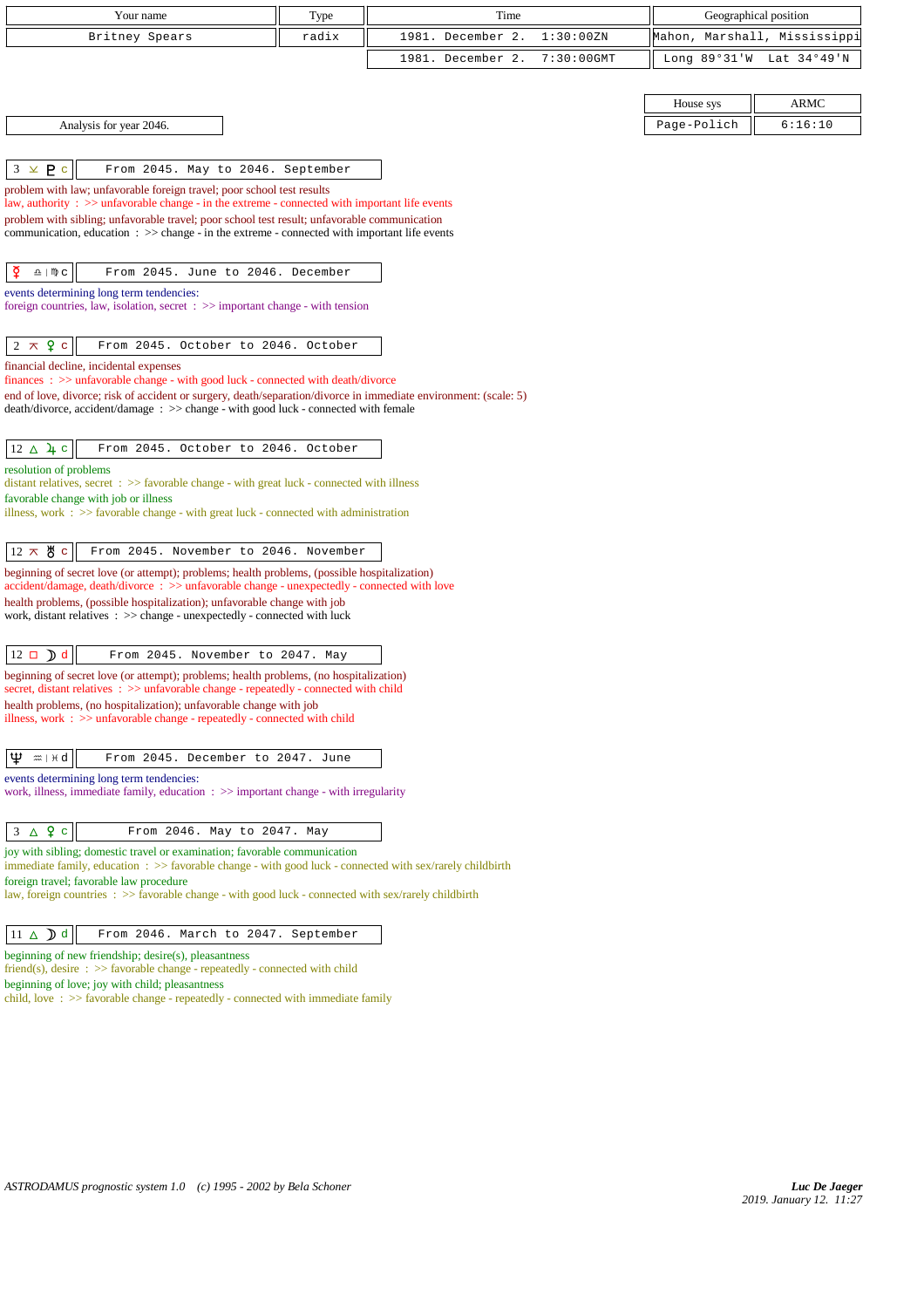| Your name                                                                                                                                                                                                                                                                                                                                                                                       | Type  | Time                               | Geographical position        |                          |
|-------------------------------------------------------------------------------------------------------------------------------------------------------------------------------------------------------------------------------------------------------------------------------------------------------------------------------------------------------------------------------------------------|-------|------------------------------------|------------------------------|--------------------------|
| Britney Spears                                                                                                                                                                                                                                                                                                                                                                                  | radix | 1981. December 2.<br>1:30:00 ZN    | Mahon, Marshall, Mississippi |                          |
|                                                                                                                                                                                                                                                                                                                                                                                                 |       | 1981. December 2.<br>$7:30:00$ GMT |                              | Long 89°31'W Lat 34°49'N |
|                                                                                                                                                                                                                                                                                                                                                                                                 |       |                                    |                              |                          |
|                                                                                                                                                                                                                                                                                                                                                                                                 |       |                                    | House sys                    | <b>ARMC</b>              |
| Analysis for year 2047.                                                                                                                                                                                                                                                                                                                                                                         |       |                                    | Page-Polich                  | 6:16:10                  |
|                                                                                                                                                                                                                                                                                                                                                                                                 |       |                                    |                              |                          |
| $MC \Box$ $\odot$ d<br>From 2046. May to 2047. November                                                                                                                                                                                                                                                                                                                                         |       |                                    |                              |                          |
| (public) assault affecting life style; end of job; illness of parents<br>immediate family, authority $\Rightarrow$ important change - with positive final result - connected with administration<br>unfavorable real-estate transaction or move; losses; problem with family<br>immediate family, real-estate: >> important change - with positive final result - connected with administration |       |                                    |                              |                          |
| $2\Delta\Psi$ c<br>From 2046. October to 2048. February<br>improvement of financial situation<br>finances : >> favorable change - with irregularity - connected with travel                                                                                                                                                                                                                     |       |                                    |                              |                          |
| (if existed) end of risk of divorce; improvement of partner's financial situation<br>illness, sex/rarely childbirth $\therefore$ >> favorable change - with irregularity - connected with travel                                                                                                                                                                                                |       |                                    |                              |                          |
| Asc o ⊙ d<br>From 2046. September to 2048. March                                                                                                                                                                                                                                                                                                                                                |       |                                    |                              |                          |
| favorable change related to self<br>desire, friend(s), immediate family, education $\Rightarrow$ important change - with positive final result - connected with administration                                                                                                                                                                                                                  |       |                                    |                              |                          |
| education, partner/spouse : >> important change - with positive final result - connected with administration                                                                                                                                                                                                                                                                                    |       |                                    |                              |                          |
| From 2046. September to 2048. March<br>♂<br>$M \mid x d$                                                                                                                                                                                                                                                                                                                                        |       |                                    |                              |                          |
| events determining long term tendencies:<br>finances, partner/spouse, external environment $\Rightarrow$ important change - with dynamics                                                                                                                                                                                                                                                       |       |                                    |                              |                          |
| пΨс<br>3<br>From 2047. May to 2048. September                                                                                                                                                                                                                                                                                                                                                   |       |                                    |                              |                          |

problem with sibling; unfavorable travel; poor school test result; unfavorable communication travel, education : >> unfavorable change - with irregularity - connected with death/divorce problem with law; unfavorable foreign travel; poor school test results

distant relatives, law : >> unfavorable change - with irregularity - connected with travel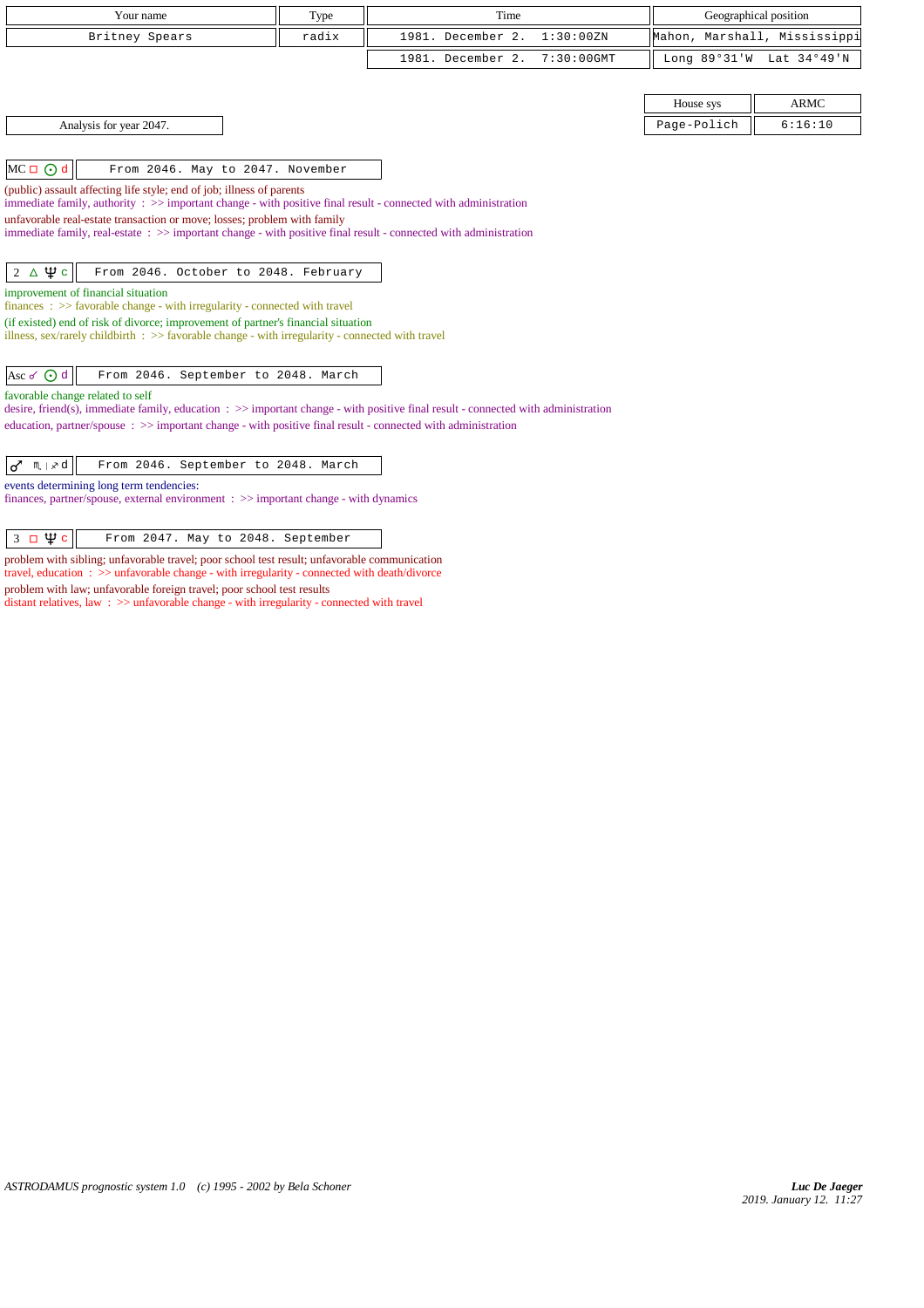| Your name               | Type  | Time<br>Geographical position |             |                              |
|-------------------------|-------|-------------------------------|-------------|------------------------------|
| Britney Spears          | radix | 1981. December 2. 1:30:00ZN   |             | Mahon, Marshall, Mississippi |
|                         |       | 1981. December 2. 7:30:00GMT  |             | Long 89°31'W Lat 34°49'N     |
|                         |       |                               |             |                              |
|                         |       |                               | House sys   | ARMC                         |
| Analysis for year 2048. |       |                               | Page-Polich | 6:16:10                      |

 $\begin{vmatrix} 2 & \times \end{vmatrix}$  From 2047. August to 2048. August

end of love, divorce; risk of accident or surgery, death/separation/divorce in immediate environment: (scale: 6) death/divorce, surgery : >> unfavorable change - with dynamics - connected with love financial decline, incidental expenses finances : >> change - with dynamics - connected with death/divorce

# Asc  $\Box$   $\bf{P}$  c  $\parallel$  From 2047. July to 2048. November

health problems;

finances, important life events : >> unfavorable change - in the extreme - connected with sex/rarely childbirth risk of divorce, end of love; health problem of partner (scale: 2) sex/rarely childbirth, partner/spouse :  $\gg$  unfavorable change - in the extreme - connected with important life events

favorable real-estate transaction or move; joy with family

real-estate, immediate family :  $>>$  important change - in the extreme - connected with important life events authority, vocation/success : >> important change - in the extreme - connected with important life events

joy with sibling; domestic travel or examination; favorable communication

communication, education : >> important change - with dynamics - connected with surgery

distant relatives, authority : >> important change - with dynamics - connected with surgery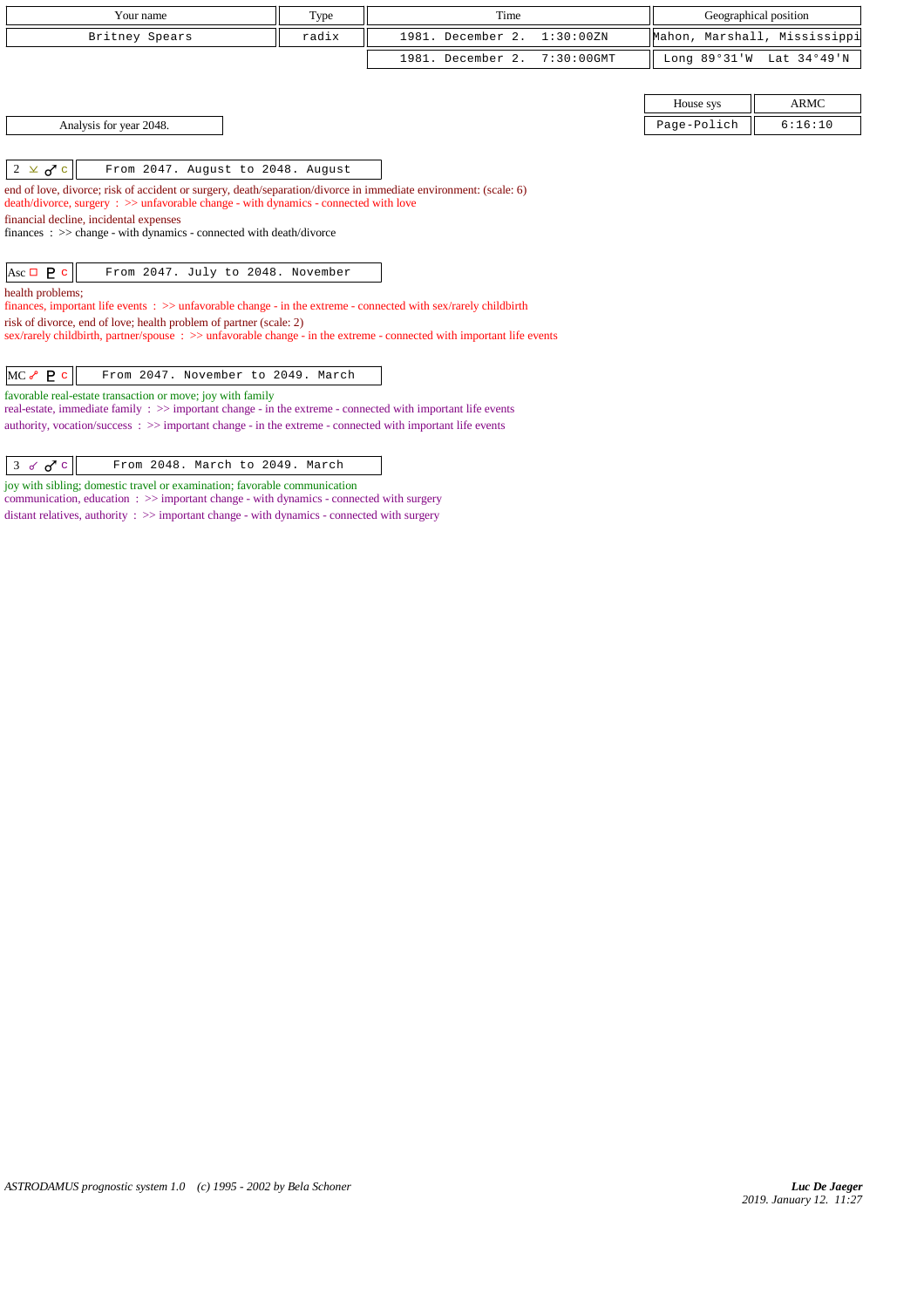| Your name                                                                                                                                                                                                                           | Type  | Time                               |             | Geographical position        |
|-------------------------------------------------------------------------------------------------------------------------------------------------------------------------------------------------------------------------------------|-------|------------------------------------|-------------|------------------------------|
| Britney Spears                                                                                                                                                                                                                      | radix | 1981. December 2.<br>1:30:00ZN     |             | Mahon, Marshall, Mississippi |
|                                                                                                                                                                                                                                     |       | 1981. December 2.<br>$7:30:00$ GMT |             | Long 89°31'W Lat 34°49'N     |
|                                                                                                                                                                                                                                     |       |                                    |             |                              |
|                                                                                                                                                                                                                                     |       |                                    | House sys   | <b>ARMC</b>                  |
| Analysis for year 2049.                                                                                                                                                                                                             |       |                                    | Page-Polich | 6:16:10                      |
|                                                                                                                                                                                                                                     |       |                                    |             |                              |
| Asc $\sqrt{2}$ $\sqrt{2}$ c<br>From 2048. July to 2049. July                                                                                                                                                                        |       |                                    |             |                              |
| favorable change with marriage or partnership                                                                                                                                                                                       |       |                                    |             |                              |
| sex/rarely childbirth, love: >> important change - with good luck - connected with accident/damage<br>important life events, accident/damage, surgery, death/divorce : >> important change - with good luck - connected with female |       |                                    |             |                              |
|                                                                                                                                                                                                                                     |       |                                    |             |                              |
| $MC \Box 9 c$<br>From 2048. November to 2049. November                                                                                                                                                                              |       |                                    |             |                              |
| (public) assault affecting life style; end of job; illness of parents                                                                                                                                                               |       |                                    |             |                              |
| vocation/success, immediate family : >> unfavorable change - with good luck - connected with death/divorce                                                                                                                          |       |                                    |             |                              |
| unfavorable real-estate transaction or move; losses; problem with family<br>death/divorce, accident/damage: >> unfavorable change - with good luck - connected with female                                                          |       |                                    |             |                              |
|                                                                                                                                                                                                                                     |       |                                    |             |                              |
| $MC \times D d$<br>From 2048. September to 2050. March                                                                                                                                                                              |       |                                    |             |                              |
| (public) assault affecting life style; end of job; illness of parents                                                                                                                                                               |       |                                    |             |                              |
| immediate family, vocation/success: >> unfavorable change - repeatedly - connected with child<br>unfavorable real-estate transaction or move; losses; problem with family                                                           |       |                                    |             |                              |
| immediate family, real-estate : >> change - repeatedly - connected with child                                                                                                                                                       |       |                                    |             |                              |
|                                                                                                                                                                                                                                     |       |                                    |             |                              |
| $3 \times Qd$<br>From 2048. October to 2050. April                                                                                                                                                                                  |       |                                    |             |                              |
| foreign travel; favorable law procedure<br>law, authority : $\gg$ favorable change - with positive final result - connected with administration                                                                                     |       |                                    |             |                              |
| joy with sibling; domestic travel or examination; favorable communication                                                                                                                                                           |       |                                    |             |                              |
| immediate family, administration : >> favorable change - with positive final result - connected with education                                                                                                                      |       |                                    |             |                              |
|                                                                                                                                                                                                                                     |       |                                    |             |                              |
| $\text{Asc} \times \text{D} d$<br>From 2048. December to 2050. June                                                                                                                                                                 |       |                                    |             |                              |

favorable change with marriage or partnership

love, publicity : >> favorable change - repeatedly - connected with child

favorable change related to self

vocation/success, immediate family, love, child : >> favorable change - repeatedly - connected with friend(s)